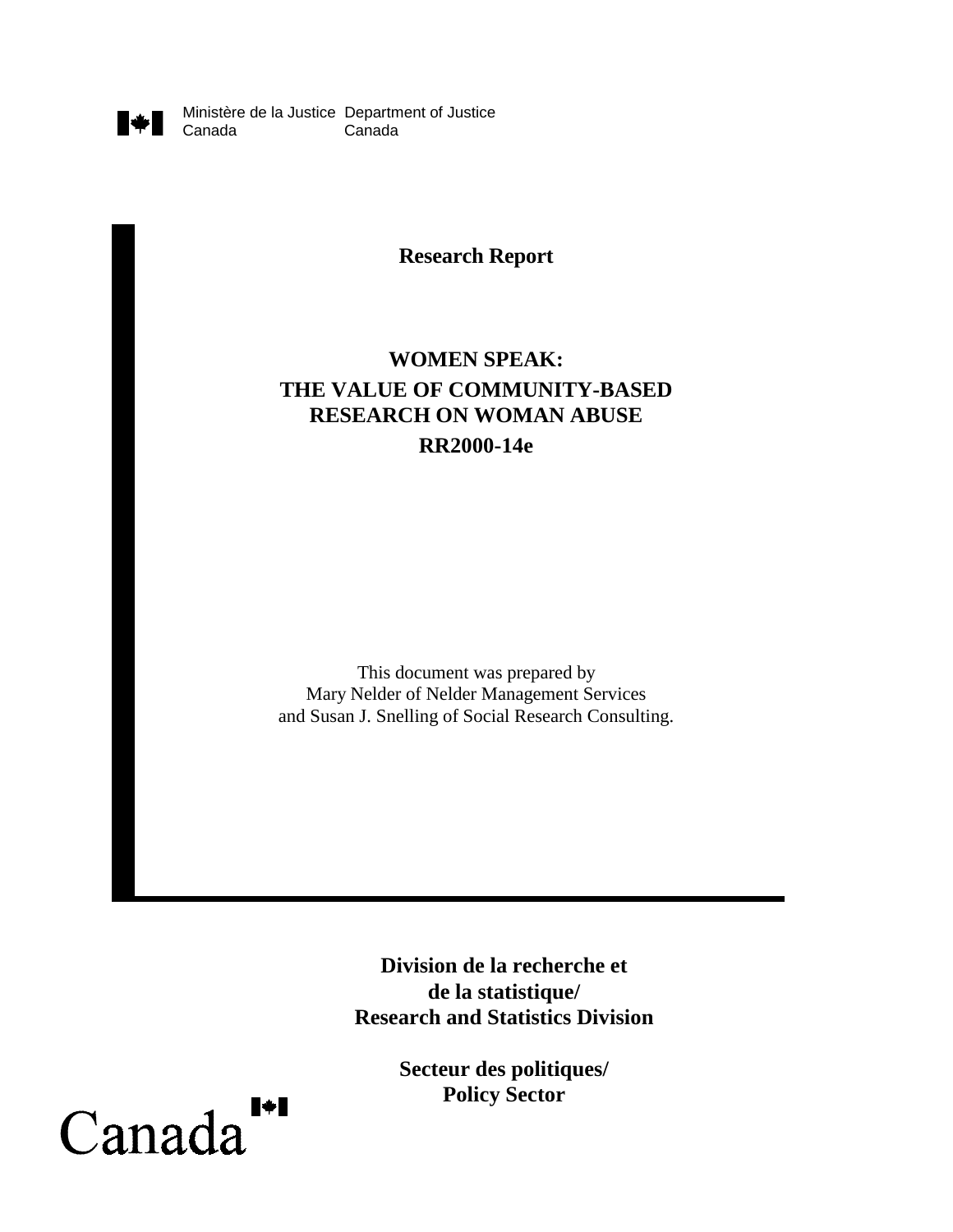# **WOMEN SPEAK: THE VALUE OF COMMUNITY-BASED RESEARCH ON WOMAN ABUSE RR2000-14e**

This document was prepared by Mary Nelder of Nelder Management Services and Susan J. Snelling of Social Research Consulting.

The opinions expressed in this report are those of the authors and do not necessarily reflect the views of the Department of Justice Canada or the Department of Health Canada.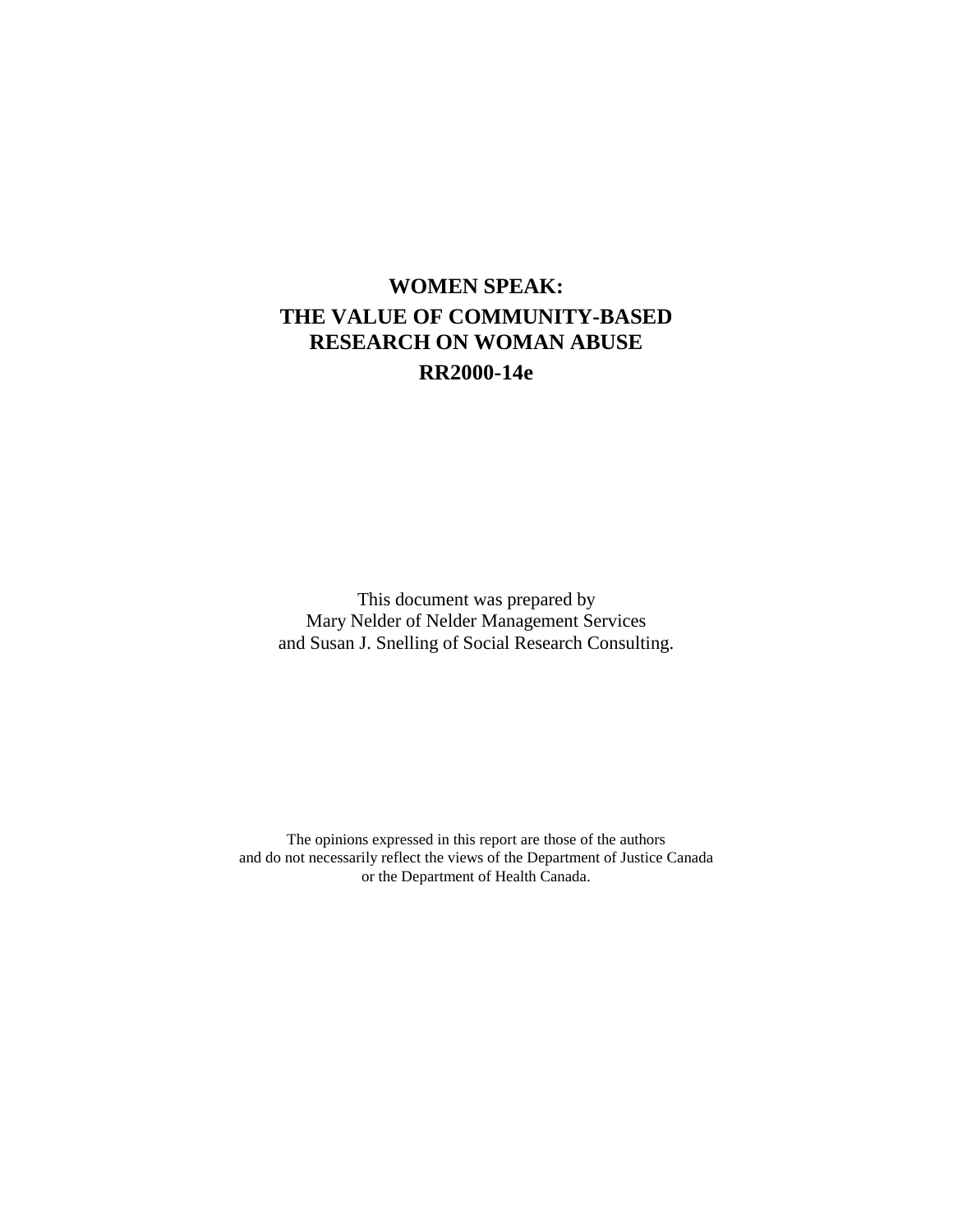# **TABLE OF CONTENTS**

| <b>1.0</b> |     |                                                                   |  |
|------------|-----|-------------------------------------------------------------------|--|
|            | 1.1 | Origins of Women Speak: The Value of Community-Based Research     |  |
|            |     |                                                                   |  |
|            | 1.2 |                                                                   |  |
|            | 1.3 | Methodology of Women Speak: The Value of Community-Based Research |  |
|            |     |                                                                   |  |
|            | 1.4 |                                                                   |  |
| 2.0        |     | <b>OVERVIEW</b>                                                   |  |
|            | 2.1 |                                                                   |  |
|            | 2.2 |                                                                   |  |
|            | 2.3 |                                                                   |  |
|            | 2.4 | Objective Three: To Examine the Benefits to Government and        |  |
|            |     | Community                                                         |  |
|            |     |                                                                   |  |
|            | 2.5 |                                                                   |  |
| 3.0        |     |                                                                   |  |
|            | 3.1 |                                                                   |  |
|            | 3.2 |                                                                   |  |
|            | 3.3 |                                                                   |  |
| 4.0        |     |                                                                   |  |
|            | 4.1 |                                                                   |  |
|            | 4.2 |                                                                   |  |
|            | 4.3 |                                                                   |  |
| 5.0        |     |                                                                   |  |
|            | 5.1 |                                                                   |  |
|            | 5.2 |                                                                   |  |
|            | 5.3 |                                                                   |  |
| 6.0        |     |                                                                   |  |
|            | 6.1 |                                                                   |  |
|            | 6.2 |                                                                   |  |
|            | 6.3 |                                                                   |  |
|            |     |                                                                   |  |
|            |     |                                                                   |  |
|            |     |                                                                   |  |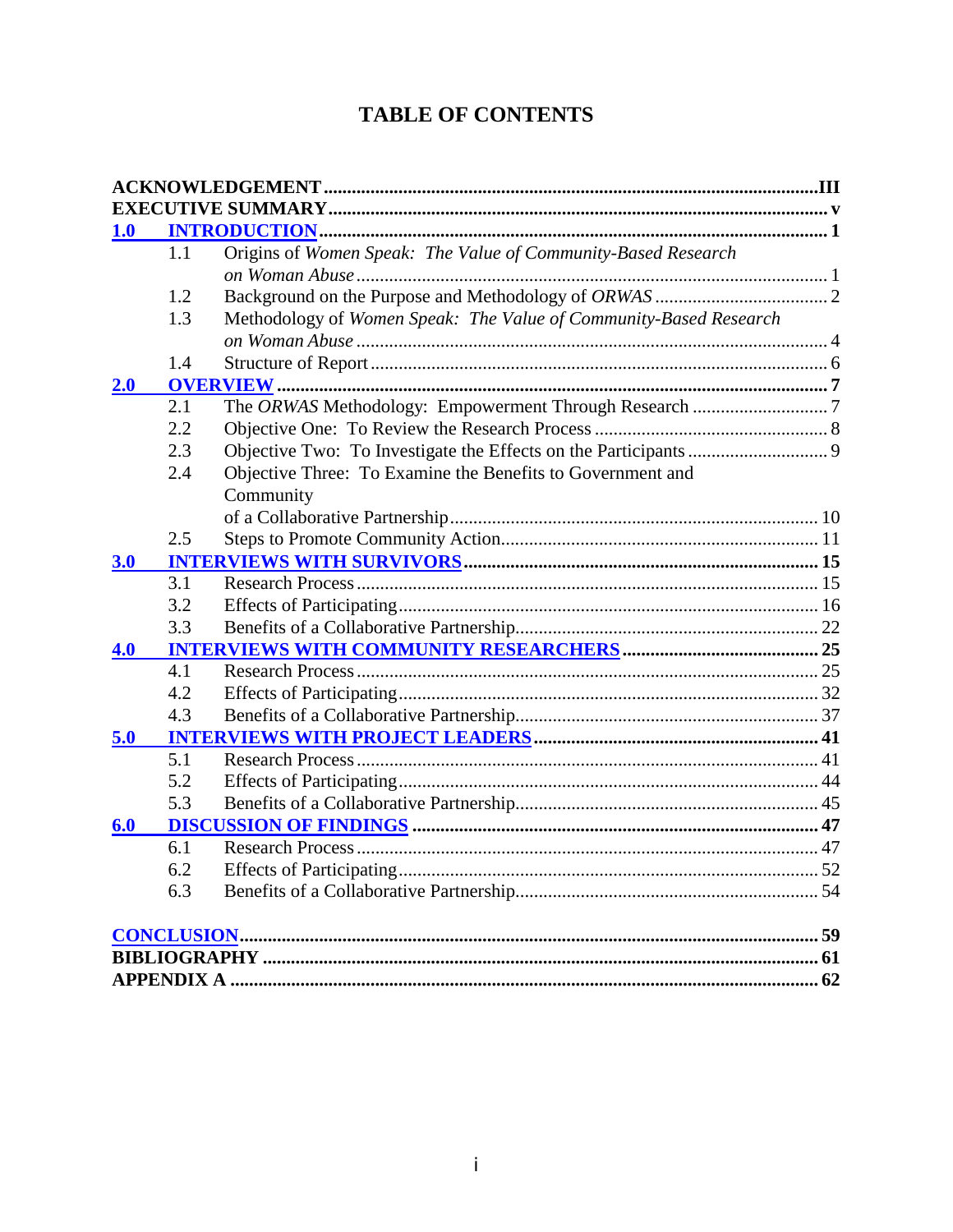## **ACKNOWLEDGEMENT**

The researchers wish to acknowledge the support of Lorri Biesenthal of the Research and Statistics Division, Justice Canada and Katalin Kennedy of the Family Violence Prevention Unit, Health Canada, in making this project possible. We would especially like to thank all the women from the *ORWAS* project who agreed to participate in this follow-up study, including the project leaders from Justice Canada and CAPRO, the community researchers, and the women survivors from the communities. It is our hope that this report accurately reflects their experiences of participating in a community-based research project.

Mary Nelder, MPA Nelder Management Services Mindemoya, ON P0P 1S0

Susan J. Snelling, PhD Social Research Consulting Mindemoya, ON P0P 1S0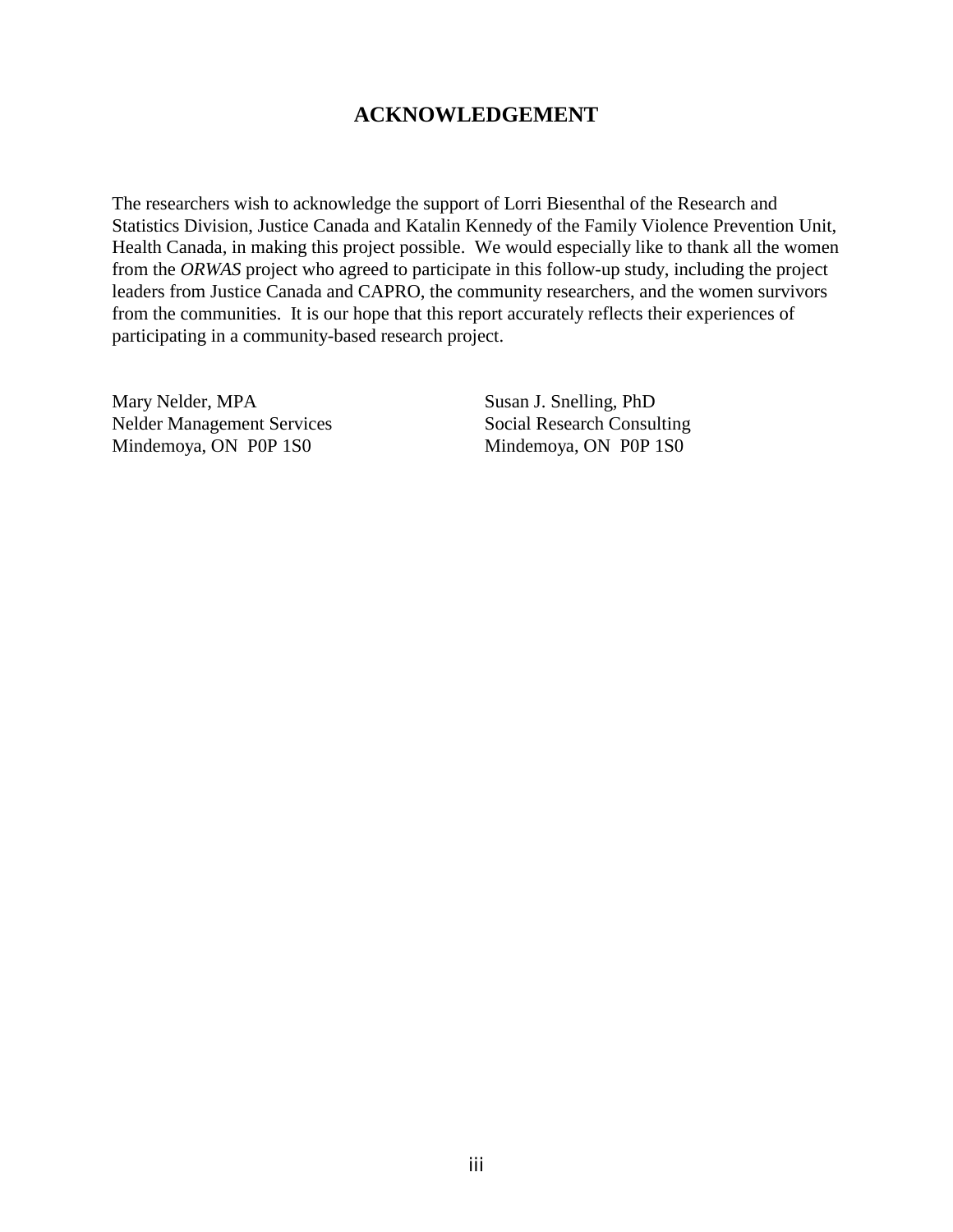## **EXECUTIVE SUMMARY**

<span id="page-4-0"></span>*Women Speak: The Value of Community-Based Research on Woman Abuse* examined the community-based research process used in the *Ontario Rural Woman Abuse Study (ORWAS*), which was implemented in the fall of 1997. *ORWAS* was an initiative of the Department of Justice Canada in partnership with the Community Abuse Program of Rural Ontario (CAPRO). Health Canada supplied interdepartmental financial support for the initiative.

The *Women Speak: The Value of Community-Based Research on Woman Abuse* project began in January 1999 under the joint sponsorship of Justice Canada and Health Canada. The objectives of the project were: 1) to review the research process developed through *ORWAS* and draw some conclusions about the value of a community-based approach; 2) to investigate the effects of participating in woman abuse research on the survivors, community researchers, and project leaders; and 3) to examine the benefits to government and communities of a collaborative partnership.

Telephone interviews were conducted with 21 survivors, 4 community researchers, and 3 project leaders. Quotations from the interviews are presented as they relate to the three objectives of the project.

Ristock and Pennell (1996) describe a methodology for conducting community-based research that they call "Research as Empowerment". This methodology served as the theoretical framework for the objectives of the *Women Speak* project. "Research as Empowerment" involves people in research who are not normally considered to have research skills, as a way of including alternative views and representing multiple perspectives. *ORWAS* can be considered "Research as Empowerment" in that it was democratic in the design process, involving the community researchers in all aspects of the research. Through the provision of skills, confidence, and support, the *ORWAS* study laid the groundwork for community action by contributing to the empowerment of the community researchers. The steps to promote community action on woman abuse are discussed with reference to a framework supplied by Horvath (1999).

### **Research Process**

As shown in *ORWAS*, a collaborative process can yield greater understanding while providing a way to do research on rural woman abuse in a respectful, meaningful way. One important aspect of the approach used in the *ORWAS* study is that the words and experiences of survivors were central to the method, the findings and the reports. By putting the survivors' views front and centre in the project, *ORWAS* ensured that the survivors felt that they were respected throughout the process.

The *ORWAS* project leaders assigned great importance to using a community-based approach and they were committed to "giving something back" to the communities. By choosing researchers who knew their communities well and by respecting their knowledge, this process underscored the belief that locale is relevant in the analysis of woman abuse. The community researchers believed that the community-based method made the project stronger, the findings more significant and the experience more memorable for all who participated. It was the leaders'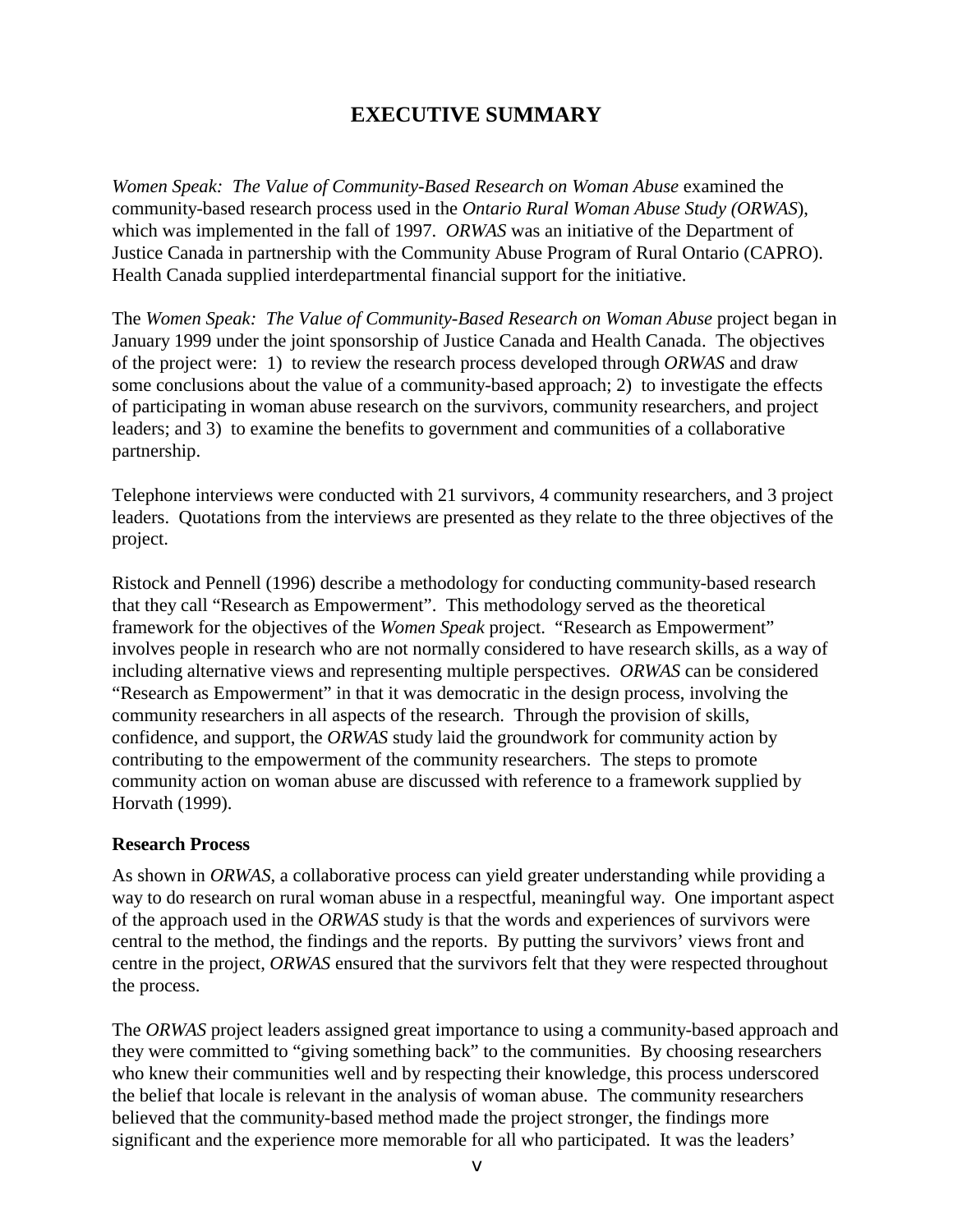opinion that the use of community members as researchers achieved data of greater quality and depth than would have been possible with researchers from outside the survivors' communities.

## **Effects of Participating**

With respect to the effects of participating in community-based research, the benefits clearly outweighed the drawbacks for the women survivors as well as the researchers. Many spoke of gains in self-confidence and of the positive experience of being part of such a project. They felt that the qualitative research method was respectful of the survivors' experiences and feelings, and that the interviews allowed survivors to tell their stories and to be listened to in a supportive setting. Although the process raised some negative emotions and physical symptoms in survivors, community researchers and project leaders, these negative effects were offset by the feeling that something positive could come out of the research. No one regretted her participation in the *ORWAS* study; in fact, all the survivors said they would not hesitate to do it again if asked. The community researchers felt that they had gained a great deal through their participation in the research. They increased their knowledge of woman abuse issues, built up their research skills, met and were inspired by courageous survivors, and spent enjoyable and productive time working on an important issue with other community researchers and project leaders. The project leaders described the excitement of working in such depth with community members and with survivors of woman abuse.

## **Benefits of Partnership**

Justice Canada partnered with the Community Abuse Program of Rural Ontario (CAPRO) in order to conduct the community-based research in *ORWAS*. This partnership provides an example of some of the mutual benefits of government/community partnering. Access to the knowledge and human resources based in communities (facilitated by CAPRO) contributed to the depth and strength of the research. The next steps toward community action on woman abuse may arise from the groundwork laid by this research partnership. The example of the *ORWAS* project also highlights the unique role that government can play in initiating research of such broad scope.

## **Recommendations**

Recommendations are provided for researchers who plan to use a community-based research process to study violence against women, drawing from the case study of the *ORWAS* project. Recommendations regarding the research process suggest that community-based methods are valid and valuable approaches for the study of woman abuse. Recommendations regarding the effects of the research suggest that sensitivity can and must be incorporated into all aspects of woman abuse research, in order for the process to minimise negative effects and even to create some positive outcomes. Recommendations regarding the government/community partnership suggest ways that multiple benefits can be realised for survivors, communities, community organisations and government.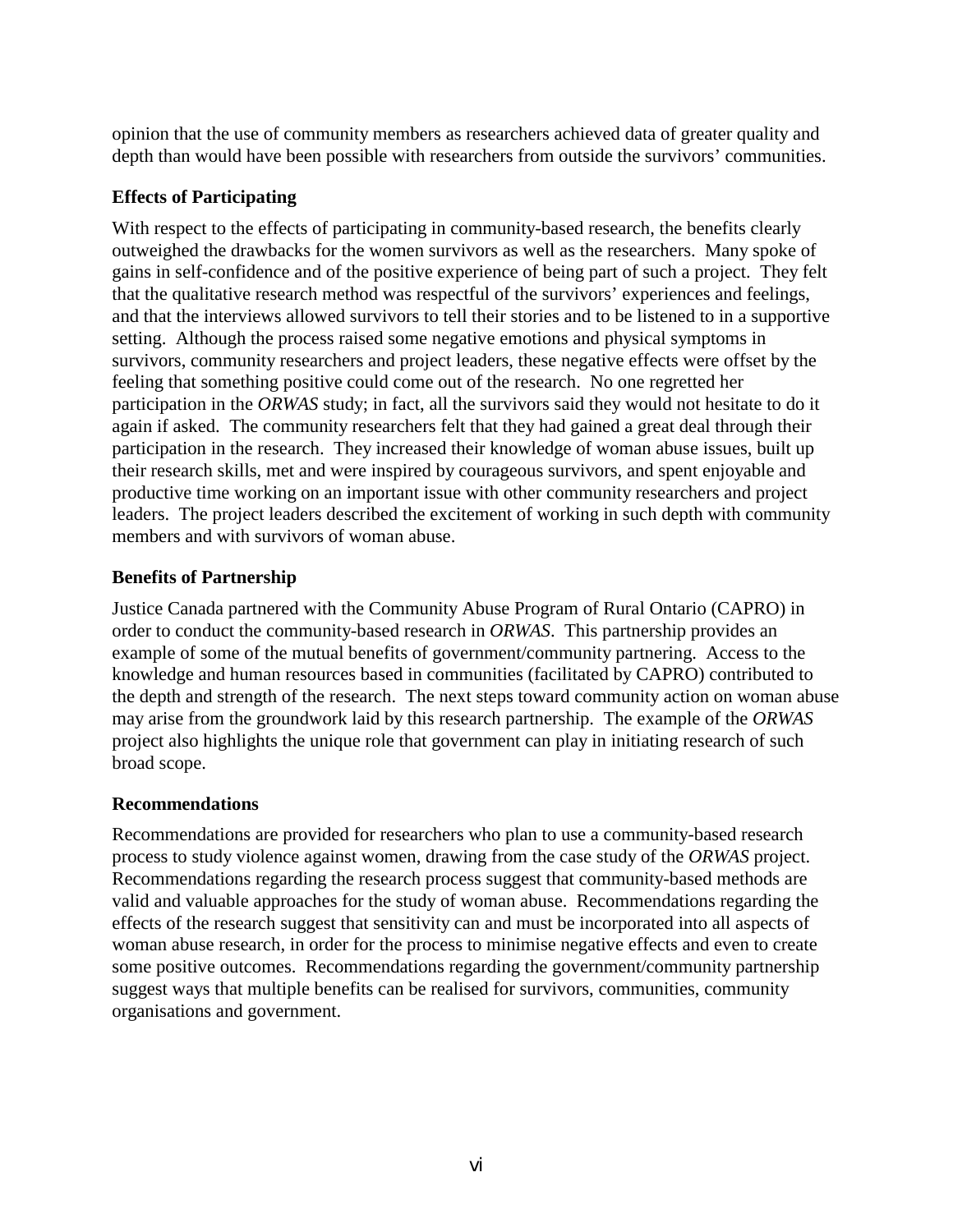## <span id="page-6-0"></span>**1.0 INTRODUCTION**

## **1.1 Origins of** *Women Speak: The Value of Community-Based Research on Woman Abuse*

A community-based research project to study rural woman abuse (*Ontario Rural Woman Abuse Study: ORWAS*) was implemented in the fall of 1997. It was part of an initiative of the Department of Justice Canada in partnership with the Community Abuse Program of Rural Ontario (CAPRO). Health Canada supplied interdepartmental financial support for the initiative. The *ORWAS* project was used as the backdrop to the present study, which examines the value of community-based methodology in research on woman abuse.

Community-based methods such as that used in the *ORWAS* project recognise that the people who live in a community may hold different perspectives on an issue than people who look at the community from the outside. Therefore, in order for research to get a clear understanding of an issue in a community, it is important to involve people from the community in the design of the study, and in the collection, analysis, and interpretation of the data.

For many of the women involved in the *ORWAS* project, it was their first experience with community-based research. The choice of a community-based method entailed significant commitments of time and resources on the part of all those involved. The research team found that the project evolved in a dynamic way as a result of the group process. It demanded great flexibility from all members of the team and yielded rich rewards in terms of the relationships that developed among the team members.

It was this dynamic process and its effects on the participants that captured the interest of Health Canada and prompted the decision to do a follow-up study on *ORWAS*, which is the present *Women Speak: The Value of Community-Based Research on Woman Abuse*. One of the *ORWAS* community researchers, Mary Nelder, was interested in exploring the impact this unique process had on both the research team and the participating survivors. Her discussions with survivors in the Espanola area suggested that the project had made a significant impression on some of the women who had participated. Along with her associate, Susan Snelling, she approached the other community researchers and project leaders with a proposal to initiate a follow-up study that would examine the *ORWAS* process and explore its effects on all of the participants. The follow-up study would also explore the implications of the *ORWAS* experience for research on family violence more generally.

With the support of the research team, the *Women Speak: The Value of Community-Based Research on Woman Abuse* project began in January 1999 under the joint sponsorship of Justice Canada and Health Canada. It examined the community-based process used in *ORWAS* from the perspectives of the project leaders from Justice Canada and CAPRO, the community researchers, and the women survivors who participated. Throughout this report, the *Women Speak: The Value of Community-Based Research on*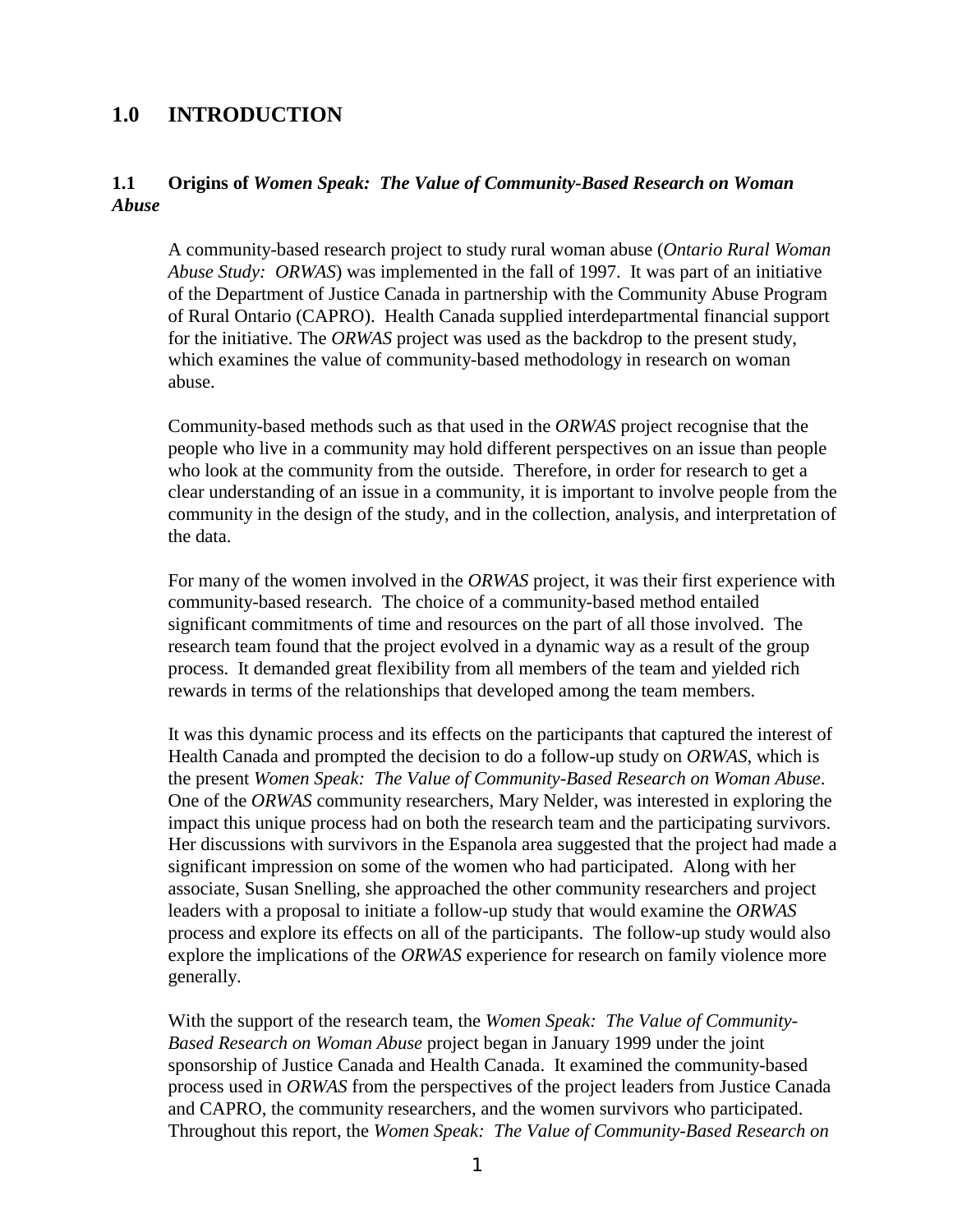<span id="page-7-0"></span>*Woman Abuse* project will be referred to as the "follow-up" project to distinguish it from the original *ORWAS* project.

The objectives of the *Women Speak: The Value of Community-Based Research on Woman Abuse* project were: 1) to review the research process developed through *ORWAS* and draw some conclusions about the value of a community-based approach; 2) to investigate the effects of participating in woman abuse research on the survivors, community researchers, and project leaders; and 3) to examine the benefits to government departments and communities of a collaborative partnership.

Although the *ORWAS* study was used as a case study for these questions, the implications of the findings go beyond *ORWAS*. The findings and conclusions, therefore, will be of interest to community-based organisations, women's groups, government researchers and the academic community.

## **1.2 Background on the Purpose and Methodology of ORWAS**

The *ORWAS* project sought to understand issues of violence against women in rural areas. Because most studies of domestic violence have been based in urban areas, the *ORWAS* study was developed as part of a strategy to understand and better respond to women living with abuse in rural areas specifically. The purpose of the project was two-fold: to obtain a better understanding of the unique challenges for rural women experiencing violence; and second, to identify the particular and appropriate supports and interventions that were effective for rural women living with abuse.

Because it was imperative that the research skills came from and were kept in the community, CAPRO recruited six community researchers from rural areas across Ontario (representing South Eastern, South Central, South Western, North Eastern, North Central and North Western areas of the province). Previous research experience was not necessary since these community researchers were to be trained by the principal researchers from Justice Canada. It was considered vitally important that all community researchers be comfortable with the material and the process before commencing the data collection phase. Three training sessions were held in the fall and winter of 1997-98, prior to the data collection process. During the data collection phase of the project, conference calls allowed the research team to keep in contact. Justice Canada, with additional support from Health Canada, contributed funding for community researcher honoraria and travel expenses, and also provided in-kind supports such as research materials and conference calls.

The team of six community researchers, two Justice Canada researchers and the coordinator of CAPRO jointly developed the research scope, themes and interview guides. Each community researcher then interviewed ten women from her community who had survived a violent relationship. The term 'survivor' in this document refers to the women who were interviewed for the *ORWAS* project. These survivors are women who have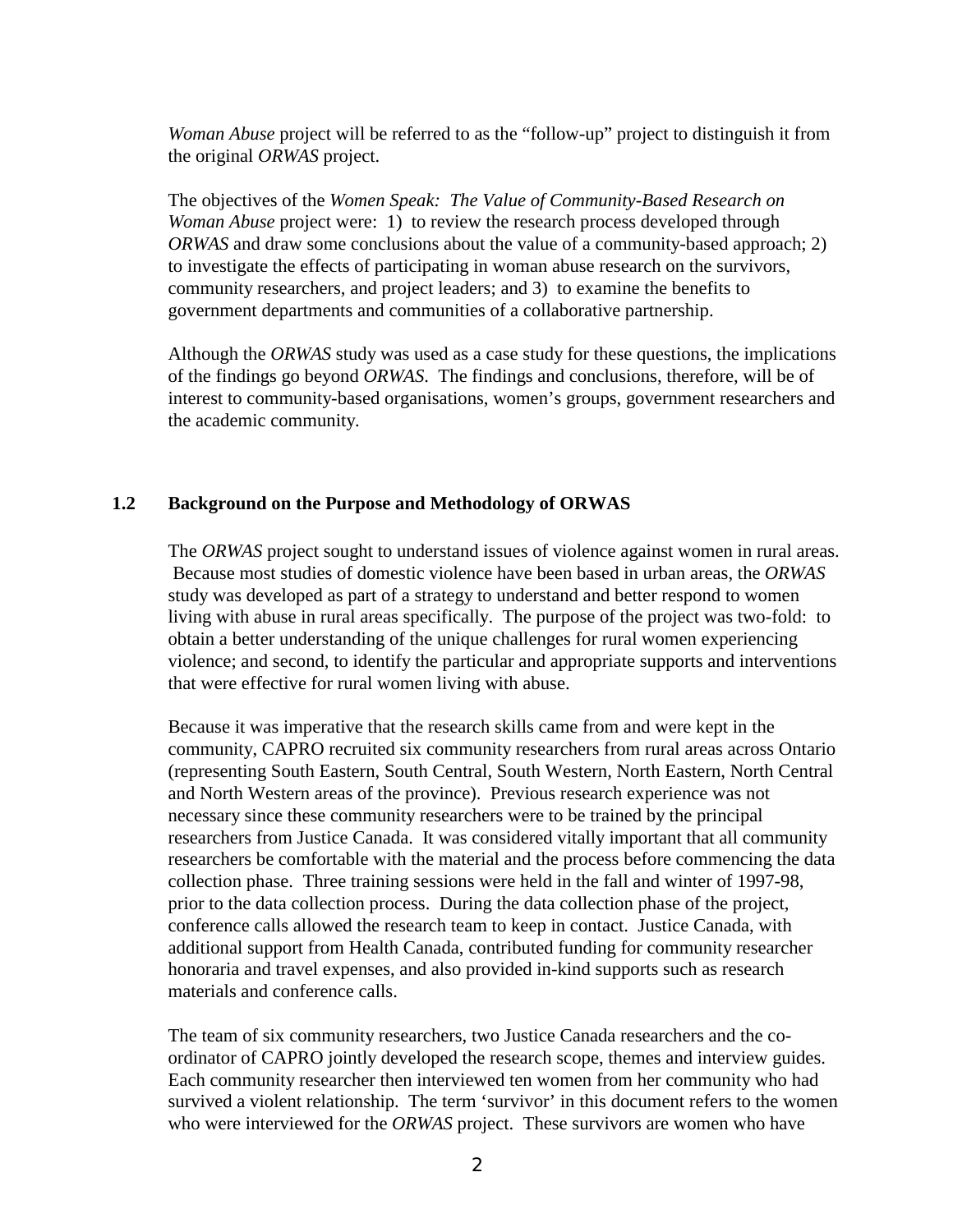experienced a violent intimate relationship, have been living without violence for at least one year, and were not involved in any court action.

In an effort to broaden the scope of the study, the community researchers also conducted two or three focus groups with local service providers, community members and community leaders. Each researcher contacted the nearest shelter to inform them of the study and to solicit their support. All six shelters were supportive, some offering space, others referrals, others participating in the focus groups.

The interviews with the survivors and focus groups were tape-recorded and sent to Ottawa for transcription by Justice Canada staff. Transcribers were instructed to remove any references that could identify the participants. Each survivor's transcript was returned to her for editing, if she chose to do so. Tapes were also returned to the participants if they requested them; if not, they were destroyed. Once edited, the transcripts of the interviews and focus groups were used as the data for the project.

After all the transcripts had been returned to the community researchers, each researcher identified themes arising from her data. The community researchers then came together in Ottawa in the spring of 1998 to discuss the process, identify common themes and analyse findings.

It was decided that participants needed to receive something back fairly quickly which reflected their participation and captured the specific issues that were identified in each community. Using a common framework, the community researchers wrote individual community draft reports. Conference calls once again kept the team in touch while they wrote the individual community reports. These drafts were distributed to the survivors for their feedback. The community reports were completed by the end of 1998 and were distributed to the participants and community organisations.

The *ORWAS* team met again to present their findings for the first time publicly at the *Communities against Violence* conference organised by CAPRO in December 1998. In a workshop following this conference, researchers reflected on the research process, discussed the contents of the upcoming synthesis report, and identified possible future directions. In 1999, a synthesis report was written (In Press), describing the *ORWAS* project and uniting the findings from the six communities into a single report on rural woman abuse.

The methodology developed for *ORWAS* was replicated in two rural sites in British Columbia. A list of all reports related to *ORWAS*, including the community reports, the synthesis report and the BC report, can be found in Appendix A.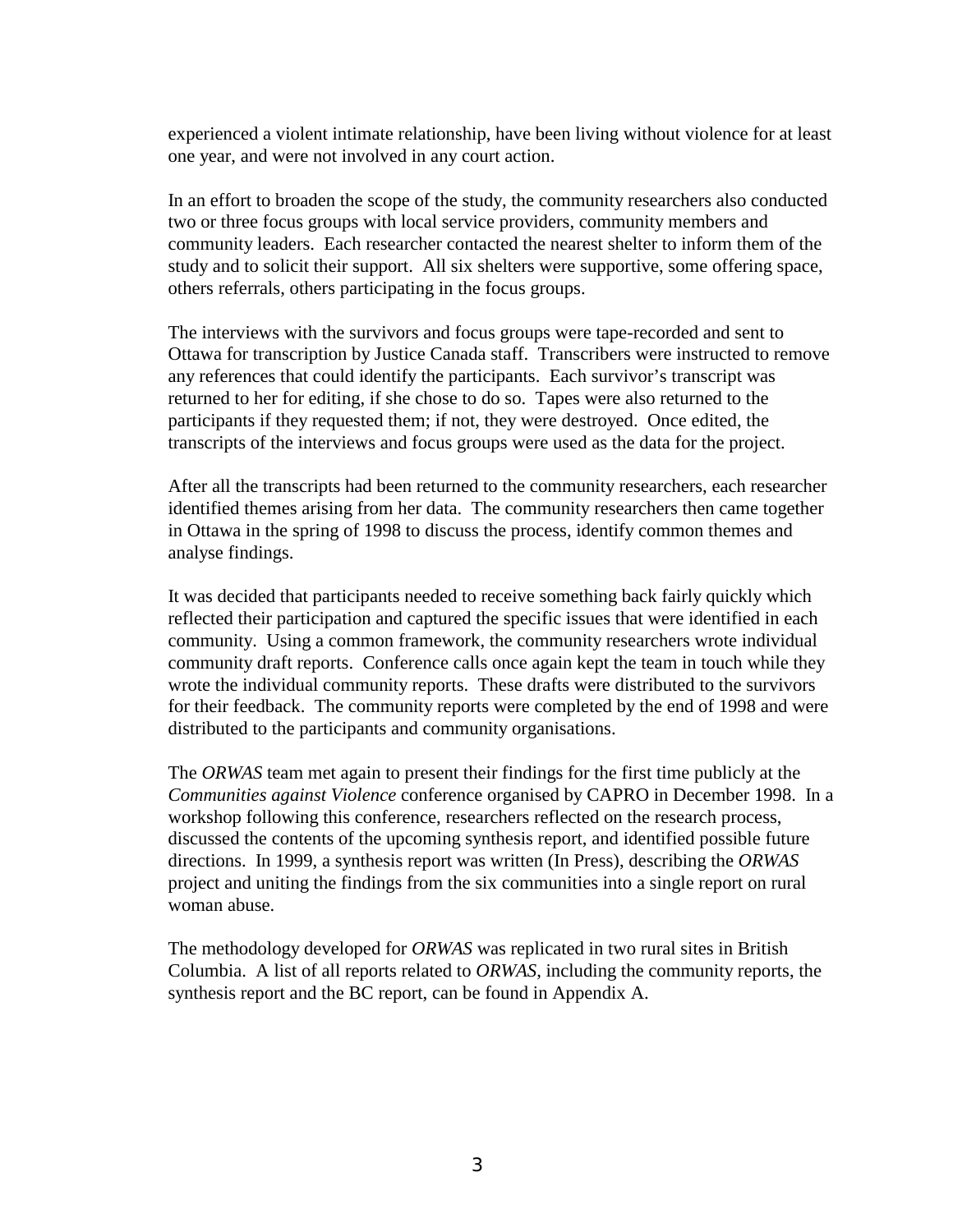## <span id="page-9-0"></span>**1.3 Methodology** *of Women Speak: The Value of Community-Based Research on Woman Abuse*

In the follow-up to *ORWAS*, four of the original six community researchers were interviewed. Mary Nelder, who initiated and conducted this follow-up study with her associate, Susan Snelling, had been one of the six community researchers, but because of her role as researcher in the follow-up study, she was not interviewed as one of the community researchers. Circumstances did not allow one other community researcher to take part in this follow-up project.

A conference call to discuss the research aspects of the *ORWAS* project was conducted in January 1999 with the community researchers. Subsequently, individual telephone interviews that centred on the personal implications of the project were conducted in January and February.

The community researchers were then asked to contact the survivors they had interviewed for the *ORWAS* study to ask them to participate in the follow-up study. The community researchers were provided with information, response cards and stamped envelopes to distribute to women who agreed to consider participating. The survivors could choose to respond by mailing back a response card giving a first name and telephone number. This process mimicked the recruitment process used in *ORWAS* and, therefore, was familiar to the survivors.

As noted, one community researcher did not take part in the follow-up. As a result, the ten survivors she interviewed for the *ORWAS* project could not be asked to participate in the follow-up study, because our contact with survivors was made through the community researchers. Therefore, the pool of survivors from which the follow-up study drew was smaller than anticipated (50 rather than 60). Replies were received from survivors from all the remaining areas covered by the *ORWAS* study. Telephone interviews were completed in February and March 1999, with all of the 21 women who responded.

The two project leaders from Justice Canada were interviewed individually by telephone in March 1999. A telephone interview was also conducted with the co-ordinator of CAPRO.

The interviews followed a semi-structured format, following a standard set of questions concerning the project objectives (see below). The interviewer varied from the suggested questions as necessary to explore emerging issues, clarify the meaning of the question, or probe for clarification of an answer. The questions were asked in an order that flowed from the content of the interview, rather than in a prescribed order.

Interview Themes for Women Survivors

Objective 1: Research Process

♦ Assessment of method.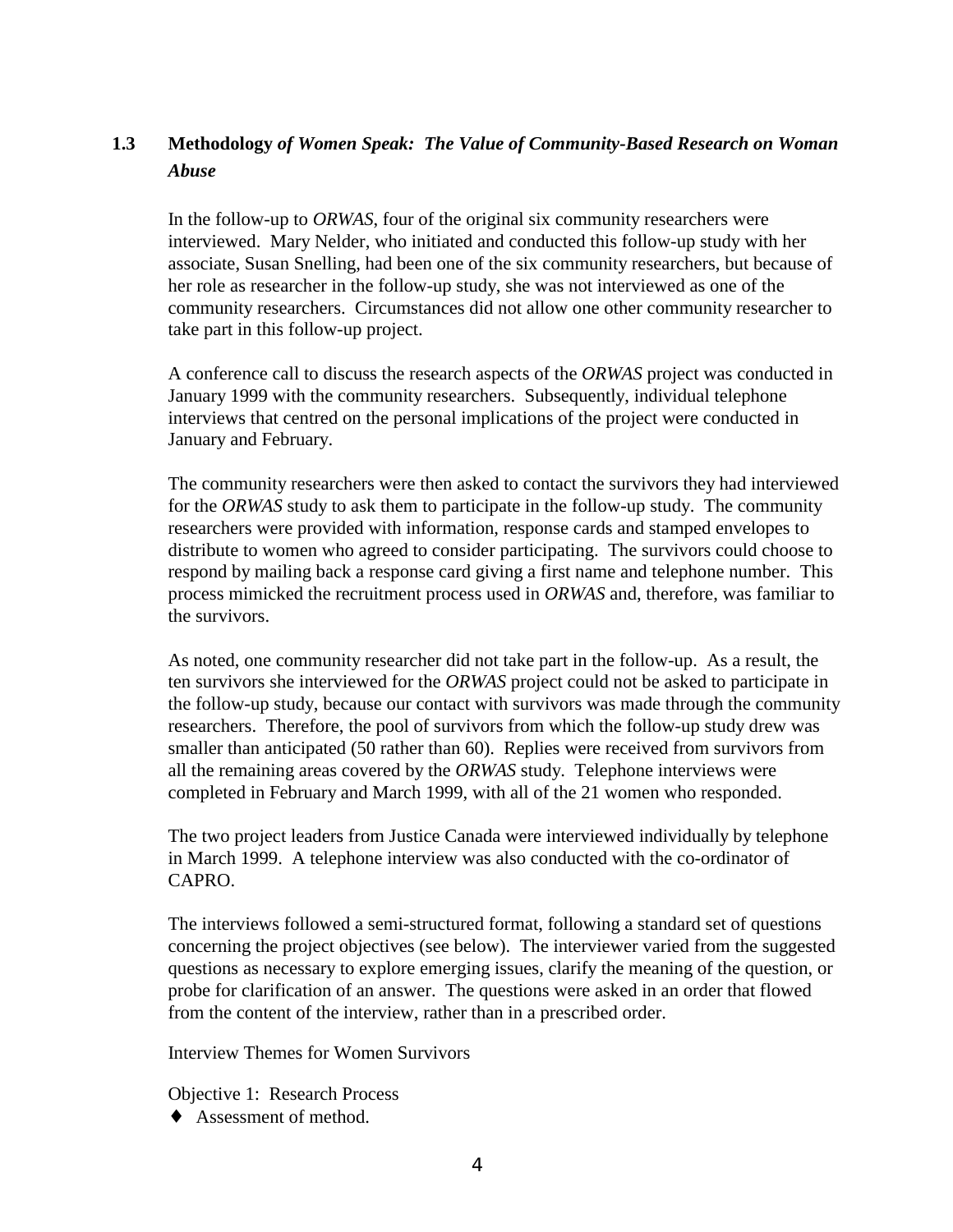## Objective 2: Effects

- ♦ Reasons for participating.
- ♦ Comparison of expected versus actual effect of participating.
- ♦ Emotional effects of participating.

## Objective 3: Benefits

- ♦ Outcomes.
- ♦ Assessment of value of participating.
- ♦ Assessment of the community report.

### Interview Themes for Community Researchers

## Objective 1: Research Process

- ♦ Assessment of method.
- ♦ Assessment of community-based approach.
- ♦ Assessment of group process among researchers.
- ♦ Assessment of data analysis process.

## Objective 2: Effects

- ♦ Reasons for participating.
- ♦ Comparison of expected versus actual effect of participating.
- ♦ Emotional effects of participating.

### Objective 3: Benefits

- ♦ Outcomes.
- ♦ Assessment of value of participating.
- ♦ Assessment of the community report.

Interview Themes for Project Leaders

### Objective 1: Research Process

- ♦ Key factors in developing the project.
- ♦ Assessment of method.
- ♦ Assessment of community-based approach.
- ♦ Assessment of group process among researchers.
- ♦ Assessment of data analysis process.
- ♦ Assessment of the final report.

### Objective 2: Effects

- ♦ Comparison of expected versus actual effect of participating.
- ♦ Emotional effects of participating.

### Objective 3: Benefits

♦ Outcomes.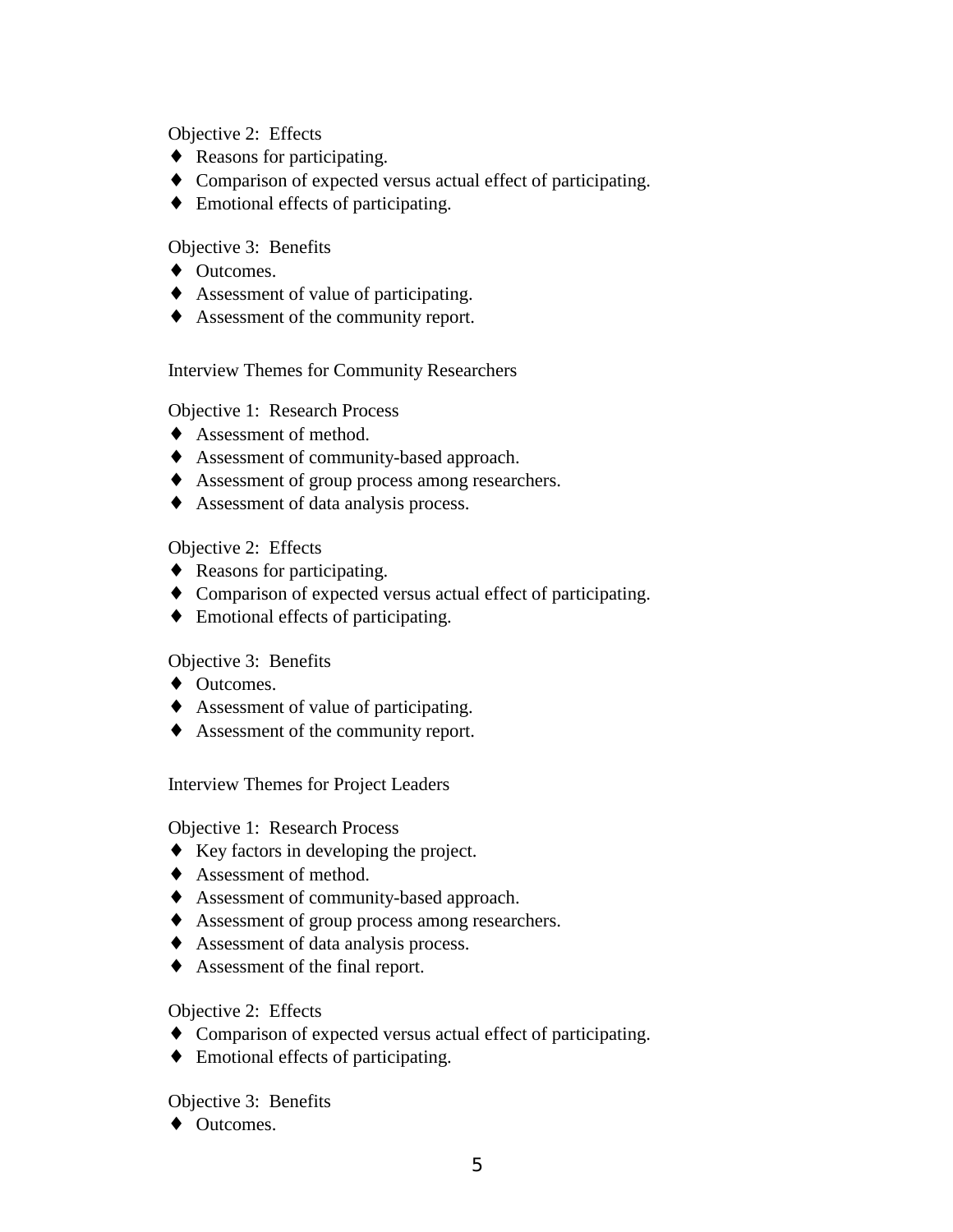- <span id="page-11-0"></span>♦ Impact of study within Justice Canada and CAPRO.
- ♦ Assessment of value of participating.
- ♦ Assessment of the community report.

Each researcher transcribed the verbatim from each of the interviews that she had conducted. Data were analysed in terms of themes emerging from the interviews concerning each objective. Based on the themes covered in the interview questions, each interview transcript was coded in terms of the theme addressed in each comment. In some cases, more than one theme was addressed in a single comment. Other themes that had not been part of the initial questions were also coded. The coded transcripts were then sorted, so that the portions of the interview that dealt with each objective and theme were categorised together. From this sorted data, representative quotations were identified and are presented in this document under each objective.

### **1.4 Structure of Report**

The remainder of this report describes and analyses the findings of the follow-up study. First, an overview of the outcomes of the *Women Speak: The Value of Community-Based Research on Woman Abuse* project is presented in terms of the three objectives. Interview material is then presented separately for each group: survivors, community researchers and project leaders. Discussion of this material, and recommendations based on analysis of the interviews follows, and is organised around the objectives. The report finishes with a concluding section.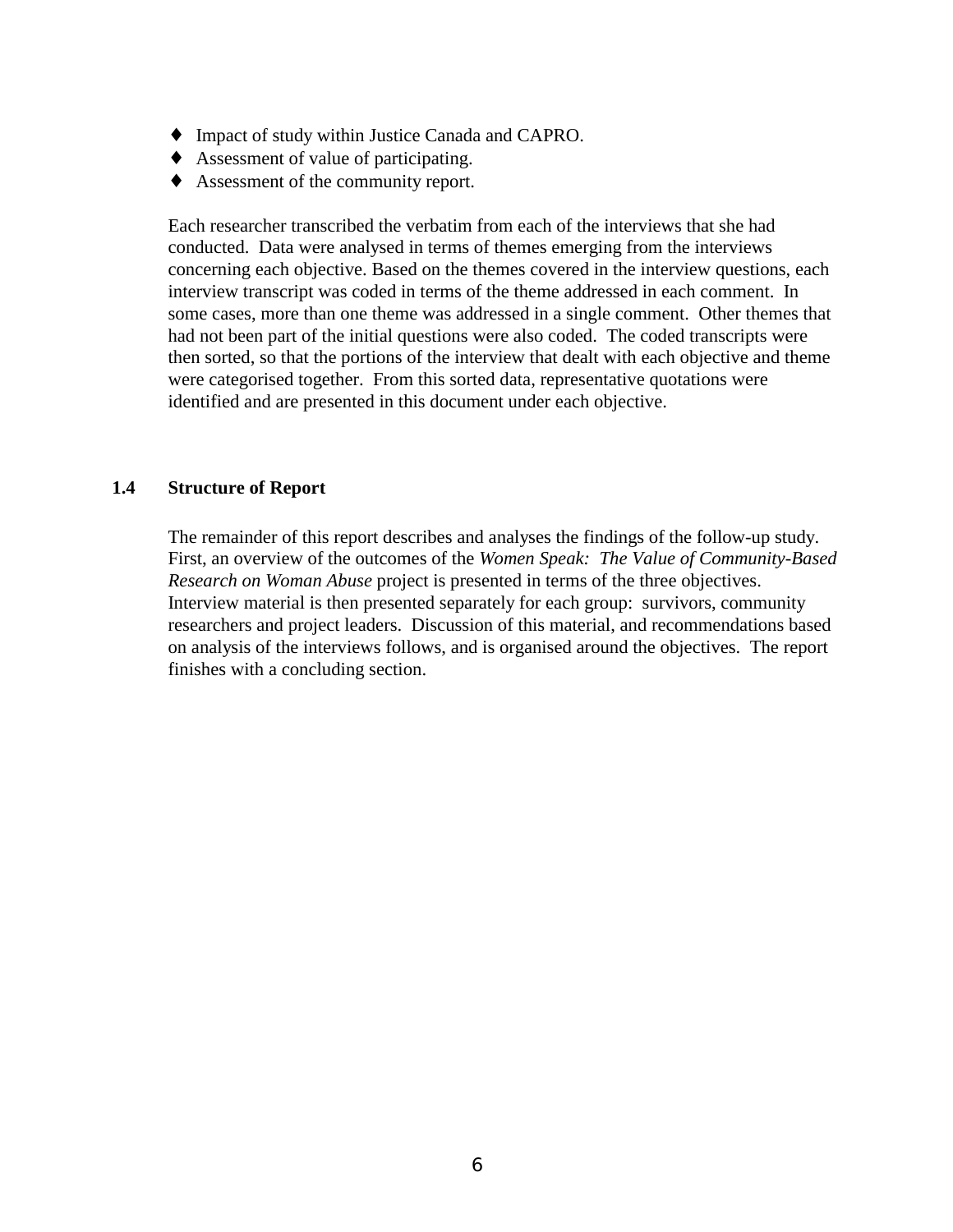## <span id="page-12-0"></span>**2.0 OVERVIEW**

#### **2.1 The** *ORWAS* **Methodology: Empowerment Through Research**

Although a complete review of the theory of empowering research approaches is beyond the scope of this report, an attempt will be made at a limited review. Participatory research methods are increasingly being used in research projects with empowerment aims (Brydon-Miller, 1997). One common assumption of participatory approaches is that participants will be empowered by the research to act on their own behalf, and that as a result, actions will be taken. The action, or change, should be to the benefit of the participants and/or the community.

Ristock and Pennell (1996) describe a methodology for conducting community-based research that they call "Research as Empowerment". This is a process that is similar in many respects to participatory action research (PAR), but differs with regard to the initiation of the research. Participatory action research methodology assumes that a group of community members and stakeholders instigate the research and participate in all aspects of the research process. Research as Empowerment, "while often carried out in collaborative working groups, does not require such a format. It may well involve researchers and participants with different degrees of involvement in the process." (Ristock and Pennell, 1996, p. 17)

Research as Empowerment involves people in research who are not normally considered to have research skills, as a way of including alternative views and representing multiple perspectives. The responsibility for setting the direction of the research is not vested only in the researcher. Research as Empowerment, "even though it does not require a formal participatory group, does not leave the researcher floundering alone to determine the research question and design." (Ristock and Pennell, 1996, p. 17) These matters are decided through the involvement of people affected by the research. Through involvement, Research as Empowerment "strengthens its practitioners. Empowerment promotes the building of confidence, skills, and support networks." (Ristock and Pennell, 1996, p. 17)

The *ORWAS* project, as a community-based process, has similarities to participatory research. The Justice Canada researchers were familiar with participatory methodology and implemented many of its principles in *ORWAS*. While the *ORWAS* team did not come together as a grass-roots initiative (a PAR concept), it did have some degree of involvement for the survivors, in that their feedback was sought on the transcripts and community reports. Furthermore, *ORWAS* was democratic in the research design process, through the involvement of the community researchers in all aspects of the research. This study demonstrates that the community researchers experienced increased confidence and skill levels as a result of their participation. Therefore, the *ORWAS* methodology can accurately be described as Research as Empowerment.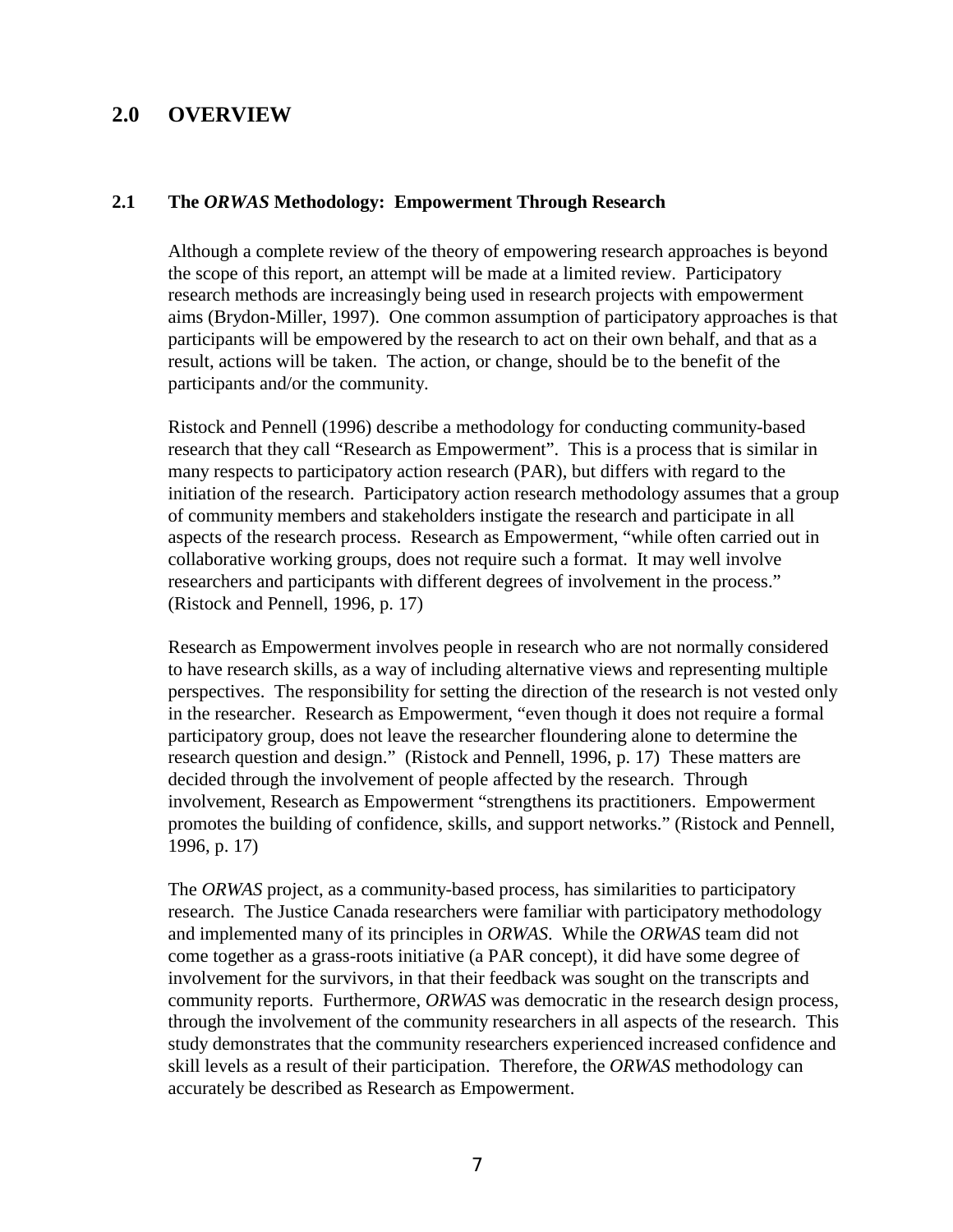<span id="page-13-0"></span>The *Women Speak: The Value of Community-Based Research on Woman Abuse* undertook to examine the *ORWAS* project as a case study. The desire was to investigate the value of the process through the eyes of the participants, to determine what effects, if any, it had on those who participated, and to assess the collaboration between government and community in terms of benefits for both parties. This base was then used to identify the steps necessary for community change to occur.

## **2.2 Objective One: To Review the Research Process**

The *ORWAS* project studied rural woman abuse by consulting women who have experienced domestic violence, letting them tell about their experiences in their own words. Thus, the project provided direct access to the views of survivors of violence. In this way, it helped develop our understanding of how domestic violence affects those most vulnerable to it: women and children.

The researchers were successful in finding a way to conduct research on rural woman abuse in a respectful, meaningful way. One significant aspect of the study is that the words and experiences of survivors were central to the method, the findings and the reports. In designing the *ORWAS* project, the researchers were guided by the principle that women's ideas and experiences matter. The interview method of women talking with other women in a safe, familiar environment using a semi-structured format allowed for the collection of rich data that may not have been accessible any other way. This dedication to hearing the voices of survivors of woman abuse has resulted in a meaningful, contextualised piece of research that has important implications for future research and policy.

Ethical issues concerning power and the roles of the researchers and participants were fundamental to the *ORWAS* project. The methodology attempted to give the survivors a sense of control over the uses of the data by soliciting their feedback on the transcripts and the draft community reports and by ensuring that their suggestions were incorporated. It was important to the Justice Canada researchers to minimise the exploitation of the participants in this research context. Respect for the investment and the contribution that people made to the study was a guiding principle of the project.

The determination to reduce the inherent power imbalance between researcher and participant was most obvious in the relationship of the project leaders with the community researchers. *ORWAS* was democratic in the research design process through involvement of the community researchers in all aspects of the research. Through collective decision making, data analysis and report writing, the entire project became a team effort. Community researchers' views were sought and respected, yielding a high level of commitment to the project and a sense of empowerment among the community researchers.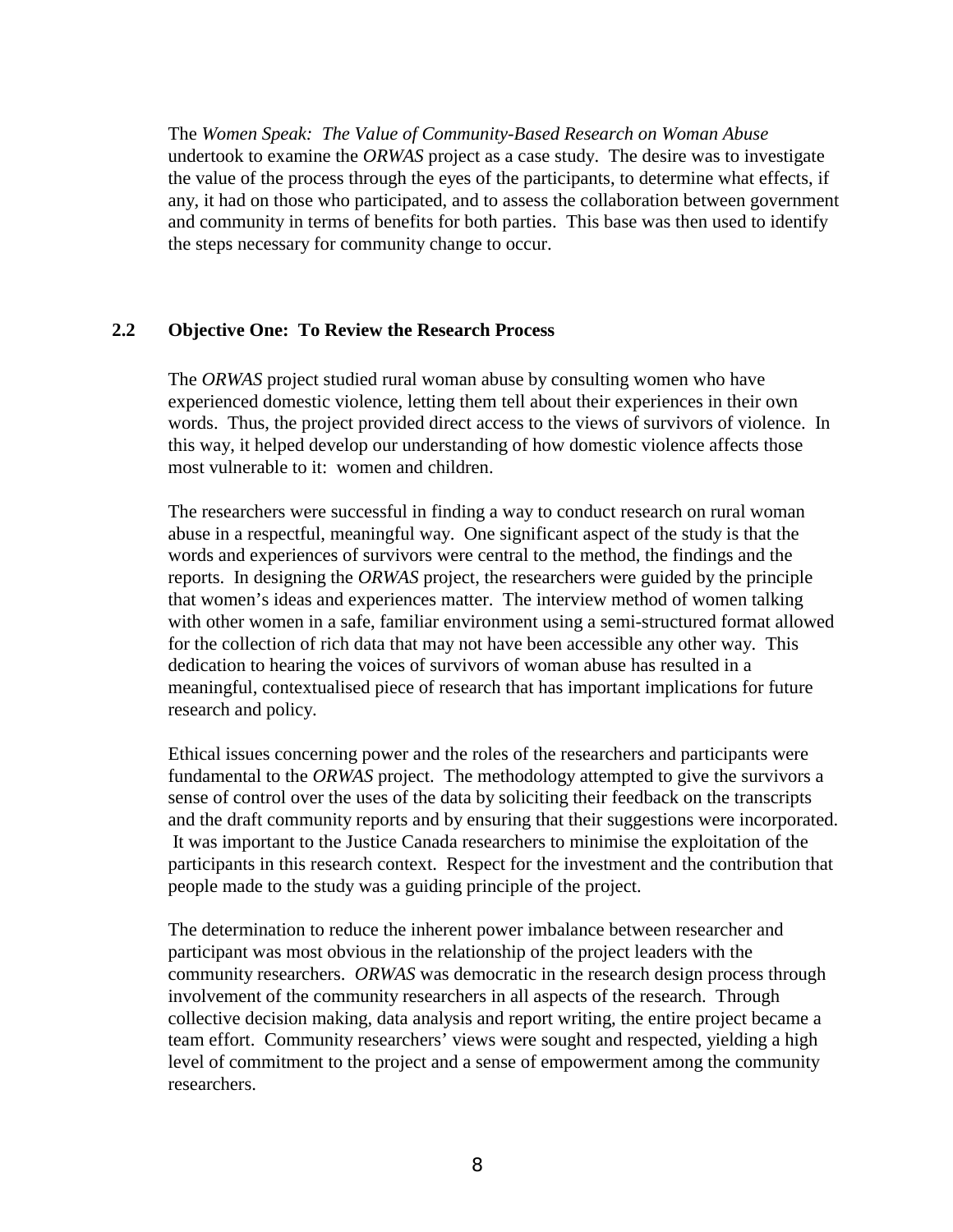<span id="page-14-0"></span>The project leaders assigned great importance to valuing the community perspective and they were committed to "giving something back" to the communities. By choosing community researchers who knew their communities well, and by respecting their knowledge, *ORWAS* underscored the belief that locale is relevant in the analysis of woman abuse. By building skills among community people, by contributing to the empowerment of survivors and community researchers, and by engaging community members in dialogue about how they respond to violence, *ORWAS* laid the groundwork for social action on rural woman abuse.

#### **2.3 Objective Two: To Investigate the Effects on the Participants**

Asking people to participate in this kind of research raises an important ethical issue in that there is the possibility that the women may be harmed by having to relive their painful experiences. Follow-up with the survivors indicates that, although there were some difficult memories associated with participation in the project, the women felt that the benefits of participating outweighed the drawbacks. None of the women interviewed in the follow-up regretted her decision to participate. This is an important finding for future research on woman abuse. Although safeguards for the participants (such as sensitive interviewers, confidentiality and security measures) need to be in place, there do not appear to be any effects of participating that would put the entire research process into question.

Whether the research process actually had positive, empowering effects on the survivors is less clear: the women interviewed were more likely to say it was their life experiences that had strengthened them, not the *ORWAS* project. Some of the survivors, although not all, describe being empowered through *ORWAS*. They feel stronger and better about themselves, and they feel hopeful that change may happen as a result of their participation in the study. Many of the women, although once again not all, thought that they would like to be even more involved in a similar future study.

Although the community researchers and project leaders were also negatively affected by exposure to the accounts of the survivors, the emotional difficulties that this presented were balanced by feelings of respect and admiration for the survivors, and personal growth as a result of hearing about the women's experiences. Again, with the basic safeguards in place, it appears possible to engage in this kind of in-depth research on violence against women without fear of undue harm to the participants or the researchers.

Community researchers were able to identify many benefits of their participation in the project. The tangible rewards of increased research skills and increased knowledge about violence issues were augmented by the development of a significant bond with the other members of the research team. Project leaders from Justice Canada and CAPRO as well as the six community researchers all expressed their appreciation for having had the opportunity to be a part of a unique experience. In spite of time pressures and little monetary reward, the members of the research team were strongly committed to the project and felt enriched by their participation in it.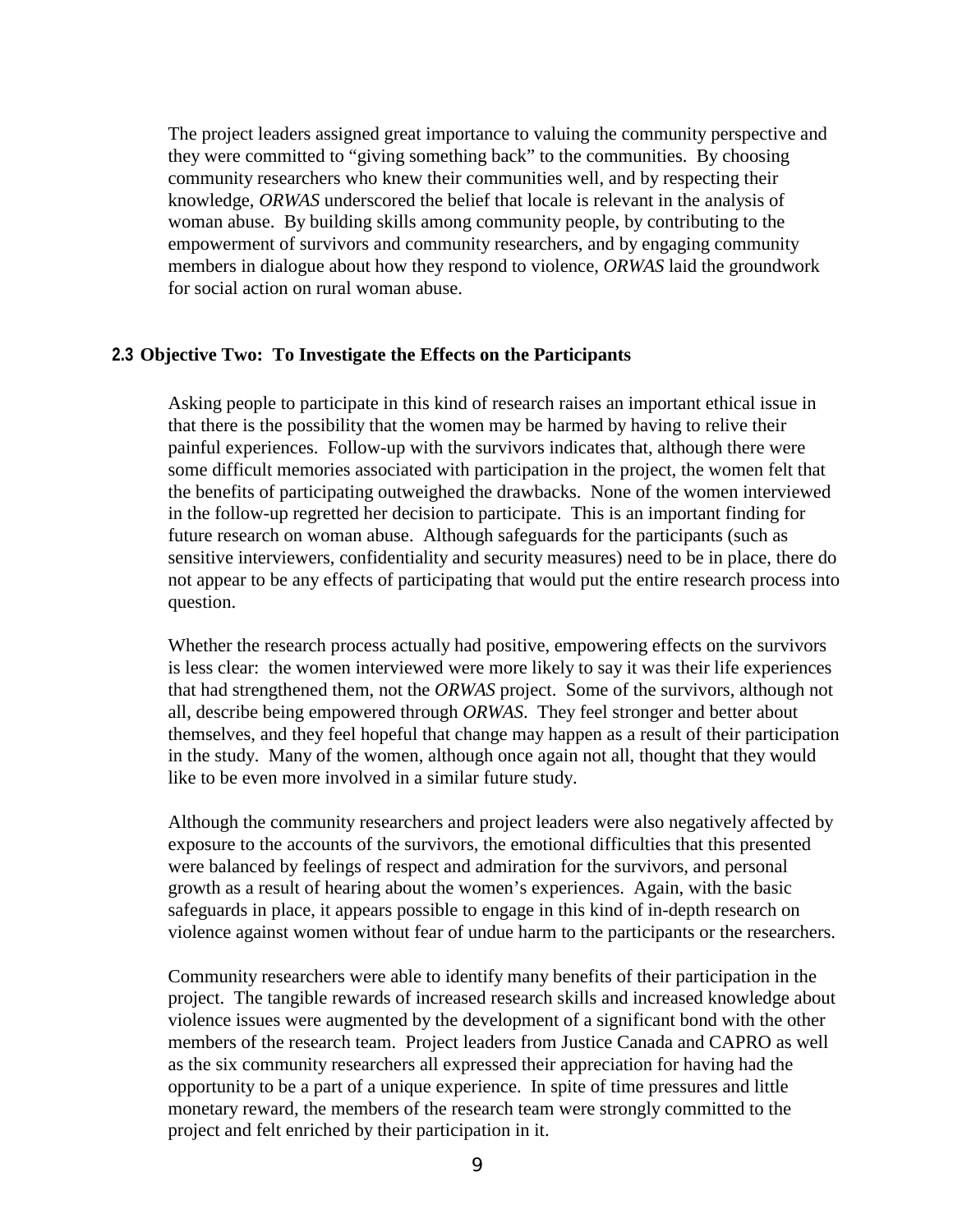## <span id="page-15-0"></span>**2.4 Objective Three: To Examine the Benefits to Government and Community of a Collaborative Partnership**

Another important part of the *ORWAS* process involved the collaborative partnership between a government department and a community organisation, and, through CAPRO, with six rural communities. *ORWAS* provides an example of some of the mutual benefits of government/community partnering. It also highlights the unique position of the federal government to be able to initiate such a process. In light of the current discussion about the need for government research to be connected to stakeholder communities, the *ORWAS* partnership moved beyond discussion into action. The benefits of this partnership will accrue to all parties involved.

Benefits to Communities and Community Organisations

The *ORWAS* community reports have given six communities in rural Ontario the information necessary to develop local strategies for more effective intervention in cases of woman abuse. It may also prove to be an effective lobbying tool for CAPRO and other organisations interested in influencing local, provincial and federal policy on woman abuse.

The project raised awareness of the issue in the local communities. By participating in the focus group discussions, community leaders, service providers and other community members gave their attention to the unique needs of abused women in their community and examined their community's response to those needs. Survivors developed a new sense of the extent of the problem in their own communities. In some places the media covered this project, thus expanding the number of people exposed to the discussion. This increased awareness can provide the impetus for action while the community focus group data may give CAPRO direction for change.

Individual researchers in each of the six communities have benefited from this project. Besides having a heightened awareness of the issue, they describe feeling more knowledgeable and more confident about their ability to address woman abuse issues. *ORWAS* created the opportunity for a unique research experience for these six women. By developing research skills among these community members, the project succeeded at "leaving the skills behind in the community", which was one of the central aims of the project. By building skills locally, the project also fits with CAPRO's overall community development approach.

### Benefits to Government

*ORWAS* has provided Justice Canada (and other federal and provincial government departments) with valuable new information to assist with policy on rural and violence issues. *ORWAS* succeeded at providing insight into the experiences of rural women specifically, and in studying this group, the research addressed a gap in the literature. This documentation of the experiences of rural abused women highlights those factors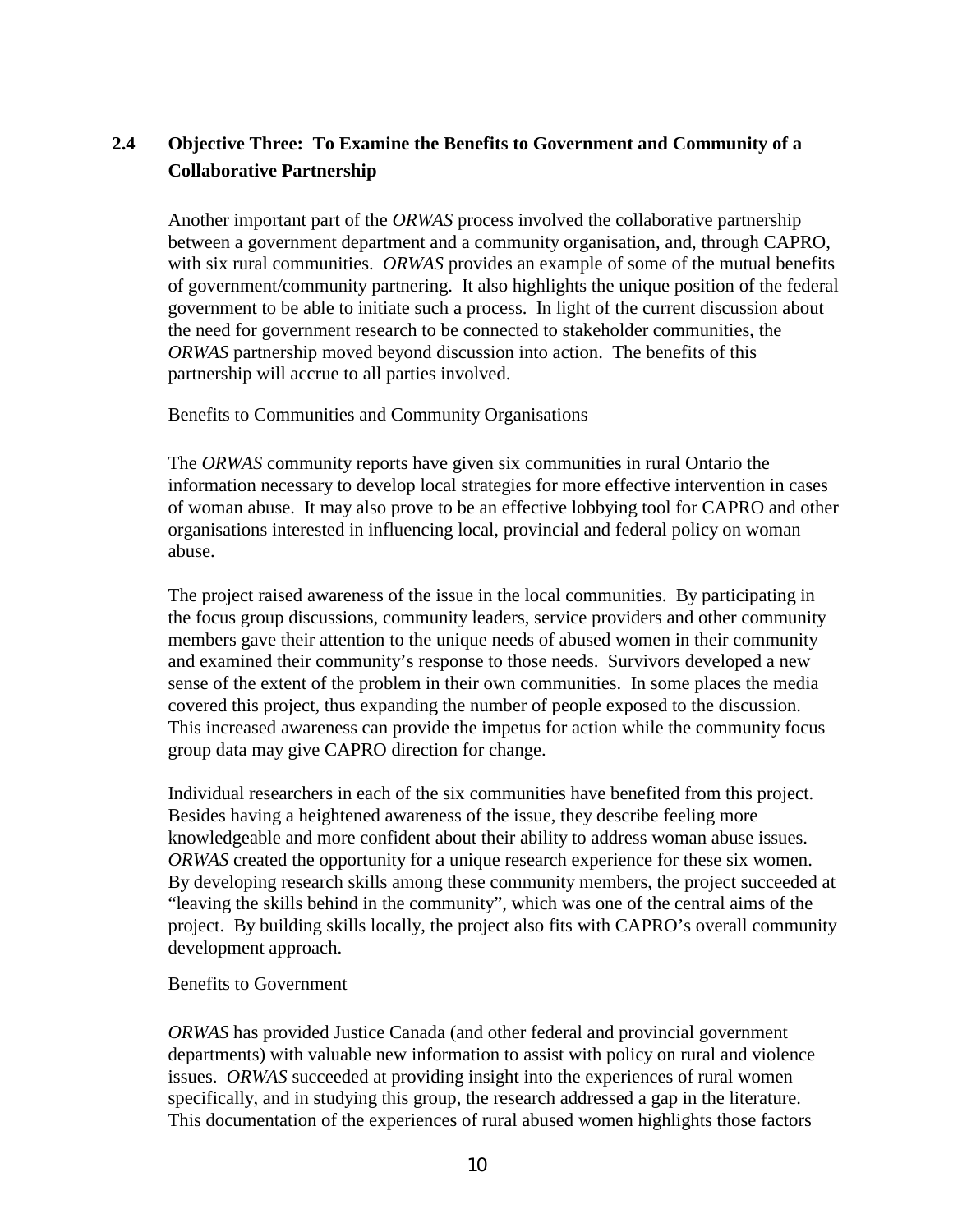<span id="page-16-0"></span>that are uniquely rural and allows for comparison with the majority of research on violence that focuses on the experiences of urban women.

As a documentation of the women's experiences with the criminal justice system, health care and social service agencies, *ORWAS* provided valuable information regarding the institutional response to victims of domestic violence. The project provided insight into strategies that women found helpful in coping with their abuse and those interventions that helped or hindered their attempts to leave. In this way it broadened the agenda for Justice Canada by considering other factors that affect abused women.

*ORWAS* provides an example of how the government can conduct research differently. By initiating such a collaborative process, Justice Canada has shown that government wants to hear the voices of those who are most affected by a particular issue. By providing communities with a direct link into the federal policy process, it is an indication that the federal government wants to work with communities to find solutions that will work at the local level. Justice Canada has found a way to conduct research that will be meaningful for the entire province of Ontario while working collaboratively with six individual communities. The process acknowledged community differences and discovered similarities, while empowering community members and identifying directions for action.

### **2.5 Steps to Promote Community Action**

What future steps toward community change might result from *ORWAS*? A framework for understanding how community action could result from a community-based research project is provided by Horvath (1999). Horvath outlines research and theory on the organisation of social action. The framework identifies three levels at which empowerment can occur: the individual, group and community levels. In general, empowerment at all three levels is necessary for effective social action.

Individual empowerment has to do with the "*potential* for social power" (Horvath, 1999, 226). Individuals who are empowered feel that they have the information, abilities, and competence to participate in social action. That social action, however, will only happen if the conditions at the group and community levels permit.

The *ORWAS* study has already been successful at creating and supporting the *potential* for social power among the community researchers. They describe feeling more knowledgeable, more skilled and more confident about their ability to address woman abuse issues. Thus, empowerment of the community researchers at the individual level was a result of *ORWAS*.

According to Horvath's model, in order for individual empowerment to lead to social action, empowerment at the group level also has to occur. The support of groups and communities can transform an individual's potential for social power into actual social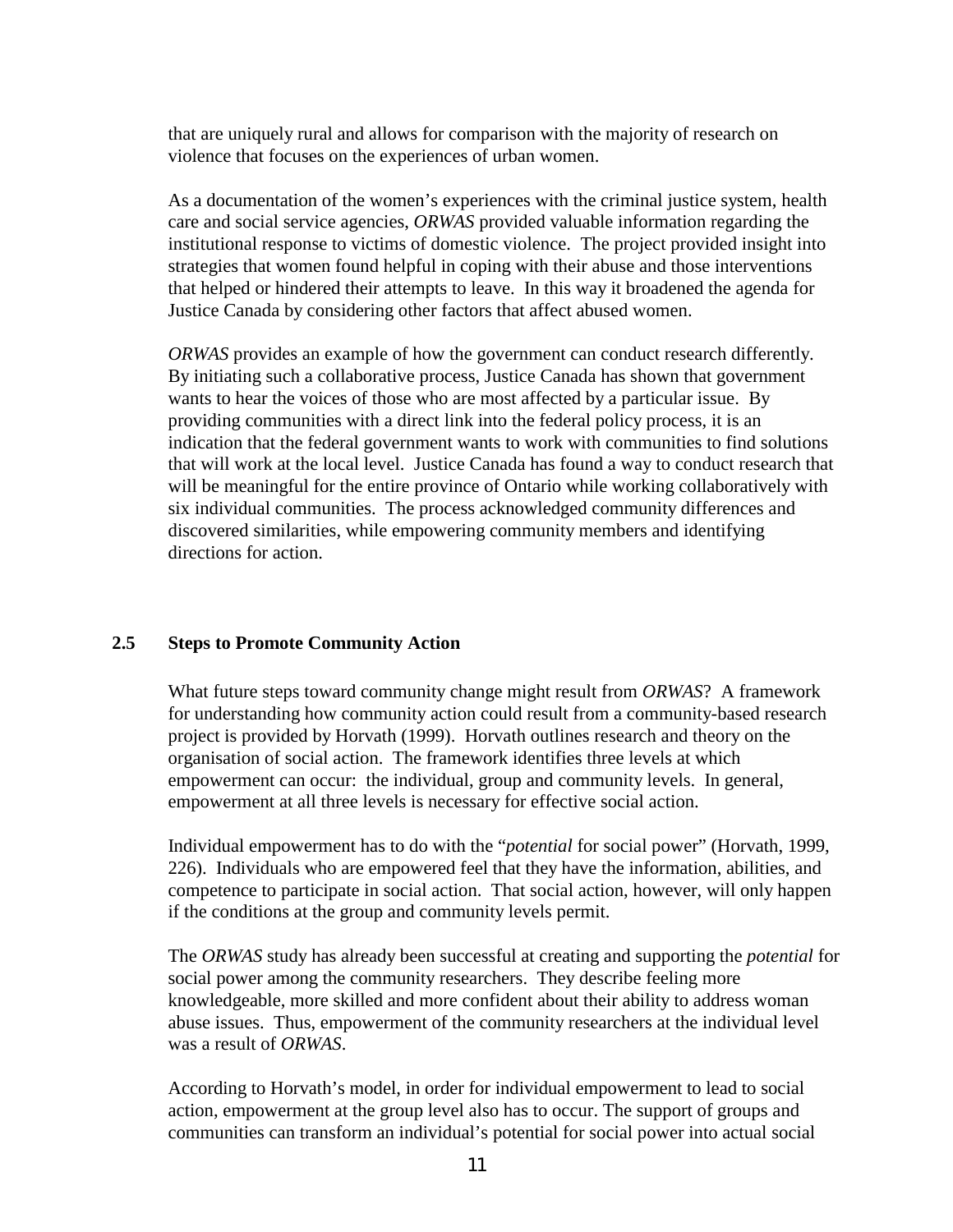action. Group empowerment has to do with the "*acquisition* of social power" (Horvath, 1999, 226) through co-ordination, leadership and planning.

In some of the six communities, group action has already begun. Those changes are occurring in places where the community researcher is attached to a community-based organisation that has the mission, the position, and the resources to support change. The *ORWAS* study provided a springboard for them to contribute to a group-level planning process and a community-level alliance. For researchers who were not affiliated with such an organisation, the challenge of community action is greater because there is no existing mechanism for acquiring social power through group efforts or community-level coalitions. The next steps in these communities will need to involve efforts at the group level.

The individual survivors in a community are a potential group with energy and commitment to the issue. The survivors interviewed for this follow-up study have ideas about what changes would be desirable and what would help them and other women like them. But the individual survivors have little connection with local groups that have similar interests. More opportunity for the individual women to connect with each other, or to connect with existing community groups, would be the next step in moving women from individual empowerment to group and community level action.

Community-level empowerment has to do with the "*exercise* of social power" (Horvath, 1999, 226) through forming alliances and building links between groups. Community empowerment is based on access to resources and information, and requires co-operation between groups based on common goals.

Community ownership is not achieved quickly or easily. Social change requires a longterm view and persistent effort. The building of individual skills within communities is an important first step toward the goal of community-based social change. However, it is important to realise that it must not stop there. In order for change to occur, supports of many kinds will be needed. Community researchers can be an important link to community change through research, but they must not be left feeling that the responsibility is theirs alone to continue the process.

As Horvath's model shows, a link to local organisations and community groups is the direction a community-based research project must go in order to continue a change process. Researchers would not presume to direct the specific nature of the changes; community members themselves would determine local needs. Assistance in the form of information, human and financial resources can facilitate collaboration between community groups to achieve the *exercise* of social power toward the prevention of woman abuse*.*

Non-collaborative forms of research are unlikely to make even preliminary steps toward empowerment for social action. In contrast, the Research as Empowerment methodology can set the stage for empowerment at the individual, group and community levels. With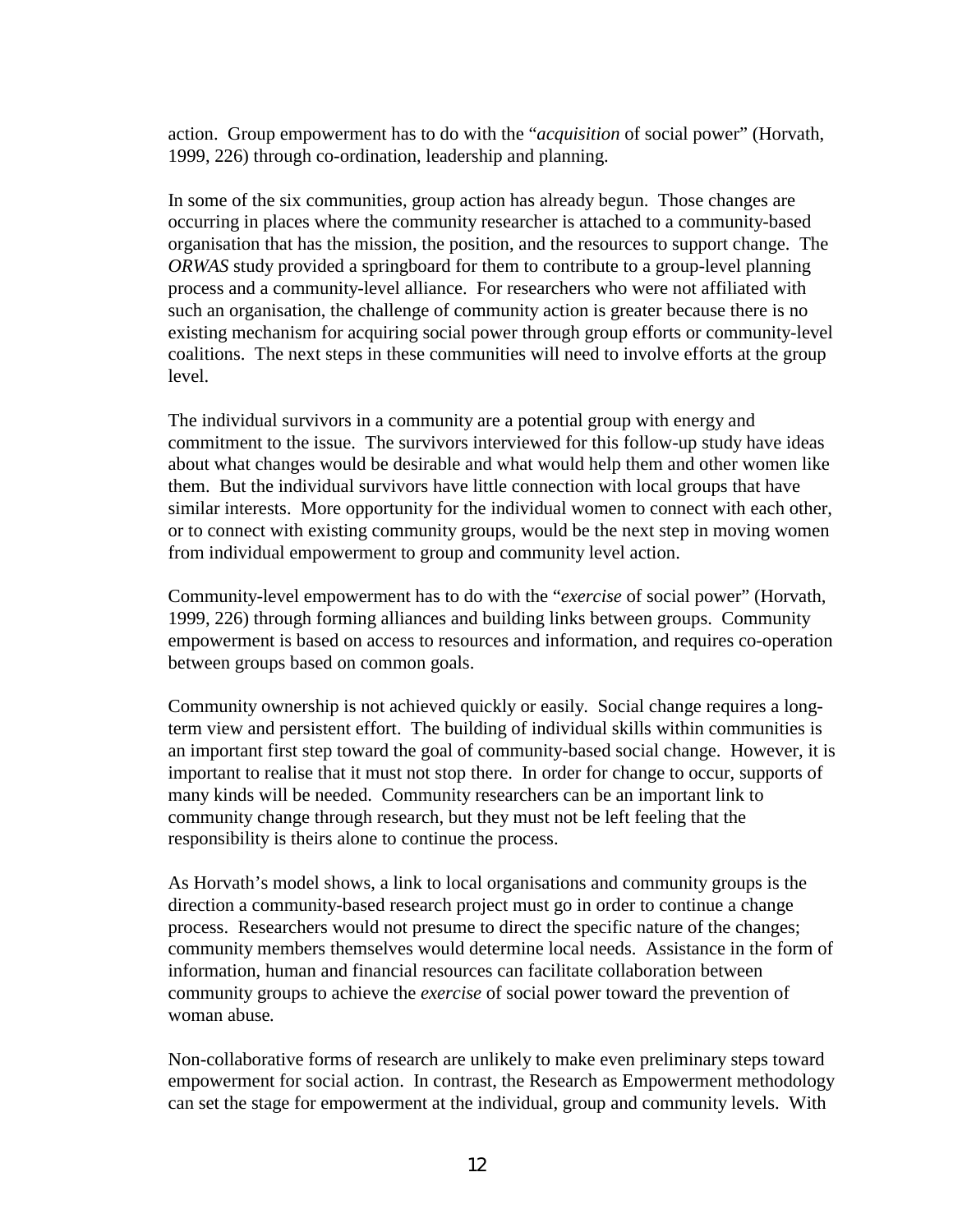the necessary supports, community change is a potential outcome of a community-based research approach.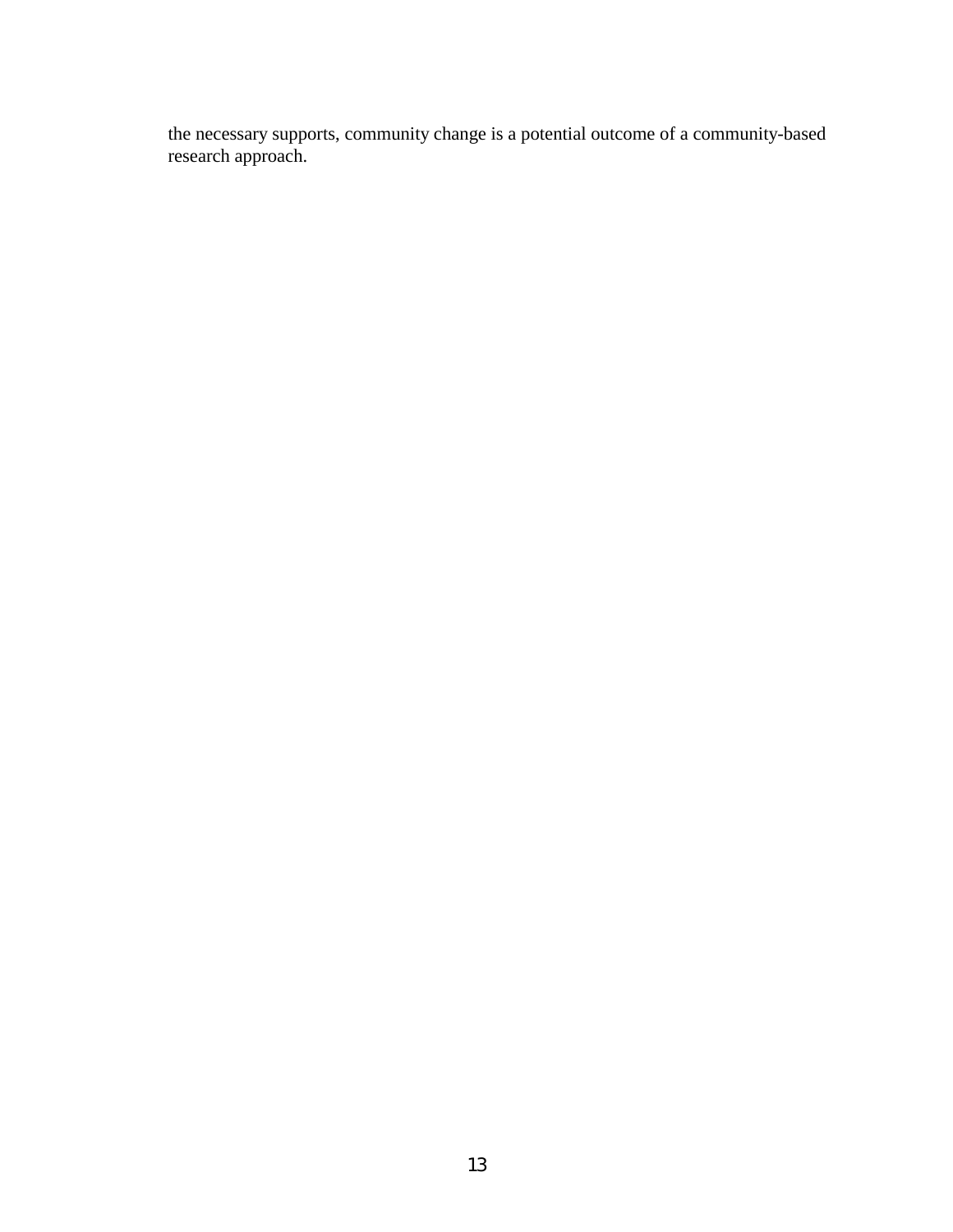## <span id="page-19-0"></span>**3.0 INTERVIEWS WITH SURVIVORS**

The following presentation of interview material is based on the analysis of telephone interviews with 21 survivors who participated in the *ORWAS* project. The questions posed during the interview were organised around the three project objectives and the quotations and commentary are presented below under those objectives.

#### **3.1 Research Process**

Interview Format and Use of Community Researchers

The employment of a researcher from the community drew a mixed reaction from the survivors. Some did not know the researcher before and reported being concerned about who it might be.

*"Because it was a small community. I wasn't sure who would be doing it. I didn't want it to be someone who was related."*

For those who did know the researcher, it was seen as a positive factor, in that they found it easier to decide to participate because they knew her or her family.

*"Very comfortable because I know her mother and her sister."*

*"It was easier because I had known her before."*

Women reported being comfortable in the interview format and liked talking to someone face to face. Initially, some worried about confidentiality or talking to a stranger but those fears seem to have dissipated once the interview began.

*"She made me feel like she was a long lost friend. I was surprised how much I told her."*

Women stated that they felt they could trust the interviewer. Although some women said it was important to them to know that the interviewer had experience in the field of violence against women (which some researchers had), all the participants stated that they found the researchers very sympathetic and easy to talk to. Most said there was nothing that they felt they couldn't say to her.

*"I think it might have been a little bit more challenging if it had been just somebody out of the blue and I didn't know them or that they'd been working in the field of violence against women."*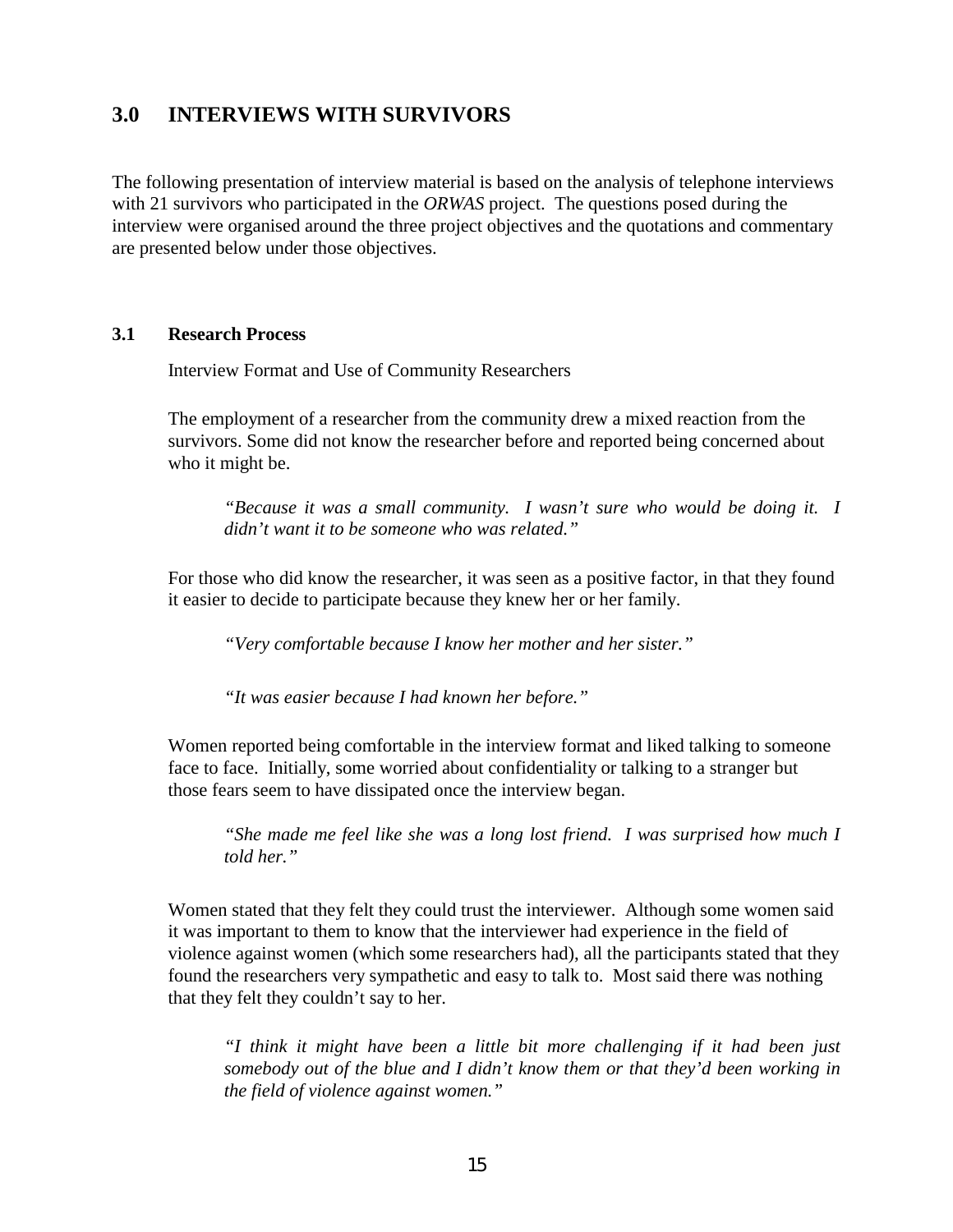<span id="page-20-0"></span>The majority were interviewed in their own homes and found that comfortable. Taping of the interview sessions did not seem to present any significant problems to the survivors.

*"I preferred it. It was on my turf, my ground. It made it much easier that it was in my home."*

Transcripts and Reports

Not many of the women chose to change their transcripts but several said that they were glad to have had that option.

*"Yes, it was nice to add to and explain things."*

*"I crossed things out, added things, changed it around to make it make sense."*

Women were asked to comment on the format of the community report, which used direct quotes from the women who participated. The vast majority found it effective in accurately reflecting the perspectives of abused women.

*"It puts the person right there. It gives a better picture of what each woman is going through."*

Meeting other Participants

As an optional part of the study design, a few of the community researchers offered women the chance to meet as a group to review the draft community report. Those who took the opportunity said that they liked being able to do so.

*"You get a group of abused women in a room and they have so much in common that you can't shut them up. It's like all of the things that you didn't say for so many years all of a sudden come out all at once."*

### **3.2 Effects of Participating**

Reasons for Participating

Women's reasons for choosing to participate in the study fell into three categories.

♦ To help other women.

*"After 49 years of abuse I wanted to use my life to help someone else."*

*"If it in any way could help anybody else in the future, then it would have made it a little more worth going through."*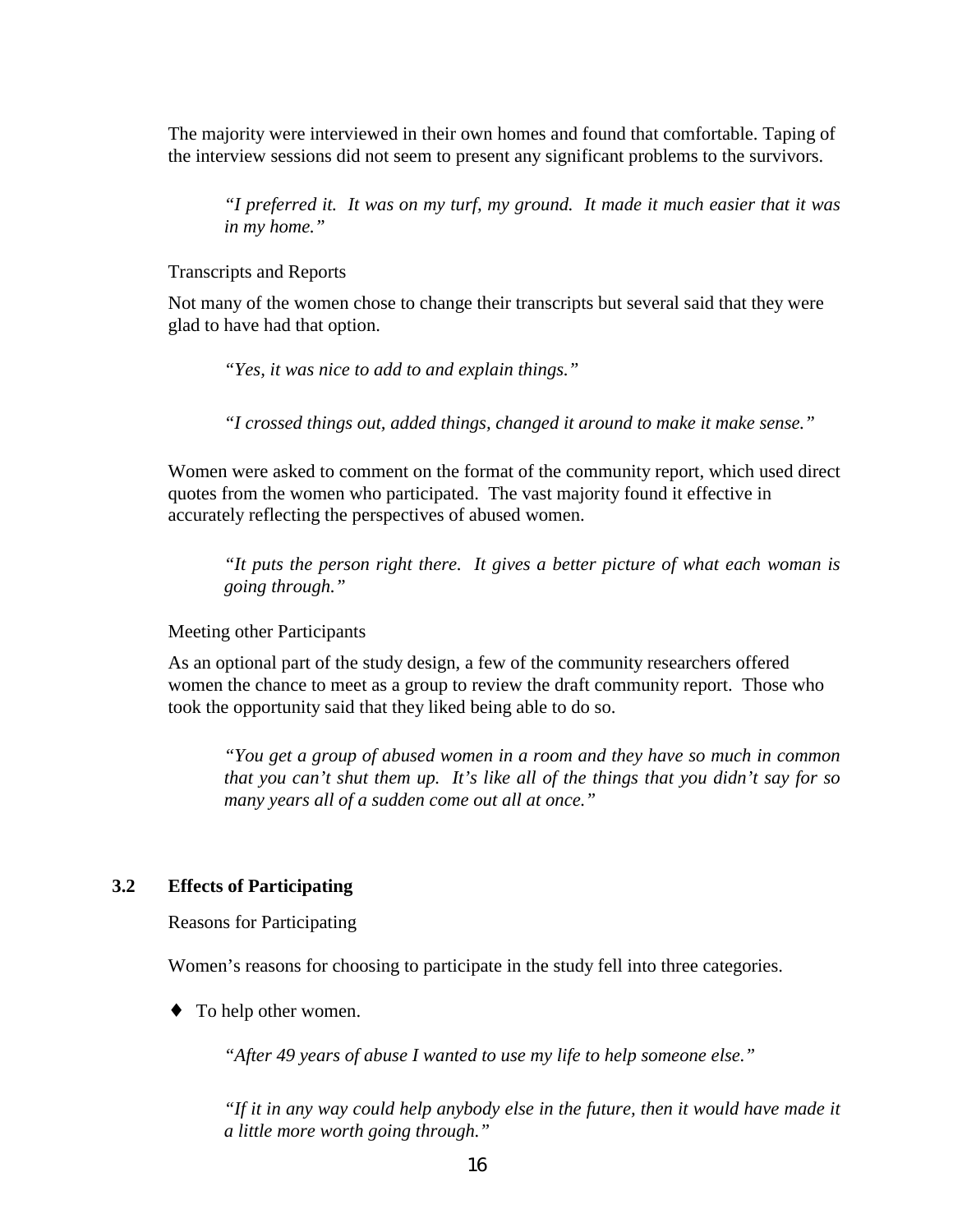♦ For their own personal growth or healing.

*"Thought it would be a great way to put some closure on what happened to me."*

*"If I could talk about what I went through it might be good for me."*

♦ Because they believe that other people should know what abused women go through.

*"Nobody knows how we feel because nobody asks us how we feel."*

*"I want to be heard. I want my story told."*

Concerns Prior to Participating

Most women did not have difficulty making the decision to participate. Those who did expressed the following concerns:

♦ Fear of being found out by their abuser.

*"I was afraid that he was going to find out. He still doesn't believe that he was mean to me."*

♦ Denial that they had been living with abuse.

*"I guess I was sort of still in denial that it was abusive."*

♦ Reluctance to relive their experiences.

*"When you talk about it, it stays with you after. Just reliving a lot of stuff."*

♦ Confidentiality was identified by many of the women as a concern when they were deciding whether to participate. Two of the community researchers were associated in some way with the local shelters. For some of the women in these two communities, the shelter link allayed their fears.

*"Knowing that she had worked with abused women over a period of years, so I felt that there was no threat in terms of confidentiality."*

*"I trusted the shelter that it wouldn't be anything that was used against me."*

Effects of the Interview

Many women reported having mixed emotions while telling their stories and in the period after the interview.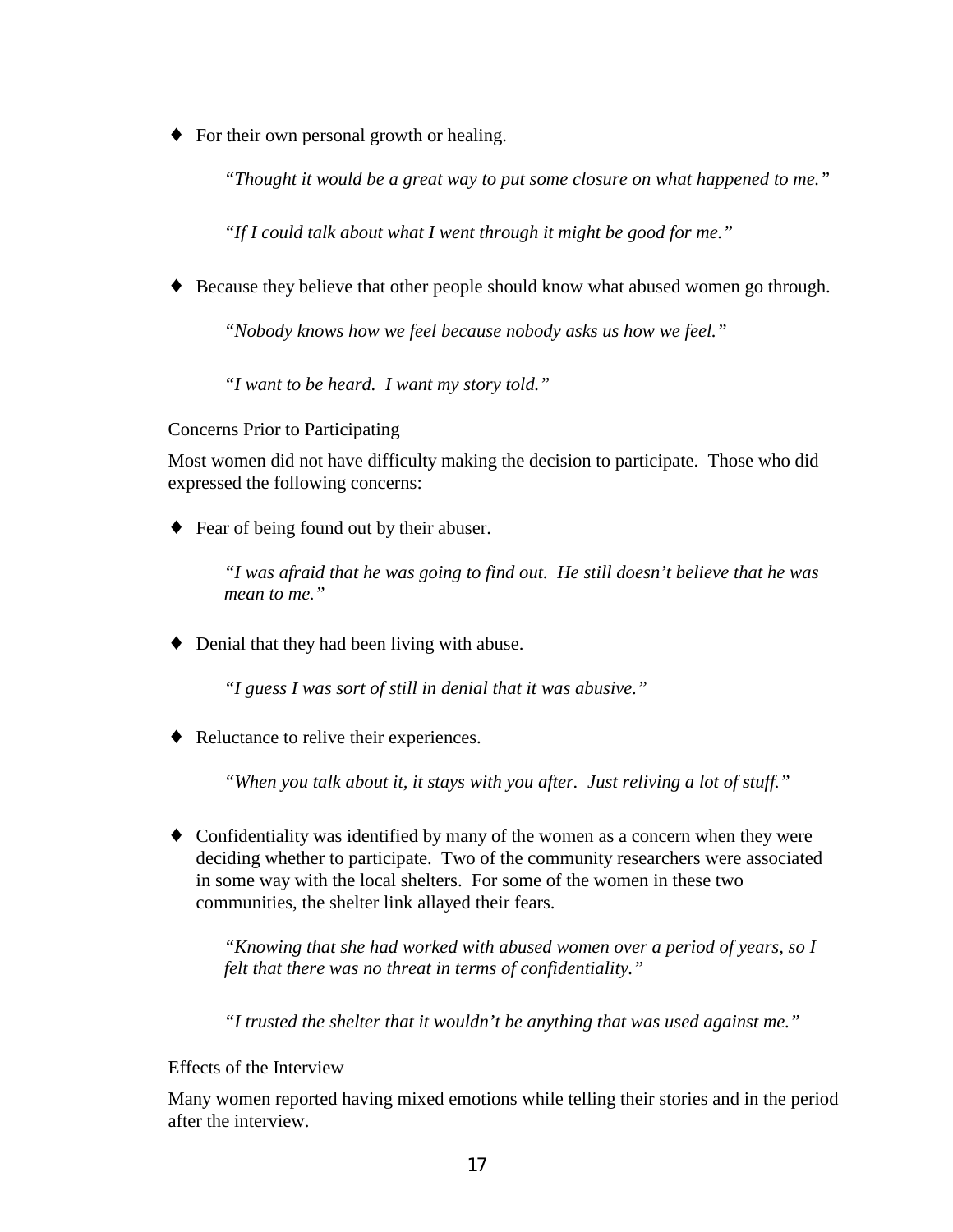*"Because I had shared my experience to help other people, so I felt good about it. It just brought back memories and things that I hadn't talked about for a while."*

*"You can look at it as both positive and negative. Negative because the feelings are brought back to the surface. Positive because it was therapeutic."*

Some women found that recalling their experiences of abuse brought up a range of emotions, including anger, sadness, guilt, bitterness and fear. Most of these negative emotions were a result of memories that came up after the interview and some women reported that they lasted for days or in a few cases, weeks.

*"After the interview, a feeling of fear came back. All alone in this house. Almost brought me back to day one when you're initially afraid and don't know where they are, what they're doing, are they going to come and break the door down in the middle of the night."*

Women also reported that they had a new sense of their own strength when they told their stories and a realisation that they had come a long way since then.

*"It helped me to bring out my inner strength."*

*"You look at that but also look at how far you've come and you have a lot to be proud of."*

Several women found that doing the interview gave them new insight into themselves and their relationships.

*"Later on, afterwards, all these things were coming back – that I didn't realise I was being abused."*

*"I had a really profound awareness that I was again in an abusive relationship with my youngest son."*

Two-thirds of the women reported no negative physical effects during or after the interview. Of the third who did, they reported experiencing headaches or sleeplessness, again as a result of the memories that came back after the interview. One woman wondered if her unexplained bouts of nausea during the night could be a result of the bad memories that had been flooding her mind.

#### Effects of Reading the Transcript

Many of the women survivors said that they found it more difficult emotionally to read the transcript of their interview than they did to tell their story to the interviewer.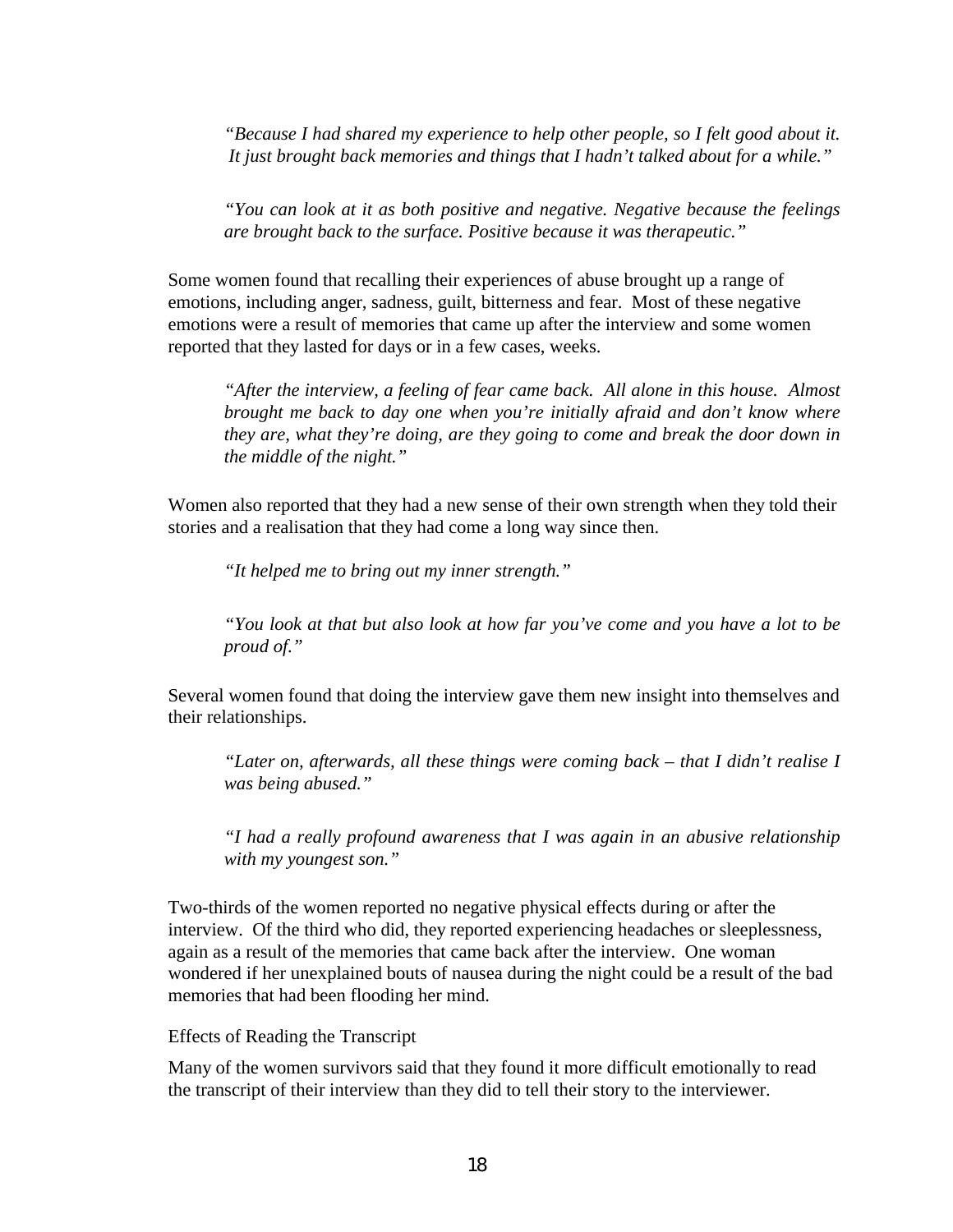*"It kind of hit me and bothered me a bit that night. I thought I don't really want to be looking at this. It just reminded me of what I went through."*

*"It took twenty-three years for everything to happen. And then you're reading it and it took less than an hour to read it. You're reading a whole life in an hour, all of the abuse, the violence, the worry, the pain that you went through is all wrapped up in a one hour story. It really hit home."*

*"You get filled with the shame again because you can't believe that you lived that life."*

Some were surprised to discover they had said as much as they had.

*"It felt really weird that I had said all those things to a complete stranger. Never did that before. I kept everything inside. I have been seeing a counsellor for two years and she hasn't heard half of what I told the researcher that night."*

Other women found that the transcript served as a reality check to remind them of what they had lived through.

*"Seeing it written down makes it reality. It kind of scared me that I allowed myself to be put through that."*

*"I was sitting there and I thought it really does sound quite bad, when you read what happened to you."*

Several of the survivors said that they had to wait for the right time when they felt they were ready to read the transcript.

*"I didn't read it for about two weeks. It sat there and I would think about it. All those feelings of fear came up again."*

Many of the women said that seeing their history laid out in sequence was a positive experience. Many said it made them feel proud.

*"It did touch me to know that I was able to deal with it at that point in time and get in control of my life and go on with my life."*

*"I felt proud of myself. I laughed at some of the things I said. Felt good about it."*

Effects of Reading the Community Report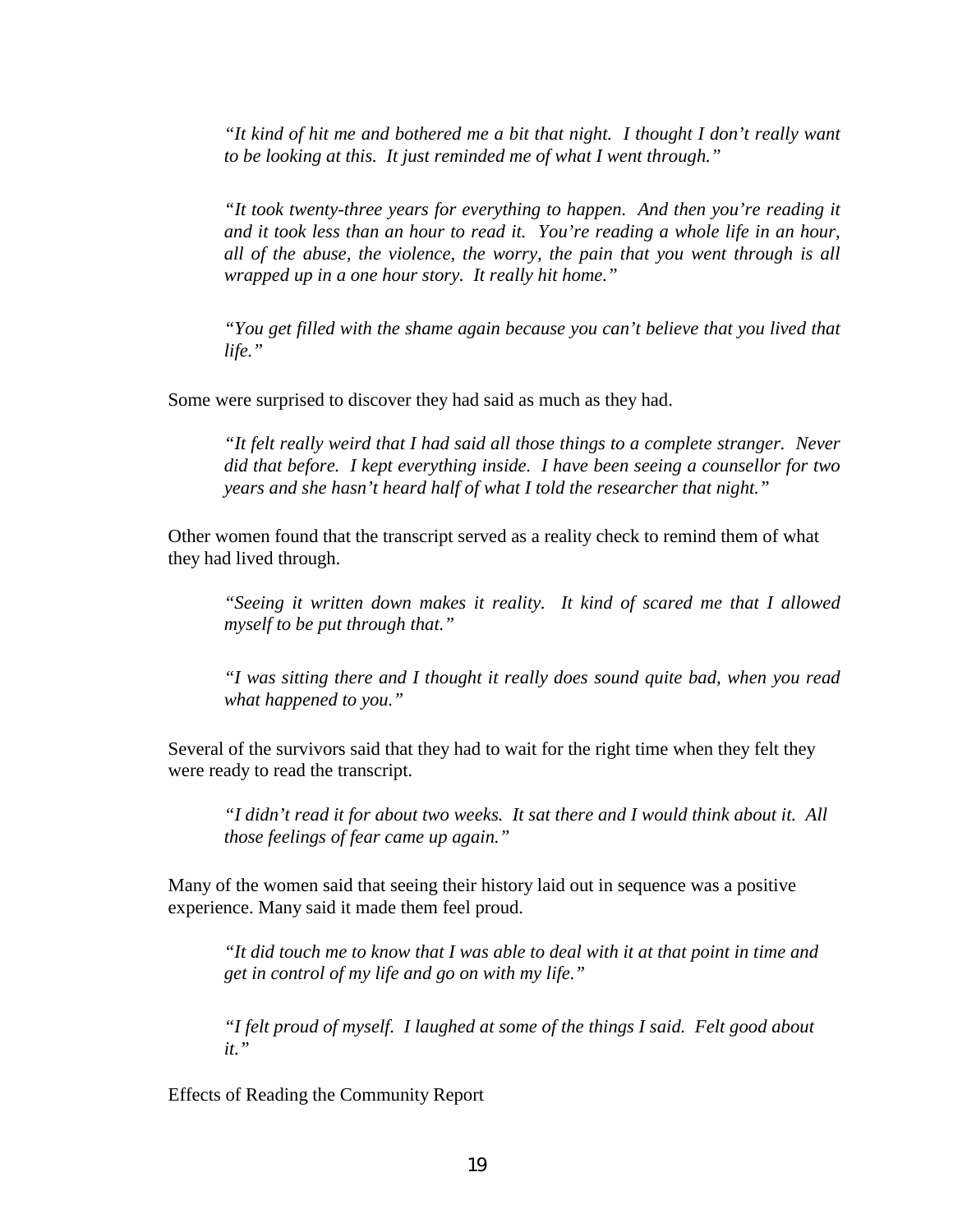Reaction to the community report was overwhelmingly positive. The most common reaction for the women was relief to discover that they were not the only abused woman in their community. Reading about other women's experiences helped to reduce their sense of isolation.

*"I realised that there's a lot of other people like me out there."*

*"I knew I was not the only one. There are others who have been through this."*

Many of the survivors found that the report offered them an opportunity to compare their experiences with those of other women. They noted that there were many similarities in their experiences, but also some were shocked to discover that others had lived through what they considered to be worse experiences.

*"I felt like the majority of those stories were mine."*

*"I couldn't believe that people were actually treated worse than I was."*

Some of the survivors expressed outrage when they realised that there are so many abused women.

*"I was outraged. How many people out there have no access to help?"*

*"Shocked that it happens out there as much as it does. It was an eye-opener."*

Benefits of Participating

There was consensus among the women that their participation in the study was a positive experience and all said that they would not hesitate to do it again if asked. Some of the benefits they identified were similar to their reasons for participating; other benefits were identified only after they reflected back on the study. The benefits included:

♦ A sense that their experience has not been wasted.

*"The opportunity to know that even though it was a traumatic period in my life, I can take my experience and take what was negative into something positive. It compensates in some way."*

• The opportunity to help other women.

*"Hopefully if it helps one other abused woman out there stand up for herself, then it's positive."*

♦ The knowledge that someone cared about their story and listened to them.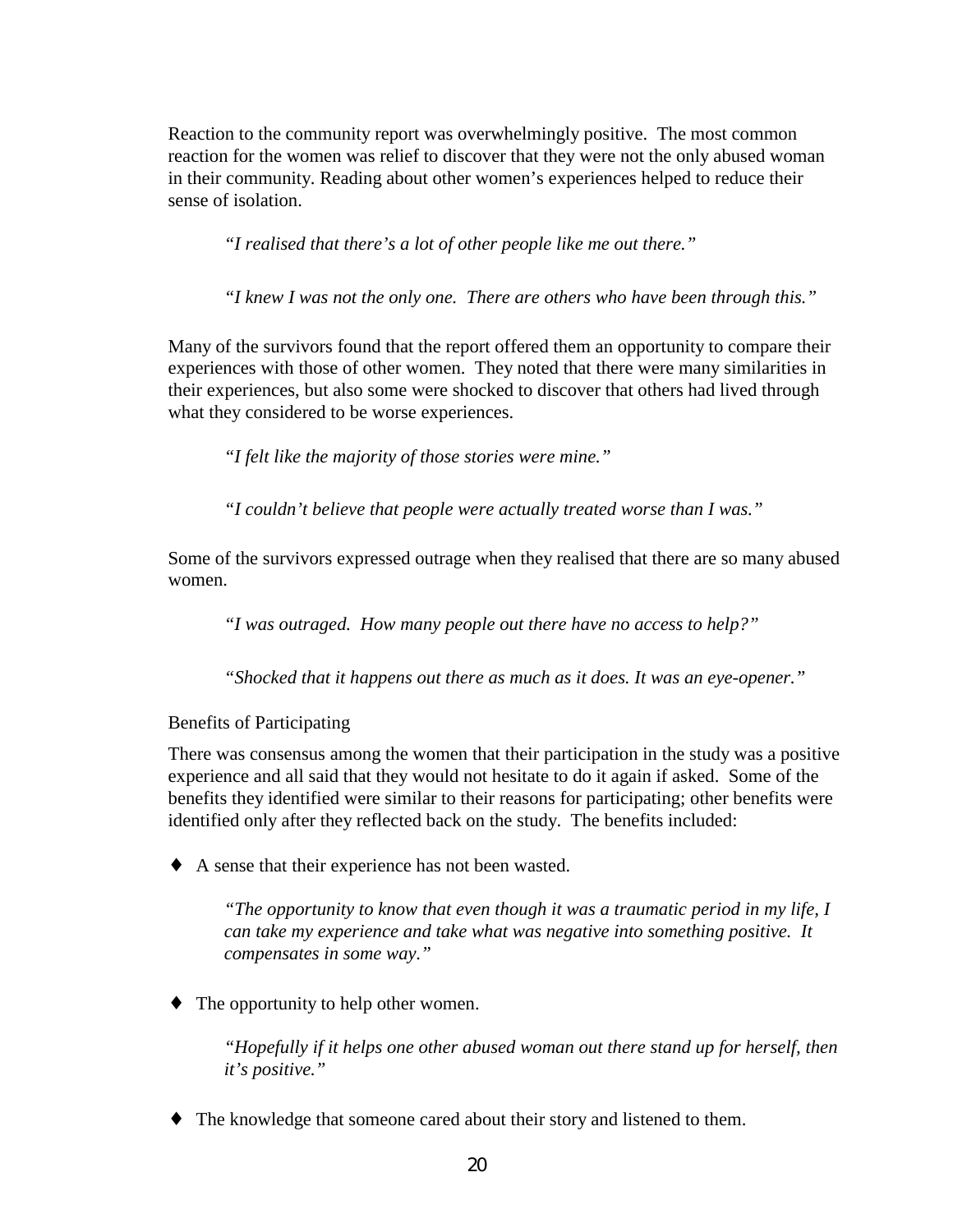*"To know that somebody actually cares enough to do this kind of a study and hopefully some good can come out of it."*

• The knowledge that they are not alone.

*"I felt I wasn't alone. That was the best part."*

*"They had asked for ten girls to participate and I had thought, 'Gee, maybe I'll be the only one.' And there were ten! So if there's ten, there must be twenty!"*

♦ The healing that comes with telling their story.

*"Whenever you share your experience it's of benefit to you because you grow from it, you can reaffirm your strength."*

*"It lightened my load of feeling ashamed."*

Personal Change

When asked about personal change or growth as a result of their participation, survivors identified the following:

*"It made me stronger."*

*"I'm freer now because I don't have to carry this inside any more. I can bring it out in the open and it's not going to hurt me any more."*

*"It's good for the self esteem. I have a lot more qualities than I thought. I'm articulate, I'm strong, I've made some really good choices for myself. Reinforces that I'm a good person."*

*"I came to the realisation that it wasn't something I wanted or needed to dwell on any more."*

*"I got strong and I'm willing to fight for the rights of abused women."*

Difficult Aspects of Participating

The hardest thing about participating in the study for one of the women was "just picking up the phone." Other women found difficulty with other aspects of the research.

*"I didn't like rereading the transcript."*

*"Overcoming the feeling that I'm exposing myself again."*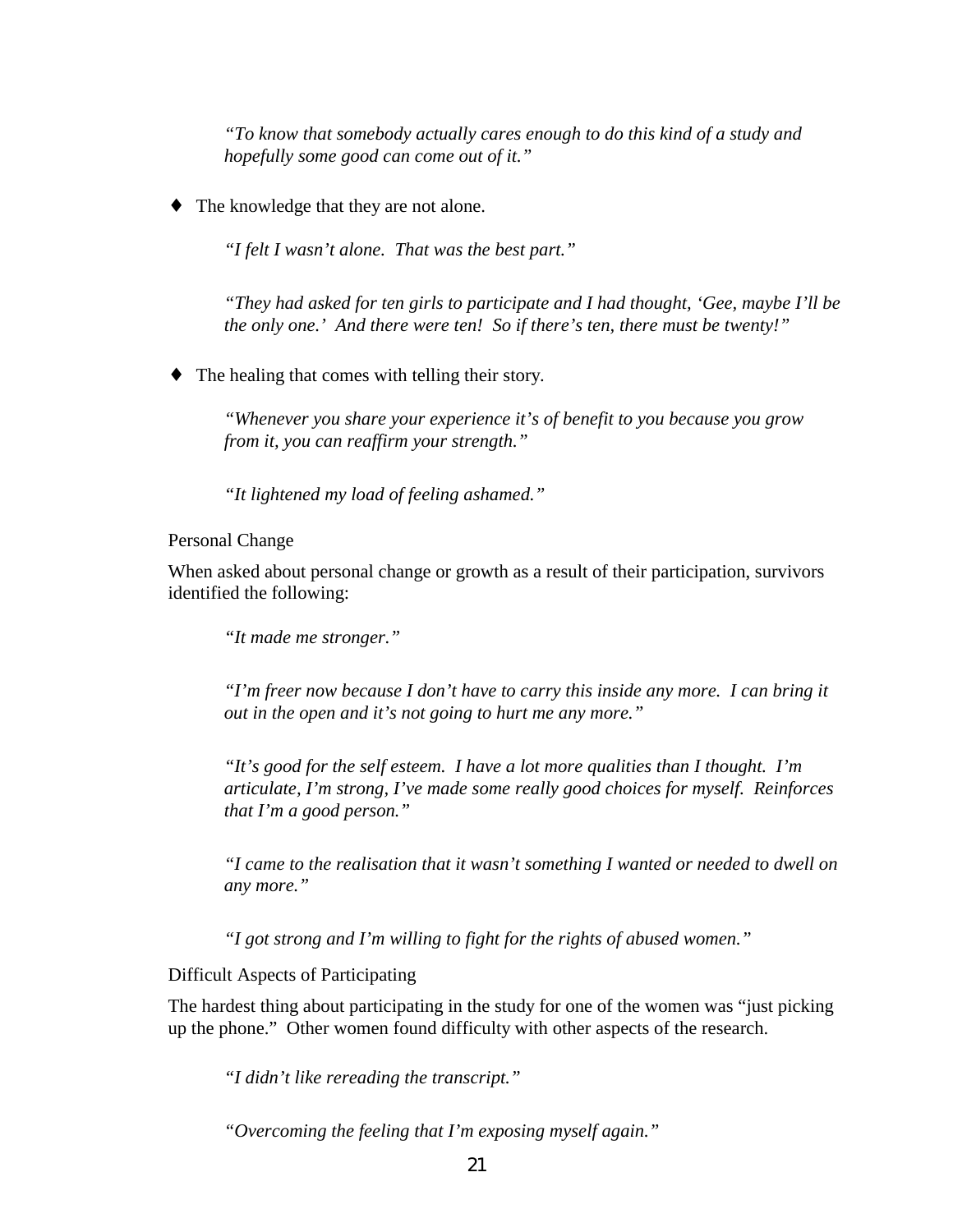<span id="page-26-0"></span>*"I really realised how abused I really was and how rough it must have been for the kids too."*

*"Revealing that my husband wasn't an angel. That he wasn't as faultless as everybody thought he was."*

*"Rehashing some of those awful events."*

*"Keeping the kids out of my hair."*

*"Wondering what I was going to say. If I was going to say the right thing."*

#### Greater Involvement

When asked whether they would have liked a greater level of involvement with *ORWAS*, such as being involved in determining the interview questions or finding themes in the transcripts, most of the women said no. Their reasons included not enough time and not enough expertise.

*"I really don't feel I have the education. My decisions wouldn't be as good as someone with more education."*

Interestingly, when women were asked if they would like to be more involved with a future similar study, many of them said that they would.

*"It was kind of new to me and I'd never done anything like that before, but now that I've done it I think I'd like to be involved."*

#### **3.3 Benefits of a Collaborative Partnership**

Reflections on the Future of *ORWAS*

Talking about the study coming to an end brought up some strong feelings for the women with regard to the outcome. At the same time as they expressed hope that there would be change as a result of the study, women were somewhat cynical about their expectations.

*"And it's like, 'Hey we've done all this work to try to maybe change something or bring about a review of some sort of justice legislation', and if there's no action taken or no intent for the government to do something, then it's sort of like, 'Wait a minute, is this all going to fall on deaf ears?' It's certainly a bit of frustration."*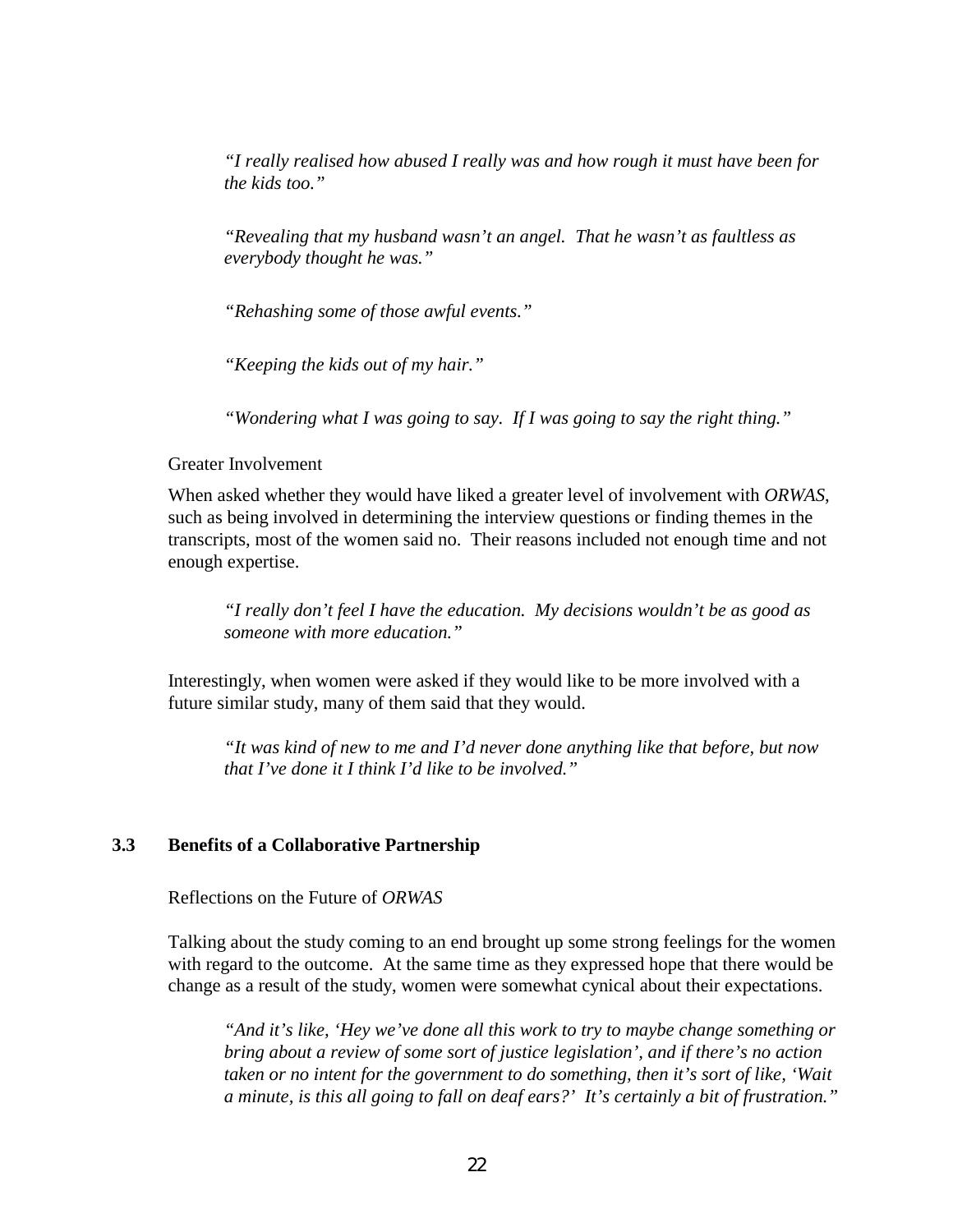*"I hope that it isn't coming to an end as such. I hope now that the work of gathering the information has come to an end but the study and its findings are just at their beginning. I hope the study lives a long time and goes a lot of places."*

*"Well, I feel kind of let down. Like, I feel that it should go further."*

*"What I want to see is the end report. I know this has to come to an end, and that's OK, but I just want the end report to have some meaning in it. If that end report comes out and it's just the same as it was before, that's going to be pretty damn frustrating. There's got to be something coming out of this, for all of us women, because I hope to hell we didn't go through this shit for nothing. So I'm excited."*

Interviewer*: "What do you think will be done with the final report?"* Respondent*: "Not much."* Interviewer*: "How do you feel about that?"* Respondent*: "Pissed off."* Interviewer*: "Did you expect something different when you started this?"* Respondent*: "No."* Interviewer*: "And yet you chose to participate?"* Respondent: "*Yes, just in case. I put my make-up on every day just in case* [laughs]."

#### Responsibility for Change

When asked who should take responsibility for implementing change at the community level post-*ORWAS*, most women did not see it as something for which they had any personal responsibility. If they had an idea at all, they saw that the responsibility lay elsewhere. The most common response to "what should happen now?" was uncertainty.

*"It depends on what you guys do with this study. Will you do anything with it?"*

*"I don't know. Whoever is doing the study owns it and they need to decide where it will go."*

*"When [community researcher] came with these [community reports] I was wrong, I thought she had an answer from Ottawa. Well, I was wrong, we're not there yet. Oh my god it takes so long. So I'm excited waiting for the outcome."*

A few of the survivors saw themselves as having some role to play in effecting change.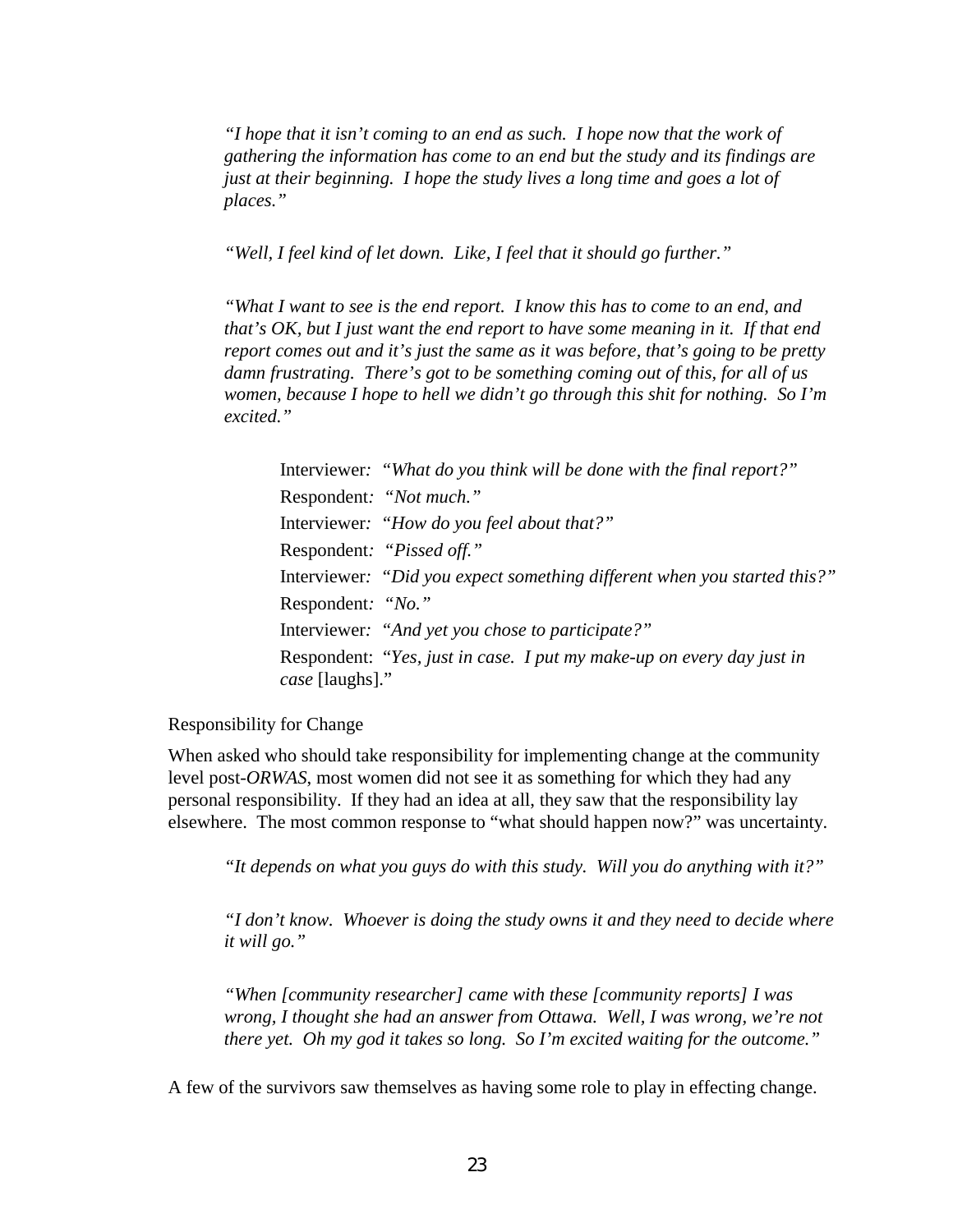*"All of us. We all have to work together. It can't be just [community researcher], can't be just the shelter. The women who lived the abuse have got to start taking part in this. Secrecy is such a big issue in abusive relationships. So if the women going through it don't talk, how are we going to know?"*

One woman said that although she would like to become more active on the issue, it would be difficult for her to take a public stand in her community.

*"It's like coming out if I do because many relatives of my ex-spouse live in this town."*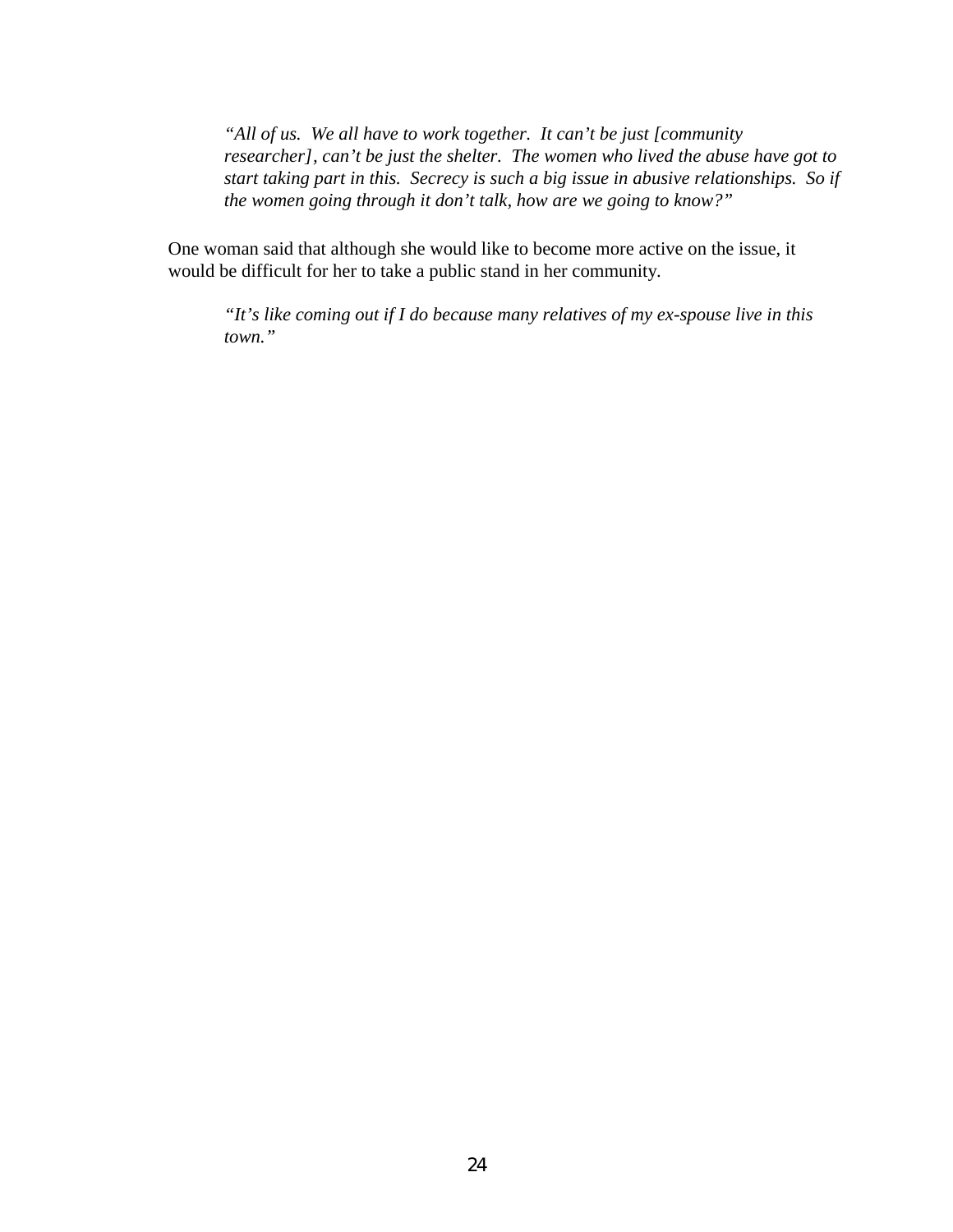## <span id="page-29-0"></span>**4.0 INTERVIEWS WITH COMMUNITY RESEARCHERS**

The following presentation of interview material is based on the analysis of a group interview by conference call with four community researchers and of individual interviews with each of these community researchers. The questions in the interview were organised around the three project objectives and the quotations and commentary are presented under those objectives.

## **4.1 Research Process**

Training and Meetings

One of the highlights for the community researchers was the group interaction.

*"The relationship during the meetings was great, they're a fantastic group of women."*

Practice interviews with women volunteers from a second-stage housing project were conducted in Ottawa during one of the training sessions. These practice interviews with women survivors of violent relationships were found to be helpful in building confidence in their interview skills.

> *"And that was really helpful because it gave us a chance to interview, they told us their stories and then they gave us a critique about how we interviewed, how they felt and how it could have been done more effectively, so that was really important, I think."*

The community researchers expressed frustration that there never seemed to be enough time when they were together for training sessions and meetings. On the one hand, they described the training sessions as "excellent", but also used such words as "gruelling", "exhausting", "draining and difficult" and "frustrating at times."

> *"It was like, 'Okay guys, we've got two and a half days, let's just do it,' whereas if we had more time to talk about things it would have ... made me more relaxed anyway."*

*"It wouldn't have been an issue for me if we'd had more time to work together as a group. But I always had that pressured feeling."*

One researcher spoke of how she would have liked to know what was ahead but that "they didn't either", referring to the Department of Justice Canada researchers. The lack of structure made some of the community researchers uncomfortable.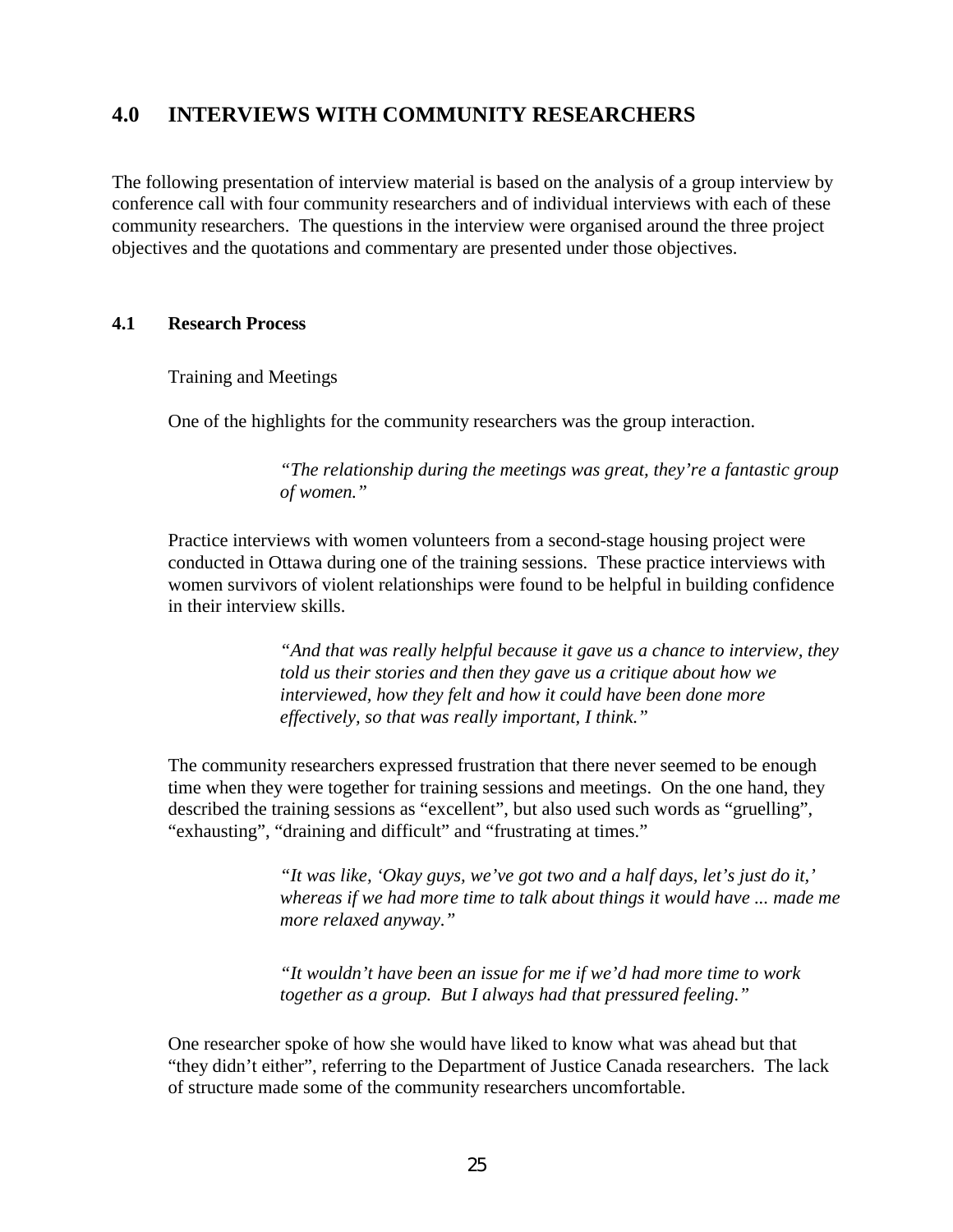*"A lot of unknown. The training was excellent. Always a good agenda and handouts. You knew what you were doing at each meeting, but not at the next meeting until you got there."*

Interviews and Focus Groups

In general, the community researchers found the interviews to be an effective method of gathering the information. Some thought the interviews were definitely "the best part" of the work.

> *"Doing the interviews didn't really feel like work. It felt like, you feel like you're a friend going over for coffee."*

*"It was exciting work, especially the interviews."*

Although it seems that she had no difficulty getting into the story with the survivors, one researcher said that the interview experience was "never easy" and that she found it "scary". Another spoke of a feeling of "helplessness".

> *"Sort of at a loss sometimes because I wasn't there as a counsellor and sometimes it seemed like they needed someone to talk to in a counselling session."*

Many of the researchers found the focus groups a challenge to organise.

*"That was sheer hell! Initially when we talked about it I thought it was a great idea but when I started to organise them I found that nobody wanted to come. Nobody."*

*"There were people in the community that really didn't want to participate."*

*"Tense to get going. Who to bring together."*

In spite of some reluctance to participate, when a focus group came together, the researchers found that it went relatively smoothly and the members participated fully.

*"They really did work."*

*"That was great. I enjoyed that ... I couldn't shut them up."*

*"They went well. The people that did come were willing to talk."*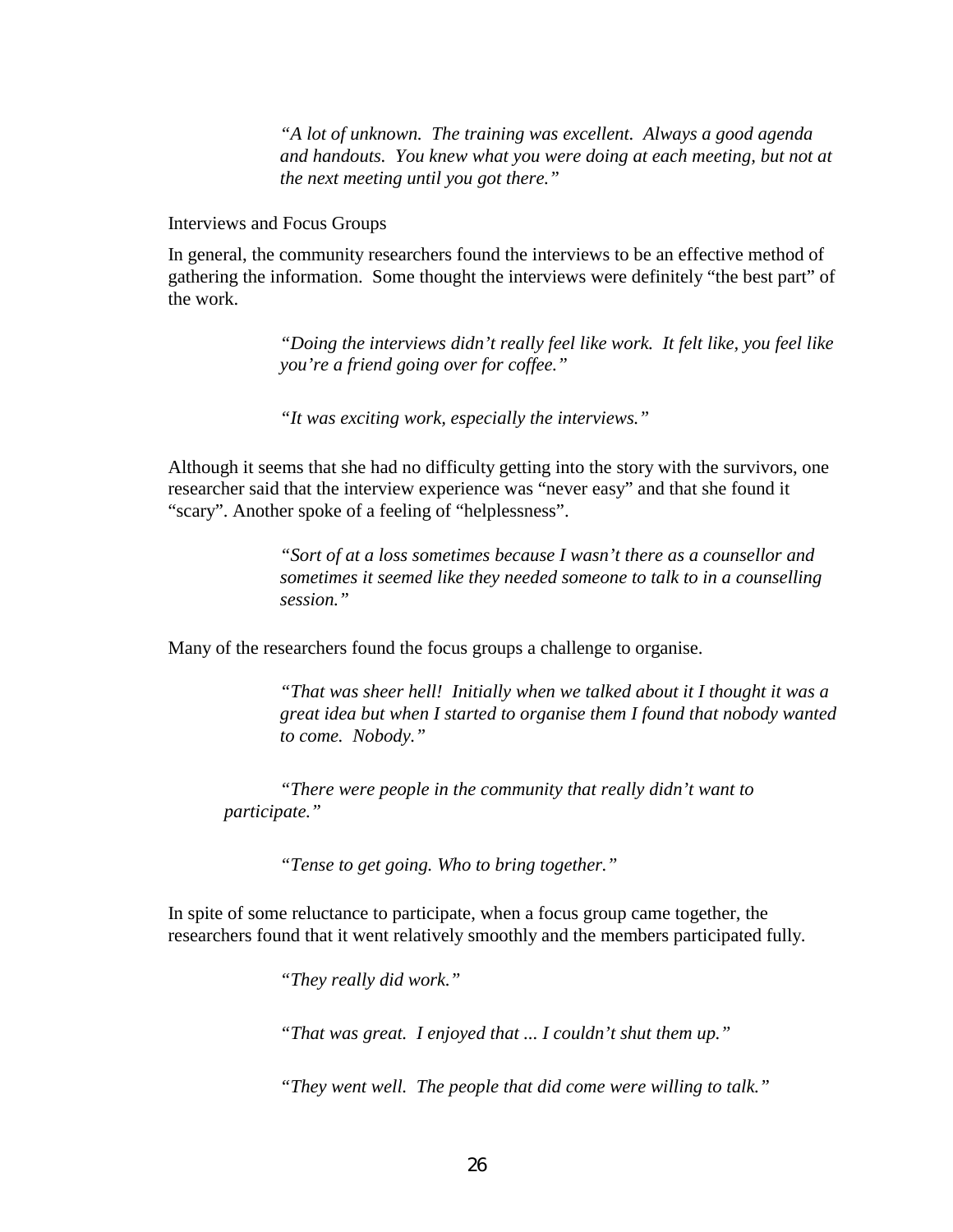Analysis

The data analysis was done as a group during a two-and a half day session in Ottawa. Prior to arriving, the community researchers were to have categorised their transcript data according to the topics in the research framework, using any method they chose. Once in Ottawa, an exercise using "sticky notes" was utilised to identify themes and develop the framework for the community reports. This necessitated each researcher going through her transcripts and writing on individual post-it notes the significant quotes for each theme that arose from the interviews. The analysis proved to be a bigger task than anticipated and researchers' reactions to this exercise varied.

*"I was really scared ... It was so mind boggling and vague and huge."*

*"So it was scary to be confronted with all this paper."*

*"I had no idea how to pull out facts for the reports, had a really hard time with that."*

Some found the results of the sticky note exercise very satisfying.

*"Stickies were phenomenal."*

*"Amazed at how they could pull information out of a few sheets of paper."*

### Report Writing

Each community researcher was responsible for writing the report of the findings from her own community (although a Justice Canada researcher wrote the community report in one case in which the community researcher could not continue). The Justice Canada researchers developed a common framework for these reports based on the results of the theme analysis in Ottawa. Researchers were encouraged to follow the framework and to use direct quotations from the survivors' transcripts.

The writing of the community reports was a stressful experience for most of the researchers. This was due in part to the fact that the original target date for completion was delayed and researchers found themselves writing the report when they were otherwise very busy, and in part because they had no model to follow. The common framework provided headings only and left many decisions about style to the individual researcher.

*"My fear was, was I doing it the right way? The way they wanted it?"*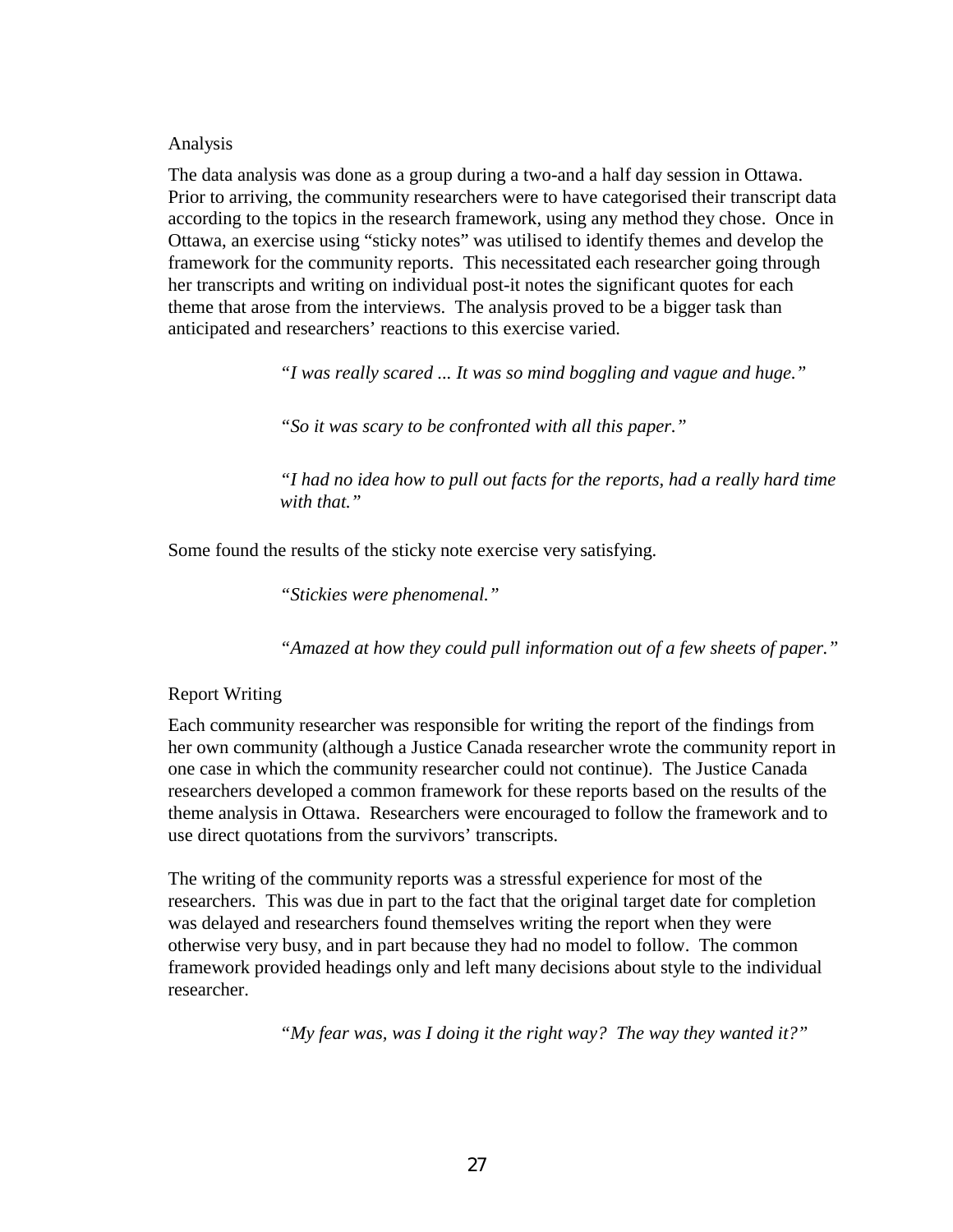*"I wasn't sure if I was doing the right thing."*

*"I felt perfectly capable of doing it, but I didn't know if I was doing it in the right sort of way. And nobody seemed to know."*

There was consensus among the researchers that there was too little direction given in how to write the community report.

> *"That would have helped to take a bit of the pressure off to talk just a little bit about what type of structure we would use and the styles we would use in writing it up. That's an area I think we overlooked."*

A couple of the researchers had to take time away from their jobs to accomplish the writing.

*"I worked 4 very long days, 5 am to midnight."*

*"The report had to be written at a very busy time in my life, so it was very busy and I've never seen a summer pass so fast. It was emotional and tiring and draining."*

### The CAPRO Conference

The Department of Justice Canada researchers and the community researchers presented the community reports at a conference sponsored by CAPRO in December 1998. The conference focused on a number of rural, women's, and community development issues, in keeping with CAPRO's mandate to address rural woman abuse through communitybased action. Police officers, service providers, policy analysts and many other interested parties attended the conference. The findings of the *ORWAS* project, as one of the projects that CAPRO was involved, were presented at one of the sessions. Although not all of the researchers were able to attend the conference and some for only a portion of the time, it was generally considered to be a valuable opportunity to bring some closure to the project.

 *"Being part of the group at the conference was neat. Closure for us."*

*"I was able to be there for the whole thing. Very valuable to be there."*

#### Assessment of Method

The community researchers agreed that they would recommend more planning. Although there was acknowledgement that such a project requires a non-structured environment to some degree, frustrations were expressed about the need to be more focused in order to make the best use of limited time and resources. Researchers felt that this lack of structure was a reflection of the fact that they were, to some extent, "breaking the trail".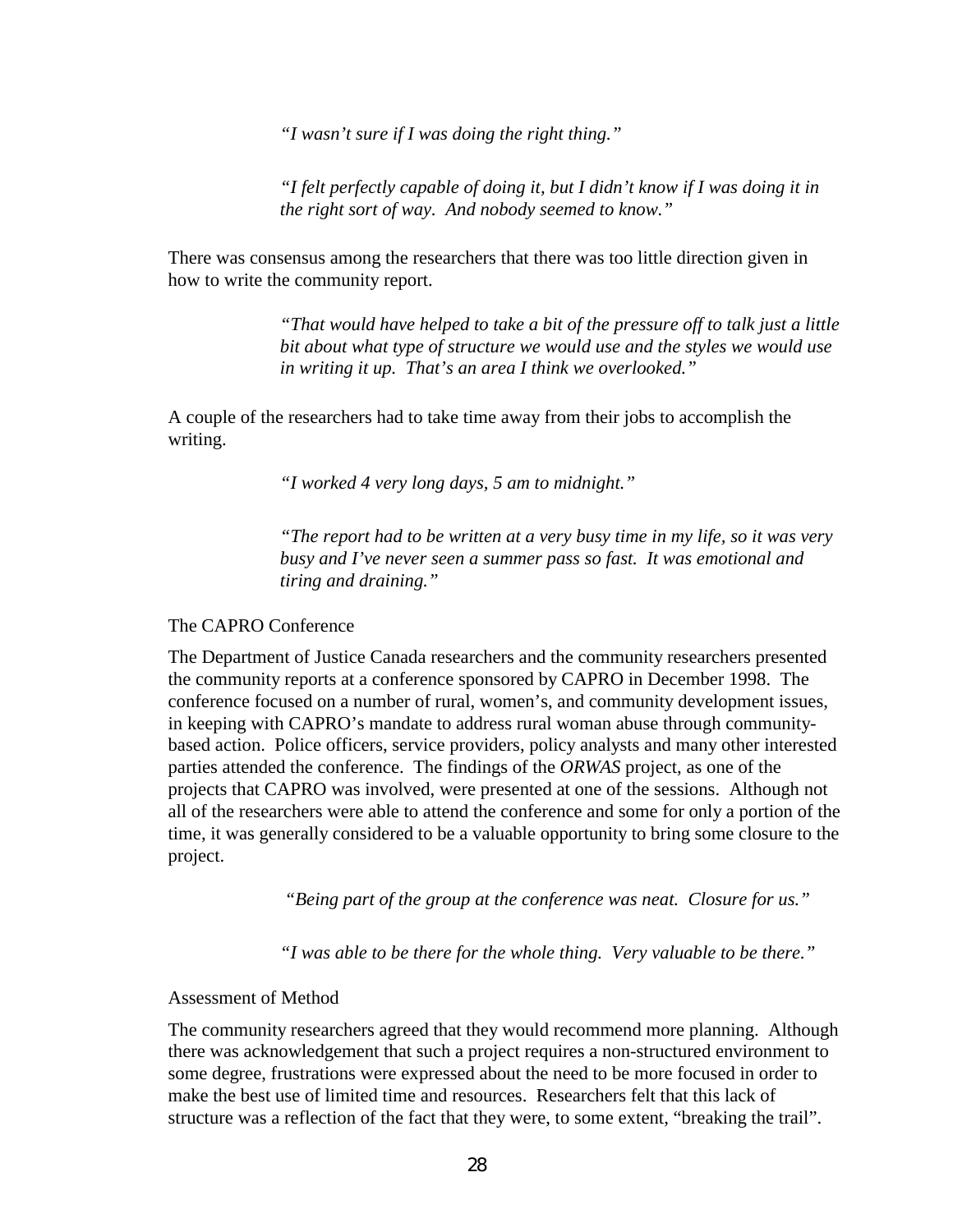*"Because it was from scratch we went in a lot of directions at times."*

*"Maybe it will be simpler for the next group that comes along."*

When asked to evaluate the use of community-based methodology for such a research project, the researchers were generally supportive. Two of them made the point that the topic of the research should determine if a community-based methodology is the most appropriate method.

*"It was for this topic because it is intimate."*

*"Anything where you're trying to evaluate human experience ... I don't think you could get truer results than you could in this type of research."*

*"There were so many layers and layers of information that came out through this process that we would never, ever have come upon if we had done it in a traditional kind of way."*

Other merits of the community-based approach that the researchers identified focused on its applicability in rural areas.

> *"It's hard to understand the dynamics of rural Ontario, you have to be brought up or live in that kind of environment."*

*"To have people who actually are rural contribute their input really kept that kind of focus on the project from beginning to end."*

*"… and the unique opportunity it provided for community people to be involved in research."*

*"It's a great opportunity for local people to find something interesting to work at that they wouldn't normally have the opportunity to do otherwise."*

Two of the researchers talked about another distinct advantage that community-based research offers to the community in terms of fostering change.

> *"You give ownership to the community ... It's therefore their responsibility to continue, carry through with the project, find some of the solutions, put them into practice. I think it's excellent."*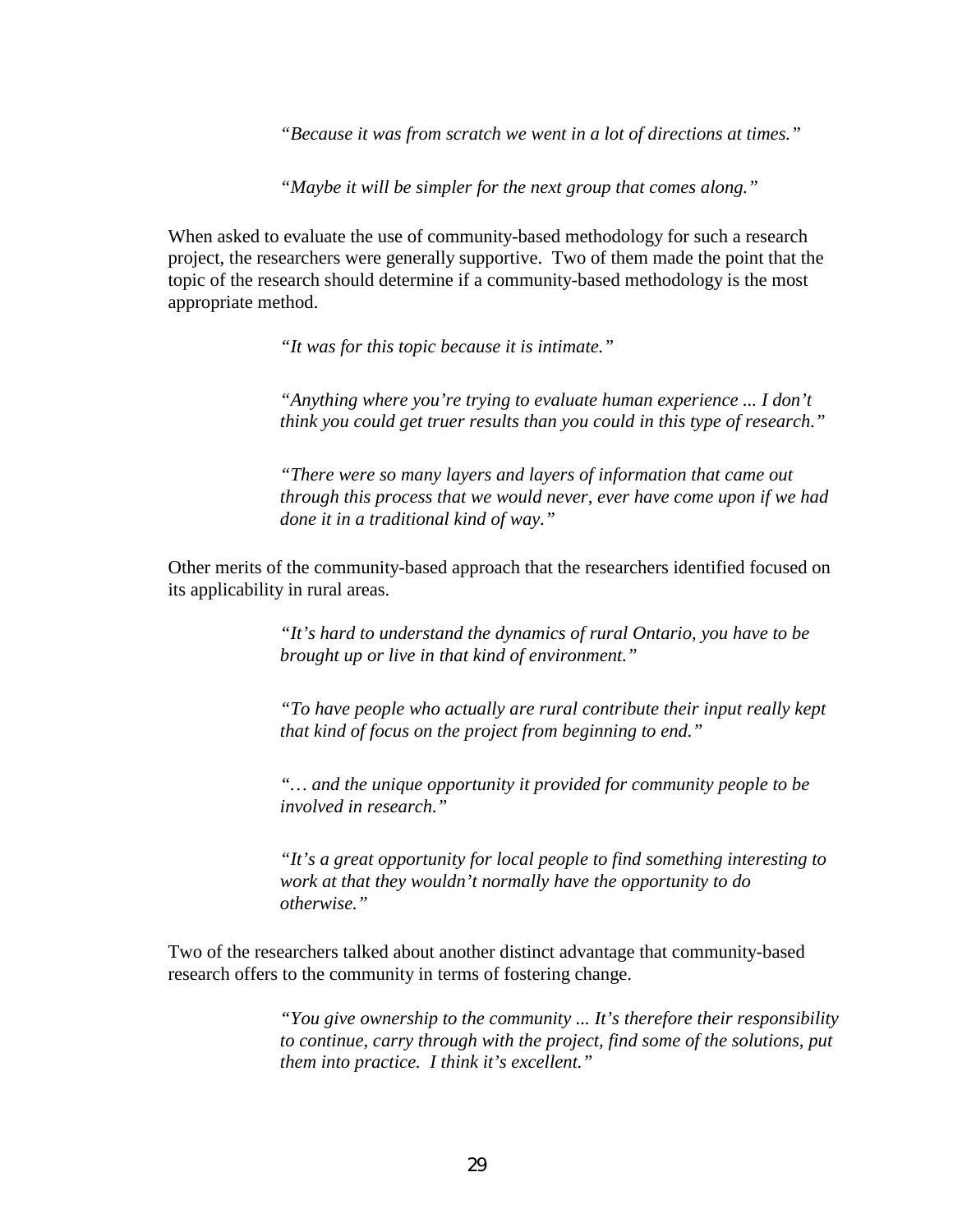*"Keep the skills in the community. Because of that I'm able to take the data through the violence council and through victims services and try to implement changes."*

The involvement of a researcher who knows the area well and is known was also seen as beneficial.

> *"I think there was definitely local-speak with all of the women. To what degree that influenced how comfortable they were with me, I don't know. I don't think it hurts to be a community person."*

*"They know me. I am an active member of their community, I have my face in the newspaper, and they know that if they had to that they could get a hold of me."*

Value of a Participatory Approach**<sup>1</sup>**

 $\overline{\phantom{0}}$ 

Community researchers strongly believed that it was important for them to be involved in every aspect of the project and that there were definite advantages that accrued from the participatory approach. Some of the advantages they identified were as follows:

> *"We were all really, really committed to the process ... which makes you that much more sensitive to the people that you are interviewing."*

*"It gave it a power, I think, that you couldn't have had if someone, a third party, would go through those transcripts and pull out different issues."*

*"It made us accountable to each other in some ways. We saw ourselves as a community."*

*"I don't think anyone else could have written the report ... It's a sensitive topic, it has to have that kind of sensitivity and emotion to it to really do justice to what the women told us."*

*"I think that's the key for this whole project, such a collective process."*

*"They [Justice Canada researchers] had the belief ... that we all had something to contribute, some knowledge or expertise in our area, and*

<sup>&</sup>lt;sup>1</sup> "Participatory approach" is defined here in terms of the involvement of the community researchers in all aspects of the research. This is distinct from the meaning of participatory that might be used in methodologies like Participatory Action Research, in which participatory would mean grass-roots involvement of survivors.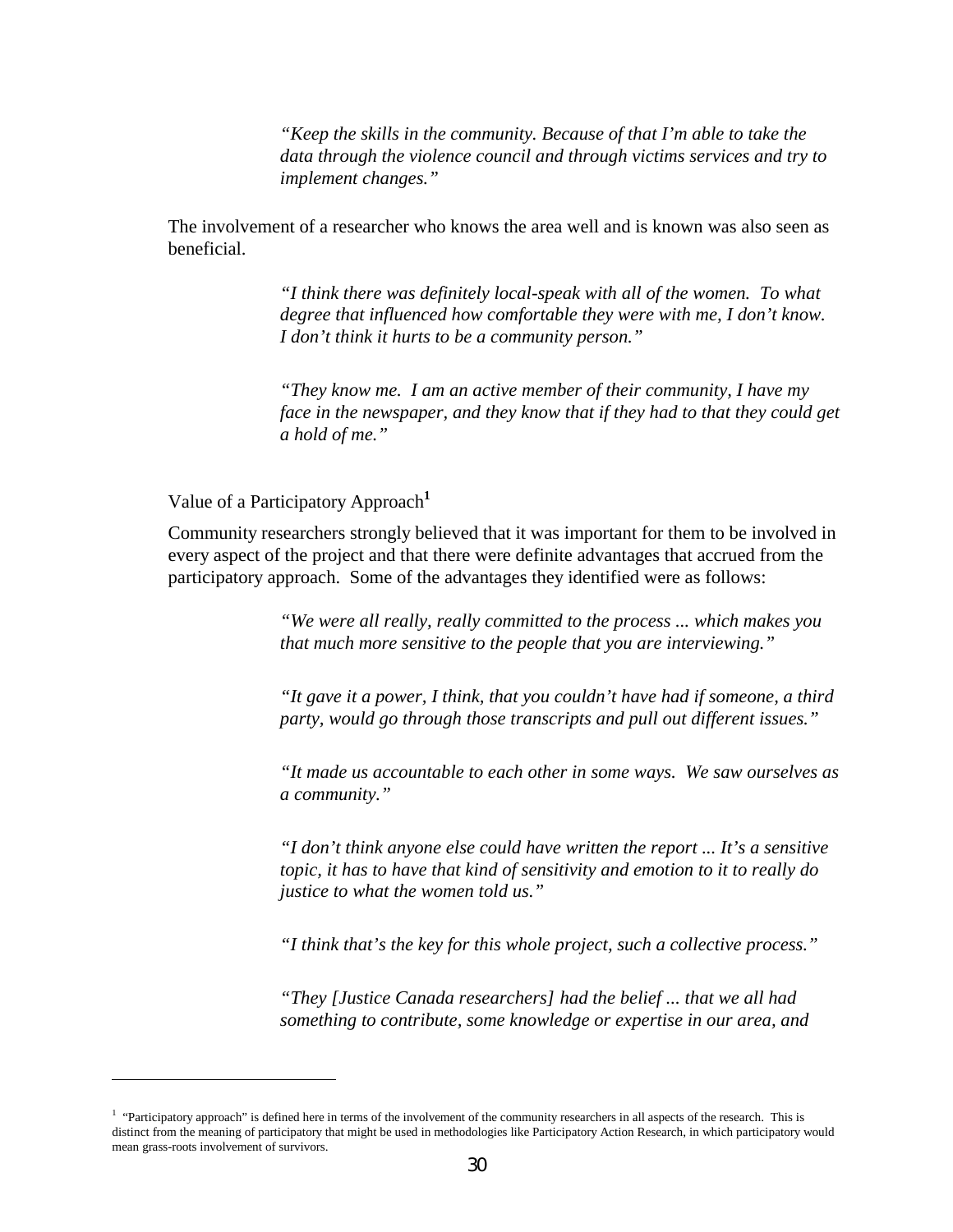*that that could be useful. They believed that we were all capable of doing this. That was a huge help for me."*

The Role of Compensation

Initially, the community researchers were offered an honorarium of \$1000 for their work on the *ORWAS* project and all out-of-pocket expenses covered. It seems clear that money played little part in the community researchers' decisions to participate in the project**.**

*"I work for a lousy salary, so it's the process, the project, the issue."*

*"And I was really excited to be doing research so money was not a motivator."*

As the project became more involved than originally anticipated, community researchers were relieved to learn that the honorarium would be increased to \$3000.

> *"Which was nice because when I found out how much work it was, I don't think \$1000 would have covered it."*

*"Thank goodness they managed to push that up a little as the project grew."*

When asked if the compensation was adequate, the community researchers' responses indicated that there was some conflict in their minds concerning this question. It is interesting to note that the issue was never discussed in the group.

*"The honorarium validated that what we were doing was important."*

*"By the end I didn't think so. 'Cause I was so tired. But looking back on it, for me it was."*

*"That sort of ran through my mind after we got into it and after the ball started rolling. I thought, 'Well, gee, here I have this flipping degree. What did I work for, so I could do free research, basically?"*

*"I would still have done it if I wouldn't have been paid."*

Some of the community researchers questioned the reasons for paying only an honorarium to community members. However, it must be noted that even those who voiced criticisms did not regret their participation.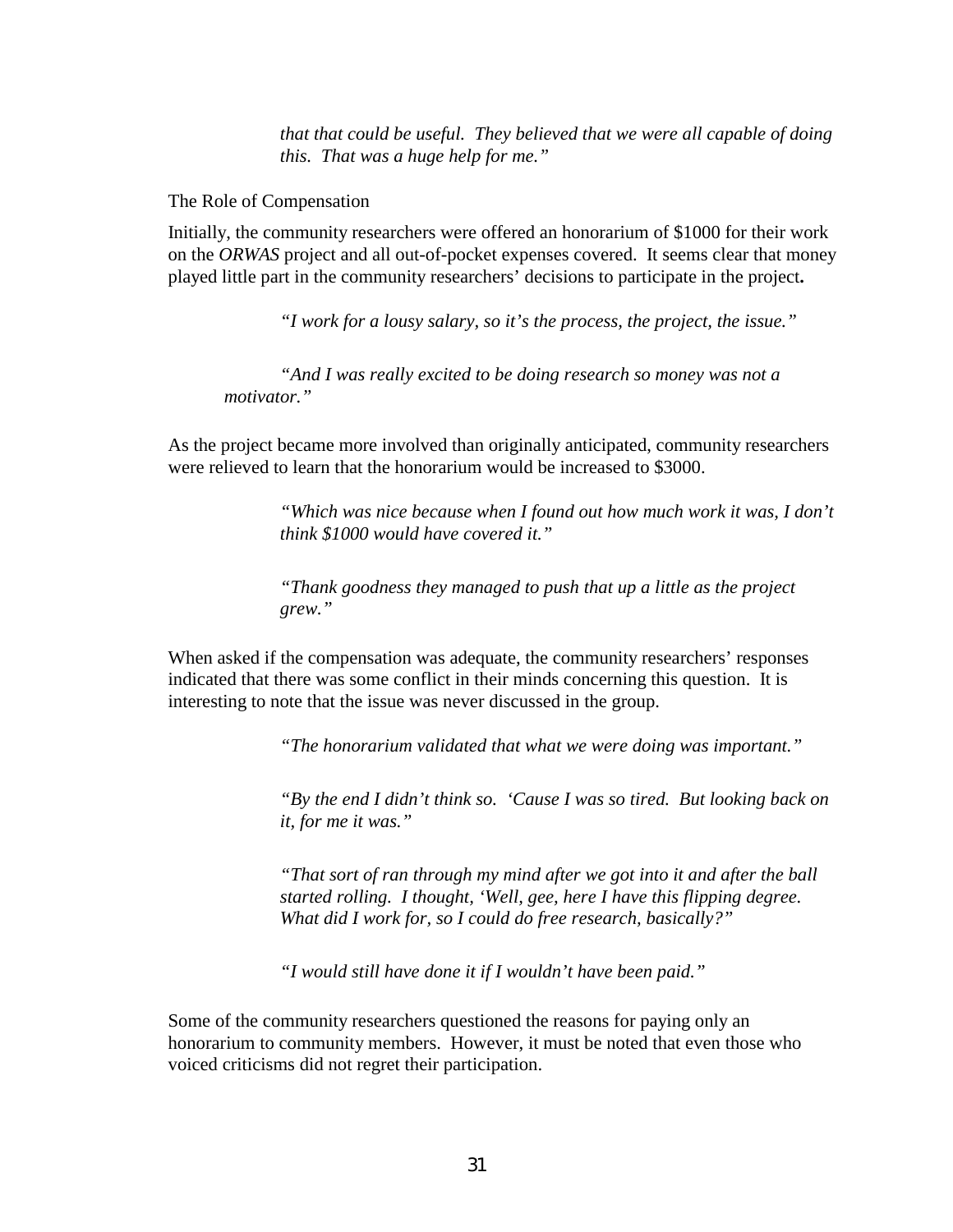<span id="page-36-0"></span>*"Is it ethical to do it that way? Probably not. You know, just because you're doing work with community members does that automatically devalue what they're worth?"*

*"They managed to save themselves quite a bit of money by doing it this way. That's another benefit, if they put it towards the [National] debt."*

The community researchers recognised that funding is almost always a problem for research projects, and acknowledged that they received in-kind supports and valuable research experience in lieu of increased compensation. When considering how the project would have been different if there had been more financial compensation for their work, the community researchers voiced doubts about their participation and about the fate of the project.

> *"The project would never have panned out to anything if real world salaries were paid. And that's too bad."*

*"I would have said, 'Oh my god, do I have the skills? Am I worthy of \$20,000?'. And frankly, they probably would never have hired me, not having any experience."*

*"I would have been much more intimidated by the project, that's for sure."*

*"And maybe that's what contributed to getting a group of people together that were so enthusiastic because they weren't doing it for the money."*

## **4.2 Effects of Participating**

Reasons for Participating

Although all the community researchers were interested in the topic of rural woman abuse, that was not what prompted them to participate in *ORWAS*. Their personal circumstances at the time of the study provided the motivation for most of them to get involved. The reasons they gave fell into one of three categories:

♦ It offered them an opportunity to learn more about research.

*"I needed a research project for my degree."*

♦ It provided additional experience to add to their résumé.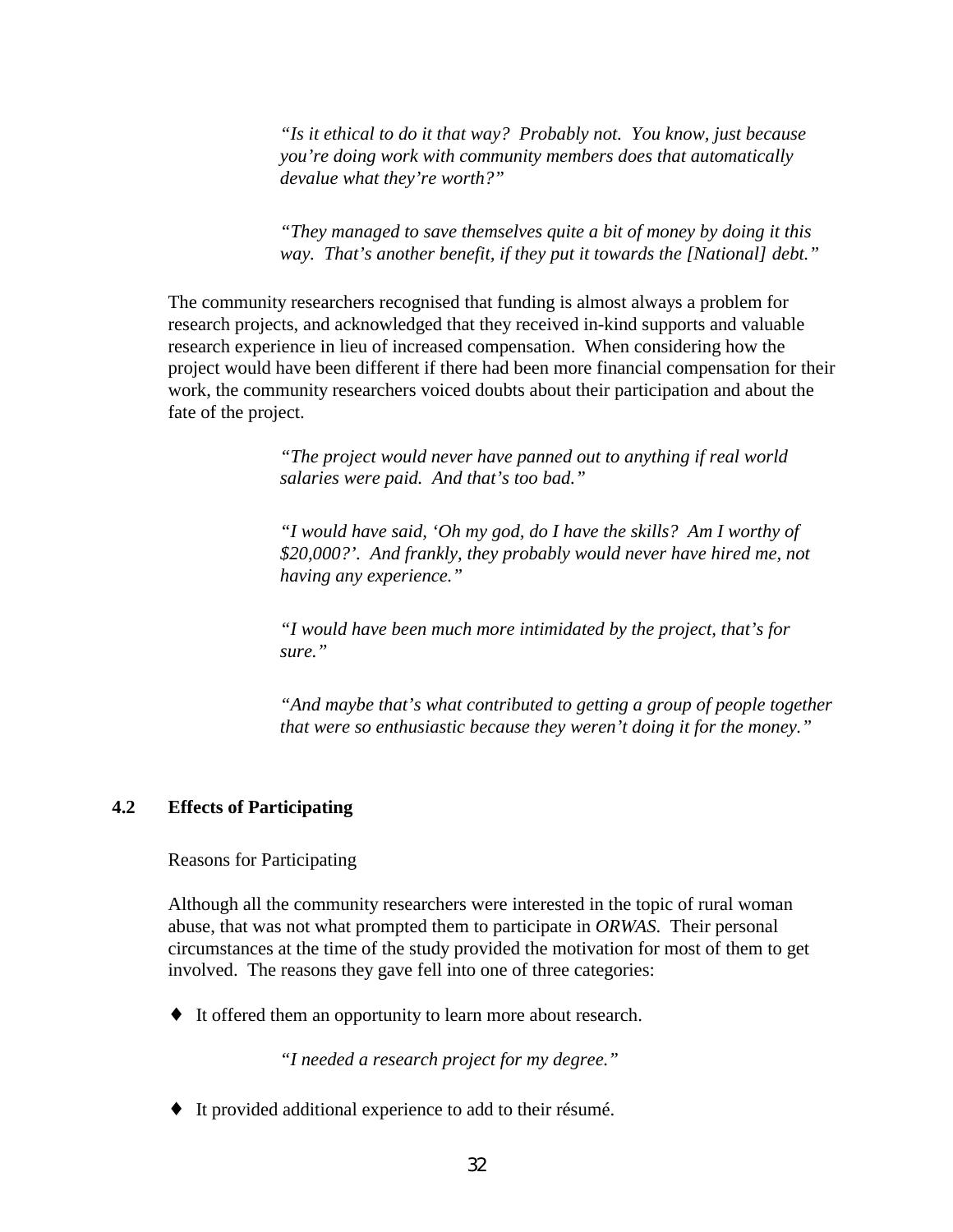*"I thought the incentive would be the experience, an addition to my résumé, and doing something for the issue."*

♦ It came at a time when they were unemployed or under-employed.

*"I had been at home, no job, trying to build up a background in something."*

#### Expectations

It is clear that none of the researchers knew what to expect at the outset of the project. Most knew only that it involved some kind of research on violence against women.

*"I really wasn't sure what I had said yes to."*

*"I really had no idea, in fact I didn't know until the first meeting, as to what I was really getting into."*

This uncertainty created some concerns among the researchers in the early stages of the project.

> *"I had such different expectations, it kind of caught me off guard, so I really felt in the first day or two of that meeting that we were all over the place, not focusing."*

*"Not so much misgivings as concern that I really didn't know what was expected of me. Was I going to be able to live up to [Justice Canada Researchers'] expectations, that was my fear at that point."*

Emotional Toll of the Interviews

One of the community researchers said that even though she works with abused women regularly, " I was not prepared for the emotional effects on me." In asking herself why she was so affected by the work, she postulated that it could be related to the importance of the study and "the impact the overall study would have."

Researchers described the emotions they experienced after doing the interviews in the following terms:

- ♦ Helplessness.
- ♦ Furious.
- ♦ Confusion, frustration that there was nothing more I could do.
- ♦ I came out shaking.
- ♦ It made me cry.
- ♦ It affects me every day.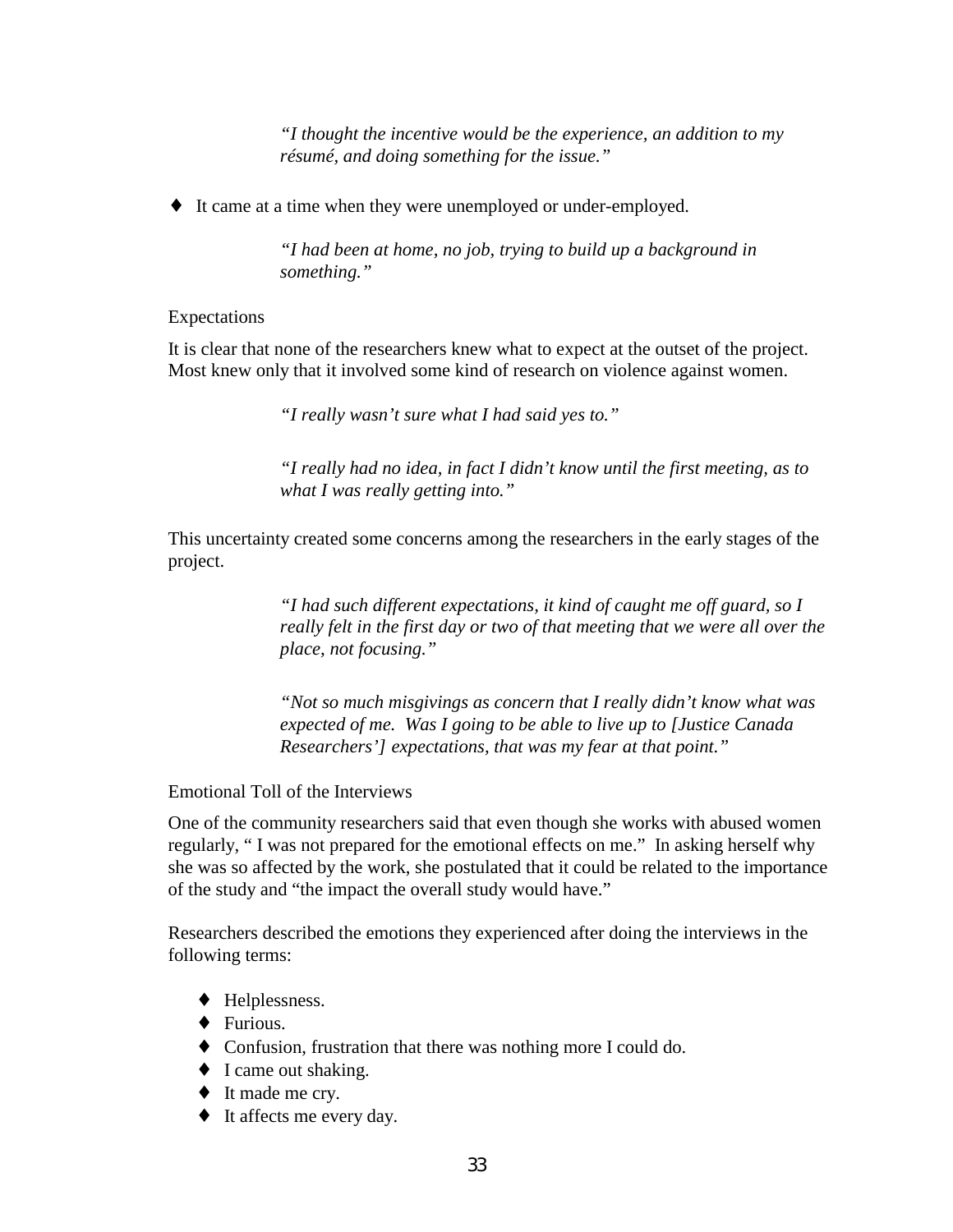The researchers were impressed by the strength of the survivors.

*"They agreed, they gathered the strength and courage to do it [participate]. That had an overwhelming effect on me."*

### Emotional Toll of the Transcripts

One researcher described the period of receiving and reading over the transcripts as "intense". Others said that they were not prepared for the intensity of the emotions that they experienced. In comparing the reading of the transcripts to hearing the women's stories for the first time in the interview, one community researcher described it this way:

> *"You could have let it go when you heard it the first time, but now you've been poking at it like a scab covering a sore. Now it's starting to bleed because you've been going over it so much."*

The researchers described their reactions to reading the transcripts in the following ways:

- ♦ Exhausting.
- ♦ Irritated.
- ♦ Really drained.
- ♦ Cranky.
- ♦ Carrying that anger.
- ♦ Miserable.

Researchers spoke of "carrying [the women's] stories" and being able to hear the women's voices again as they read the transcripts. The cumulative effect of the stories was "like bringing all of those women into one room." Although generally they said they enjoyed doing the interviews, they found that reading the transcripts was surprisingly difficult.

> *"Going through the transcripts was just a burden, it was a burden, a very heavy feeling."*

Several researchers suggested that they could have been better prepared for the emotional impact of the work.

*"We could have had a little more information on vicarious trauma."*

### Benefits of Participating

The researchers all stated that it was a valuable experience that they would repeat if circumstances would allow. The following benefits were identified: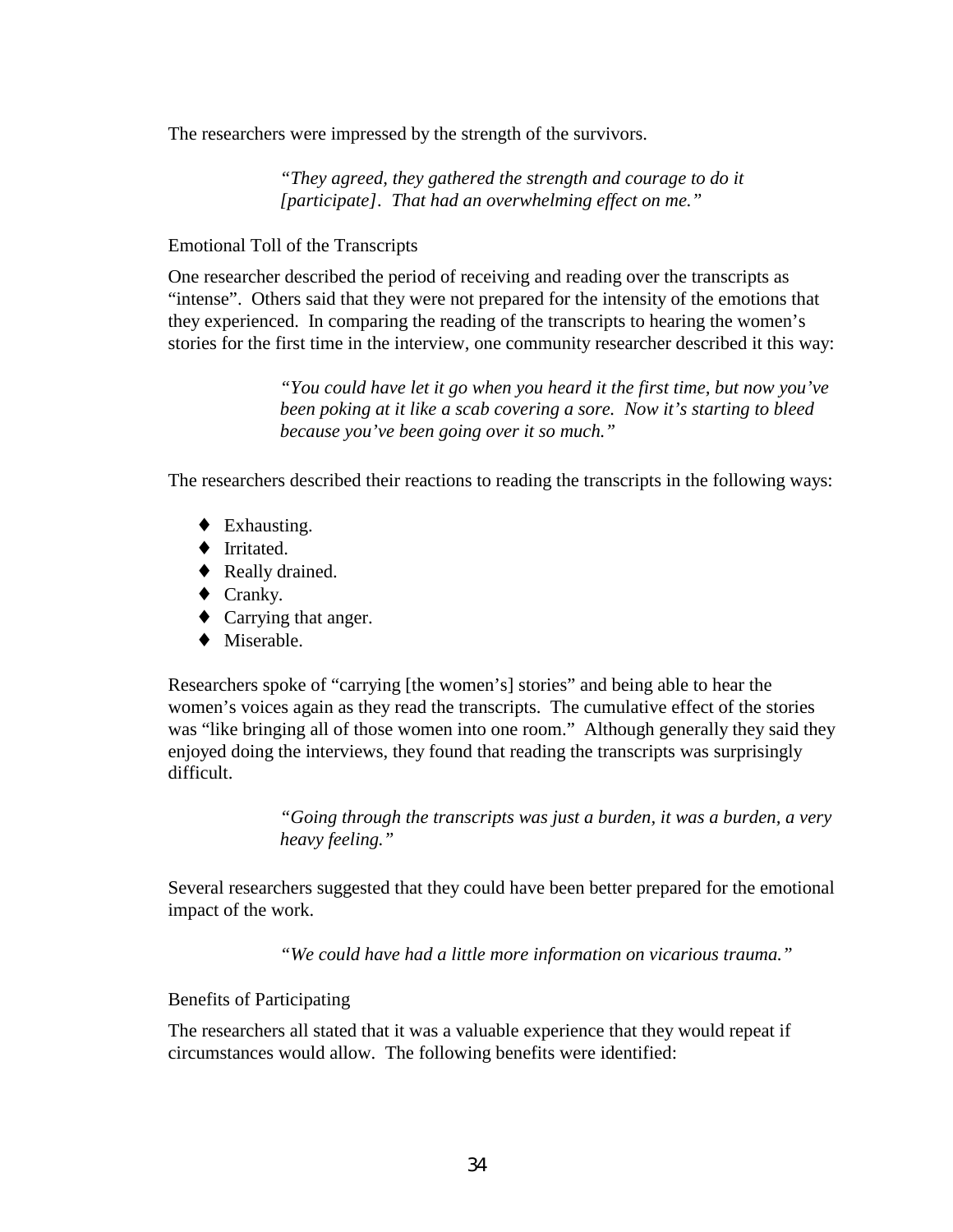Research experience.

*"For one thing, doing research like that, community-based qualitative research. It was amazing to be part of that."*

*"I may have had less pay but I got experience, which was a pay on its own too."*

♦ An increased awareness about the issue of abuse.

*"I've become very awakened to abuse and violence."*

*"I've never really done any work in abuse, so this was a real eye-opener."*

*"I'm aware of who doesn't have a voice, who has been silenced."*

Increased activism.

*"I love it when people say it's not a problem because I have the data stored in my brain and I can say, 'Oh yeah, it's a problem.'"*

♦ An opportunity to experience something unique.

*"ORWAS was a big machine. I lived it for six months. Not only with the material but the people, the women, the voices. It was very far-reaching. I don't think it will ever be finished in our minds."*

*"It was an incredible opportunity. There was a massive learning curve; it never hurts to learn. It was extremely interesting, the whole process."*

The chance to meet the survivors.

*"The women have given me courage."*

*"Meeting those incredible women that I talked to ... I would never have had the chance to talk to them if it hadn't been through this study."*

♦ The bonding that took place within the group of researchers.

*"The best part was our group meetings, usually at dinnertime."*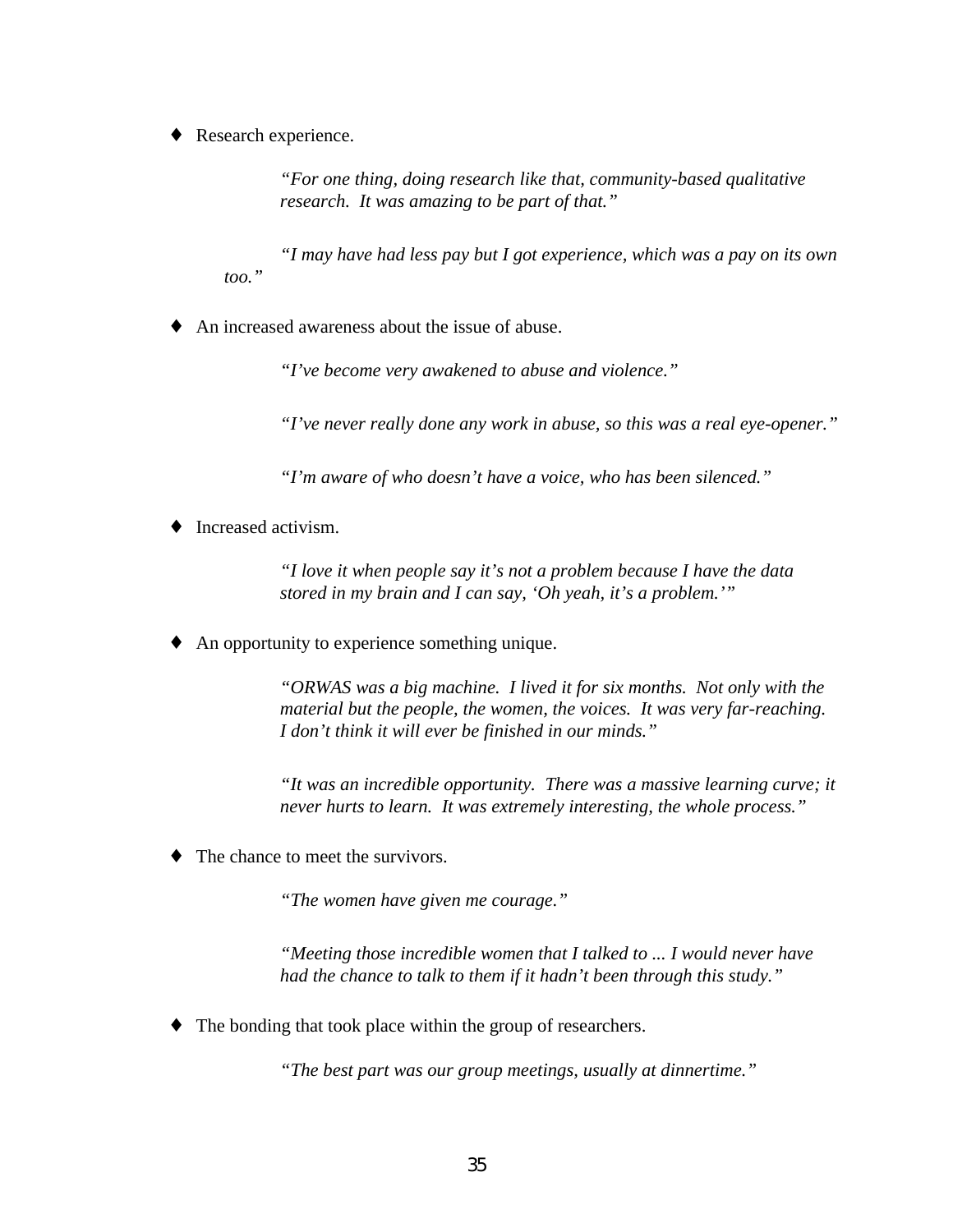*"It was good fun, and I think that it affected our work, the fact that it was good fun."*

♦ The opportunity to present the findings and feel as though it made an impact.

*"Information I was able to glean that helped someone else."*

*"It was like we've gotten through to somebody. It had that kind of impact."*

♦ Increased self-esteem.

*"It really elevated my self-esteem. The person I am today is not the person I was a year ago. It's incredible."*

Challenges Associated with Participating

Lack of time was the most commonly cited challenge that arose during the course of the project. Community researchers were not aware at the outset of the time commitment they were making.

*"Time was certainly our biggest enemy throughout the whole thing."*

*"Quite a lengthy process. I was used to a smaller scale that gets done quicker."*

*"It dragged on. When we first started I thought it would be maybe a two to three month project. I did not anticipate it going on for a year and a half."*

Because the project stretched out over a considerably longer period of time than initially envisioned, the community researchers found that their circumstances changed. All of the researchers were faced with choices between *ORWAS* and their other commitments, and one researcher had to leave the project before the end.

*"I was wishing it would end."*

*"I had to take some time off work and do my calls at night."*

*"For me it ended differently than I thought it was going, than I expected because I couldn't make it to one of the meetings after all the transcribing was done ... because of a work conflict ... so it ended more abruptly than I thought it was going to, or hoped it was going to, basically."*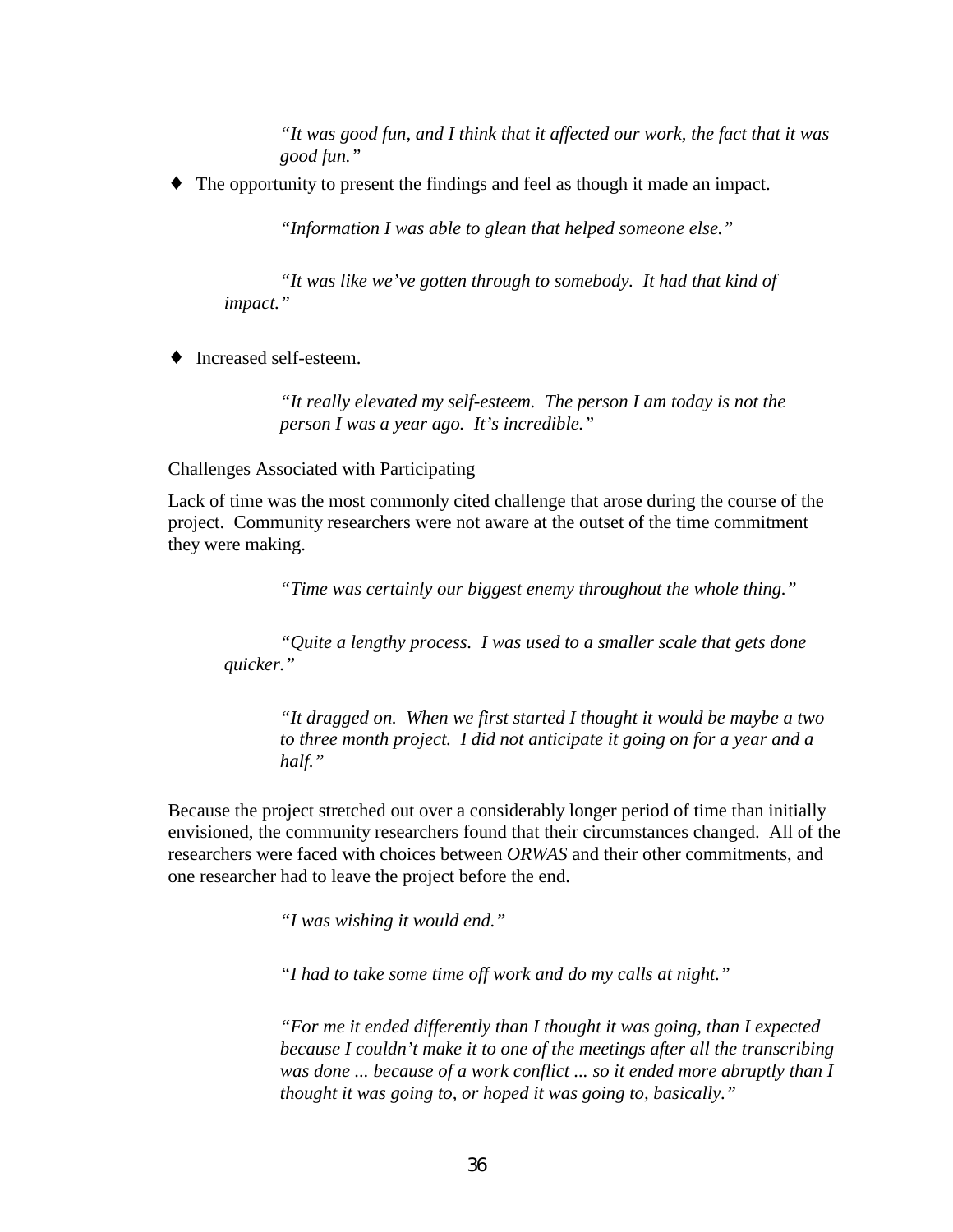<span id="page-41-0"></span>It is interesting to note that, in spite of the pressure, none of the researchers wanted to quit the project before it was over, including the one researcher who was unable to continue.

> *"Never a time when I thought of giving it up. Probably a time when I think I wished I hadn't taken it."*

*"I didn't want to walk out without knowing how it would end."*

Another aspect of the time issue that was identified by one researcher was the difficulty she had in scheduling interviews.

> *"Just doing the scheduling of interviews and focus groups, I found that took up a lot of time. Finding the women to interview."*

One researcher expressed concerns about the effect the extended time frame had on the participants as well as on the community researchers.

> *"For those who were very eager to see the final copy, it was an exercise in patience."*

#### **4.3 Benefits of a Collaborative Partnership**

Impact at the Local Level

Two of the community researchers were optimistic that *ORWAS* would result in some positive change at the community level. One researcher had already seen evidence of change in her own community, while another was anticipating that some changes would happen in her town. It is interesting to note that these two researchers are the two who are employed in anti-violence agencies in their community.

> *"I know locally what we are doing is taking information and making changes here."*

*"It has stirred up a lot of activity anyway in a sense ... Because of the project it's gotten other people involved in the issue in this area."*

Another of the researchers did not expect to see change in her own community.

*"Didn't gain a whole lot of ground. I think they've seen so many studies come and go that, it's not to say that they totally discredit it, but they don't find it worthy of their time because they don't think that it's going to make any change."*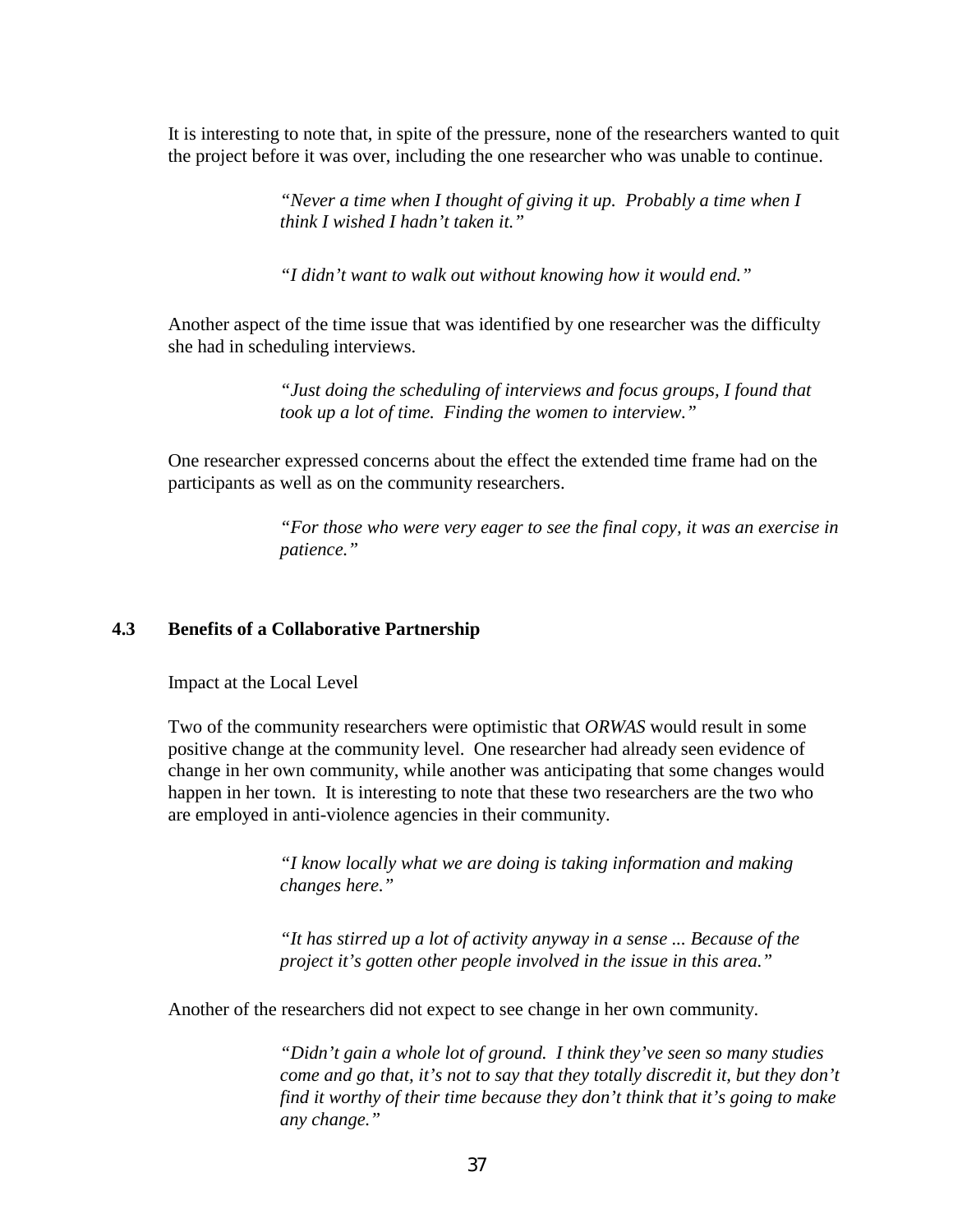The hope was expressed that CAPRO would take the lead in facilitating change at the local level.

> *"But I really see ... CAPRO taking the information and running with it and doing something concrete with it that will lead to good consequences, concrete results."*

*"Maybe CAPRO could look at that if nobody else takes the initiative."*

Impact at the Government Level

There was much less optimism among the community researchers concerning the possibility of change occurring at the provincial or national government level as a result of *ORWAS*. One researcher expressed the opinion that it was important for the Department of Justice Canada to have been the vehicle for this project because "it gives good exposure to this type of research", but "I can't really see them doing incredible things with it." Another researcher expressed similar cynicism: "You hear of so many things that government does that don't come to anything."

It seems that the community researchers generally felt that it was up to the communities to take the responsibility for making change happen.

*"If all communities would talk, have meetings, handouts … "*

*"But at least we who participated will have taken what we learned and walked away and tried to do something. So it wasn't for nothing. I will never feel that way."*

Impact on the Participants

Two of the community researchers expressed a sense of pride in having made a valuable contribution to the issue of violence against women.

> *"To know that because of the project it's stirred up the fire a bit and in some way I have just a little bit to do with it. That's good."*

*"I got such a gratifying feeling from doing that because I spoke to people who were in the audience [at the CAPRO conference], and they were so impressed with the information that had been gathered, with the work that had been done, they felt it was such an important part of the conference."*

When asked to assess what changes participation in the *ORWAS* project would bring for the survivors, the community researchers saw some very positive effects.

> *"She said, 'I've never been the same.' And I thought, 'Is she going to say I wish I hadn't done it?' and she said, 'I wish I had done it, I wish I had*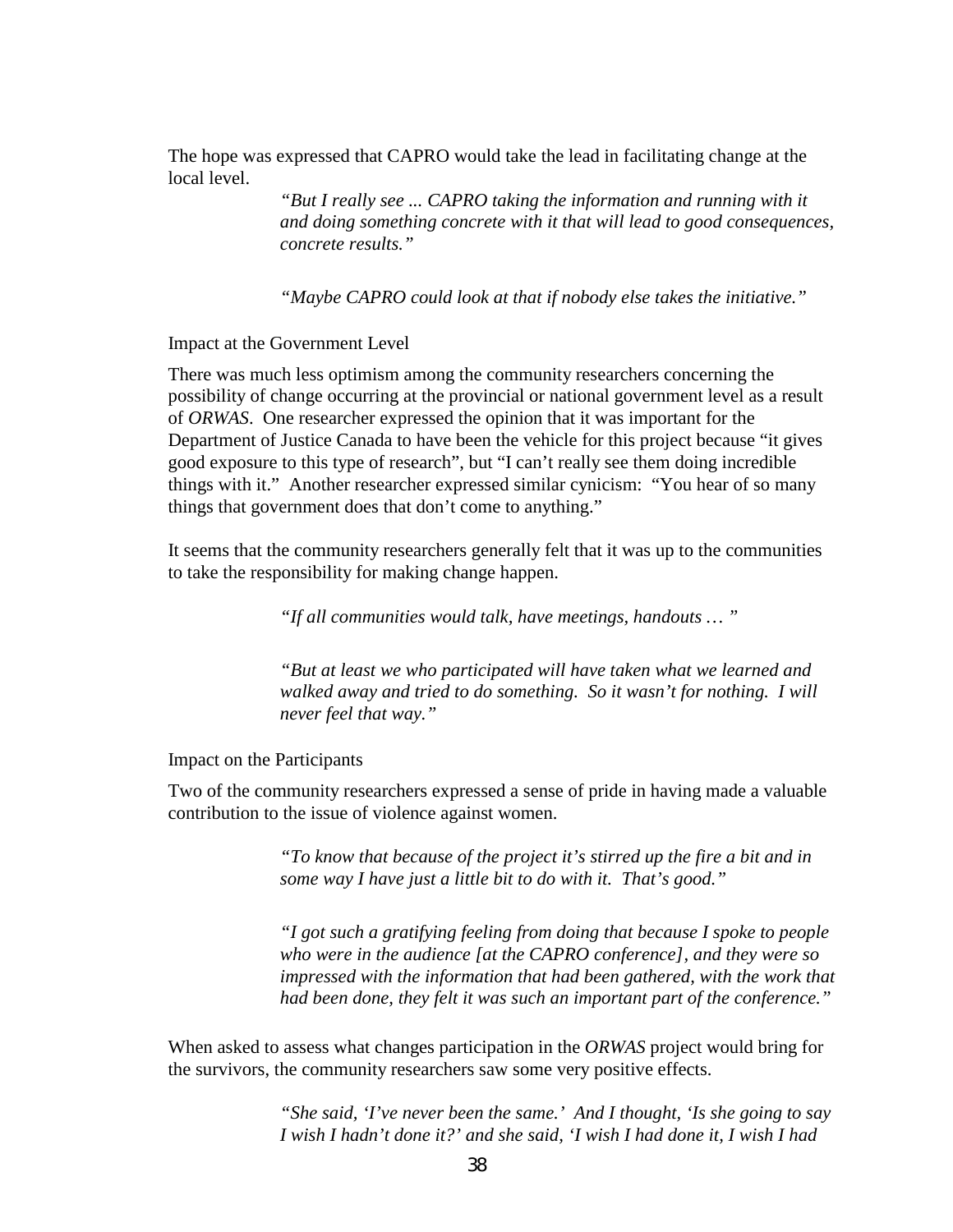*had the opportunity, I wish somebody had asked me about this forty years ago.'"*

*"She has told me how it has opened up her life."*

*"One said to me that her life has changed so much since the interview and she looked at all she had accomplished. Reclaimed her spirit."*

*"And I know from just speaking with her recently that she said, oh definitely, it had a very big impact on her."*

*"A couple who dealt with social services, some satisfaction that someone was listening to them, really listening to how they were treated."*

On the other hand, researchers also reported that the survivors expressed doubt as to the value of the research.

*"Some were hesitant to believe that the report could make a difference."*

*"A standard reaction was, 'What will be next? Will this change anything?'"*

One researcher said she found it frustrating to not be able to guarantee the survivors that the study would yield positive results in terms of making a difference for other abused women.

> *"All the survivors were so keen on participating to make a difference, participating to help someone else ... And that was a question that was asked, 'What is it going to do?' I think that would have been the hardest, not being able to give them the [answer]."*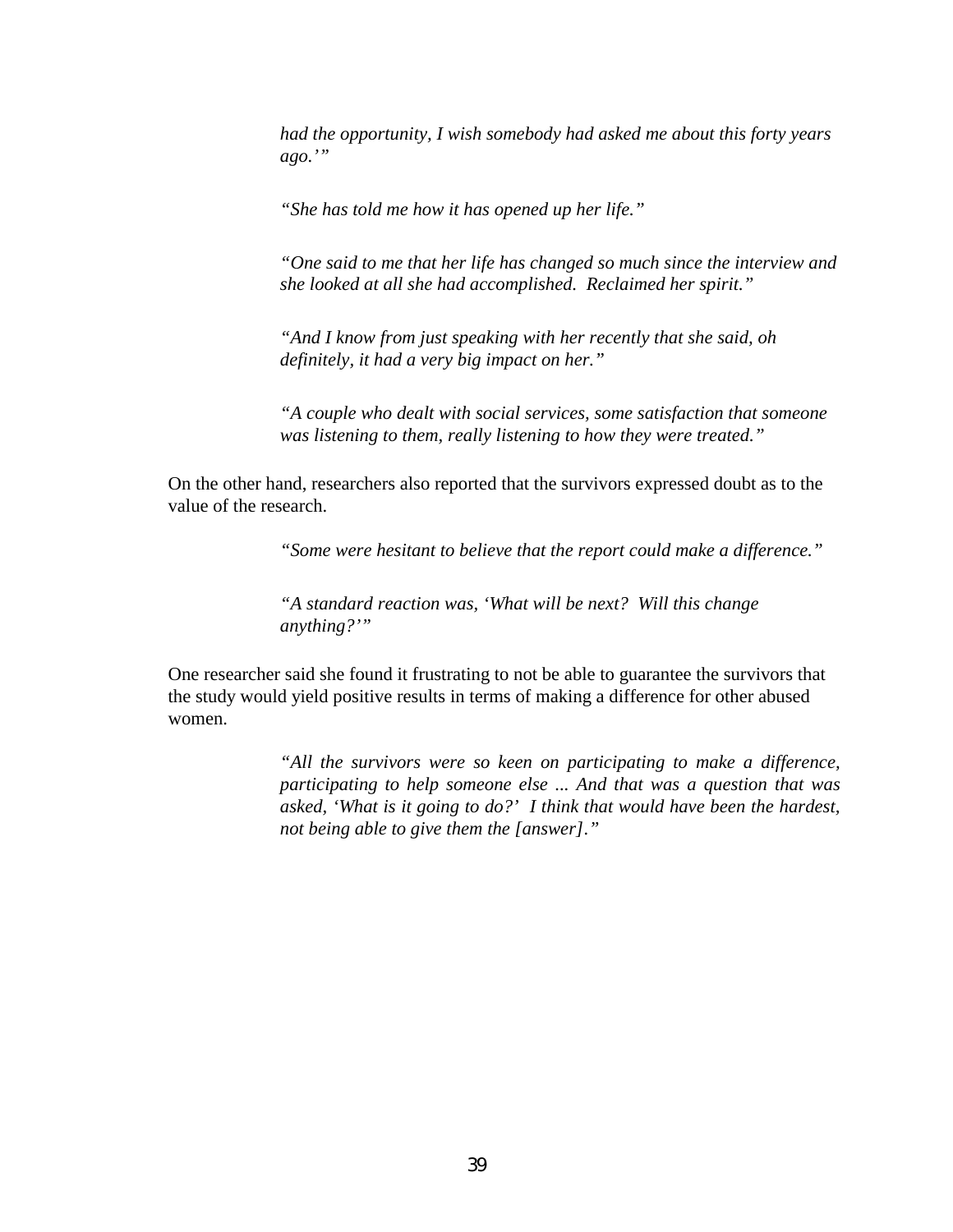## <span id="page-44-0"></span>**5.0 INTERVIEWS WITH PROJECT LEADERS**

The leadership of the *ORWAS* project came initially from two researchers at the Department of Justice Canada, Research and Statistics Division. The Community Abuse Program of Rural Ontario (CAPRO) became a partner in the project in its early stages. Health Canada provided financial support for the project. Interviews were conducted with the two Justice Canada researchers and the co-ordinator of CAPRO. To provide some degree of anonymity for the respondents, direct quotations are used to a limited extent in this section. Where necessary for purposes of clarity, the organisation has been identified. The questions in the interview were organised around the three project objectives, and the commentary and quotations are presented under those objectives.

### **5.1 Research Process**

Key Factors in the Development of *ORWAS*

The *ORWAS* project developed as a number of threads came together. The Justice Canada researchers were given a directive to conduct research on violence against women in rural areas; they had an interest in doing participatory research; and they had personal experiences of living in rural and/or Northern areas and had an understanding of these areas. Justice Canada needed a connection with a community organisation, through which the Department could identify local people to train as community researchers. CAPRO had a need for documentation of rural violence as a lobbying tool, and also wished to further their goals of training community people to do community development work. So as Justice Canada and CAPRO came together, it was with a recognition that this project could potentially meet the aims of both groups.

The key factors that contributed to the development of the *ORWAS* project include:

♦ The research fit into an existing context within the organisation, and could play an identifiable role within that organisation. The project had an objective and a value beyond simply doing the research; it was part of a larger picture. For the Justice Canada researchers, a directive to conduct research on violence against women gave them the opportunity to design a process which allowed them to hear directly from the women most affected. For CAPRO, the community-based process dovetailed with their basic beliefs in community development and would provide the documentation on rural violence that they needed.

> CAPRO: *"I have learned over the years that to lobby I need documentation."*

♦ The researchers had a desire to do qualitative research, guided by previous work in the area. There was a deep commitment to exploring a participatory, communitybased, feminist process.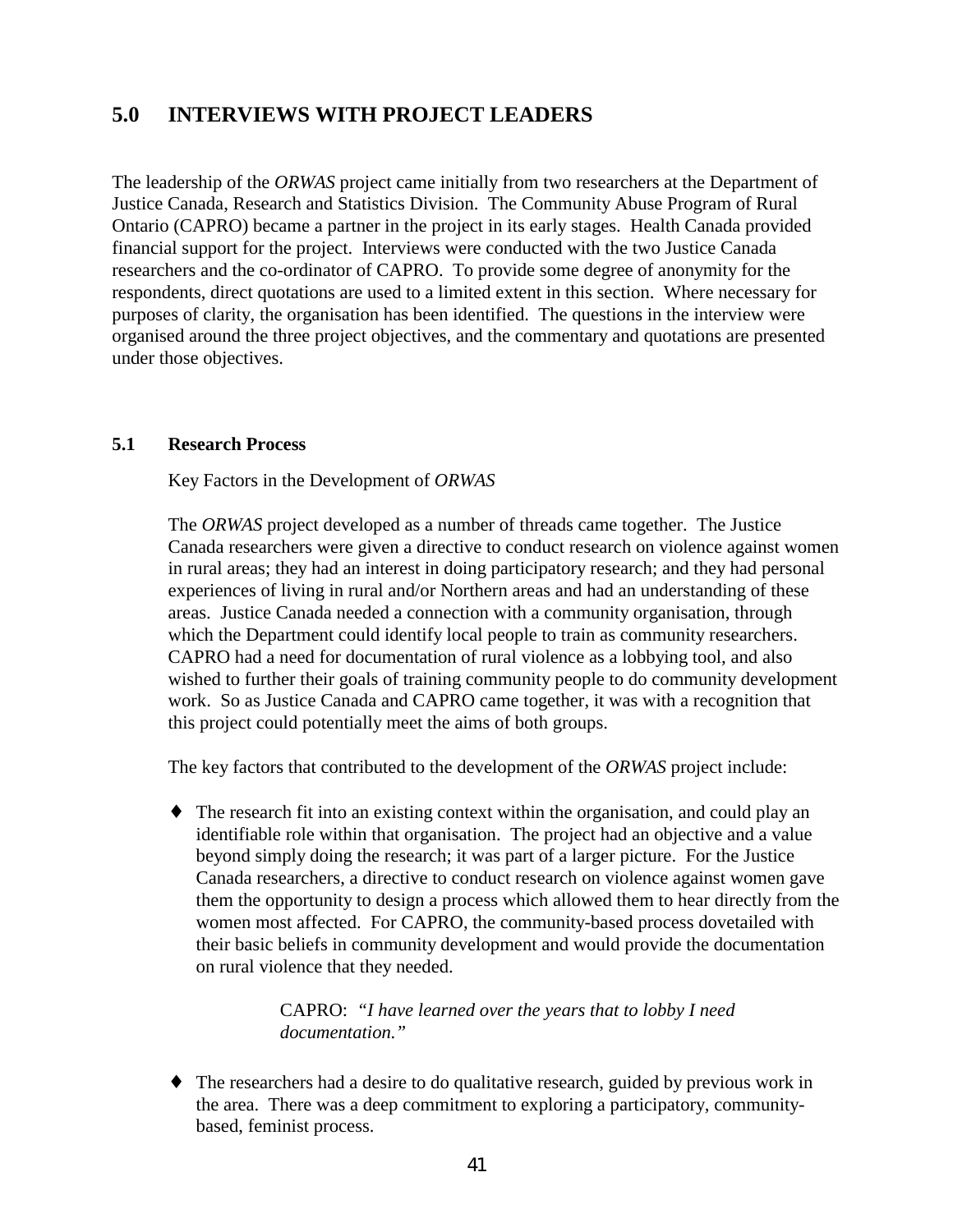*"The other thing that we came across in the literature is that here's a movement that is about women and the women are invisible."*

♦ The leaders had a commitment to ethical, meaningful research. They wanted to do research differently than the traditional paradigm because they thought the benefits to the communities would be greater in a community-based approach.

> *"The impulse for me to engage in this kind of methodology is that it hopefully exploits the respondents less and creates opportunities for the participants to continue whatever constructive process might happen along the way."*

♦ The Justice Canada researchers had a personal connection to rural areas and brought with them an understanding of rural issues and an interest in exploring these issues in a way that would be acceptable in rural communities. Of course, CAPRO's mission is specifically concerned with abuse in rural areas, so the rural connection is built in to CAPRO's perspective on the project.

### Funding

Securing funding for the project was a challenge that continued through the life of the project. The Justice Canada researchers continued to seek funding for the project as it evolved. Not having the money at the start of the project created uncertainty for both Justice Canada and CAPRO. For Justice Canada, this uncertainty had an impact on their project planning, while for CAPRO it caused some cash-flow problems.

> CAPRO: *"I had to wait a long time to get reimbursed ... We have to recognise that with nonprofits when they are project-based, that there's a little more problem that way financially."*

#### Working with Community Researchers

The involvement of community-based researchers was a key feature of this approach. The community researchers did not necessarily have research skills, or extensive knowledge of woman abuse issues, but they did have a willingness to participate in a project of this nature in their communities. There were clear reasons that the leaders chose to work with community people rather than hiring professional researchers. Working with community people also raised challenges for the leaders.

- ♦ The community researchers brought knowledge of their communities that would not have been possible for an outsider to obtain.
- ♦ Challenges identified by the leaders were those of range of research experience, distance, transportation, general co-ordination of six locales, and security. Finding enough time when everybody could be together seemed to be the biggest challenge of all.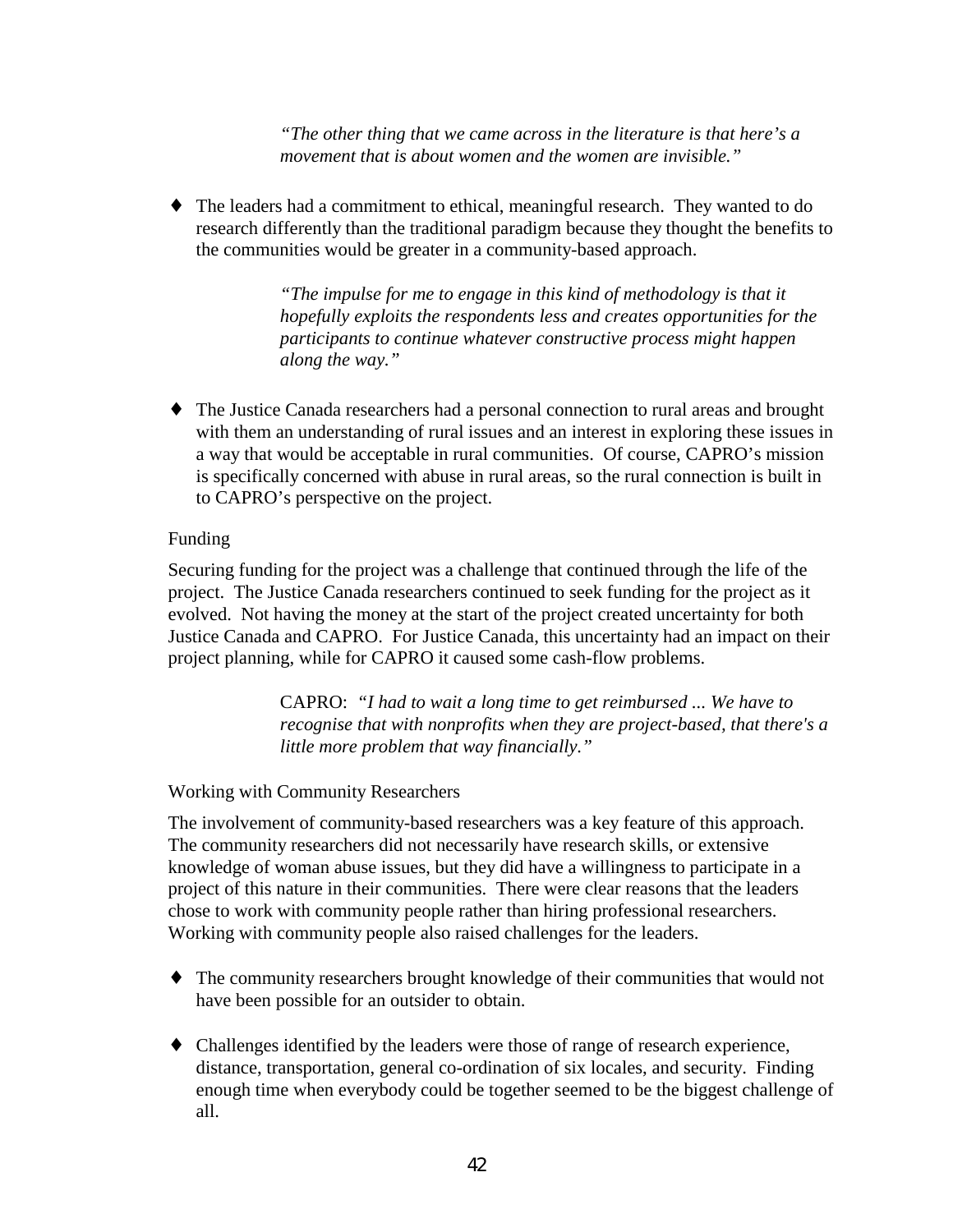*"The challenges were that they all came with different backgrounds and different degrees of ability to converse with us about research issues, research methods. Some of them had done quite a bit of research, others hadn't. There was also an age range. But that was the challenge. The challenges also enriched it because we got such a range of perspectives, informing the work and the methods. The other challenge was distance and co-ordination and communication."*

♦ The community researchers, together with the project leaders, developed a strong bond and commitment to the project and to each other.

> *"Everybody brought something to the group. It's that kind of stuff you can't impose ... It either happens or it doesn't."*

♦ The honorarium paid to the community researchers was seen by the Justice Canada researchers as inadequate, given the amount of work that the researchers did. However, the community researchers began the project expecting only a small honorarium.

> Justice Canada: *"I certainly would have liked to have given them more than an honorarium, that's for sure, because I know how hard they worked."*

### **Method**

The project leaders generally felt that the methods used in *ORWAS* were appropriate and had worked well, although more time for data analysis would have been useful.

- ♦ Interviews were considered to be the only appropriate way of collecting information in keeping with the goals of the project.
- ♦ Transcription of the interviews was done by staff at Justice Canada. This process was time consuming, and the sound quality was not always good enough for easy transcribing.

*"That would be a little tip. Making sure that your tapes are high quality."*

♦ Data analysis was done using "sticky notes" to identify themes. This proved to be a lengthy process. Although the plan had been to involve the community researchers in analysis, lack of time meant that most of their time together was spent sorting the data into headings.

> *"We barely got to where their insights and their analytical perspective could have been really helpful, because we just spent so much time sorting into headings. Under more ideal circumstances that work would have already been done before they would have arrived."*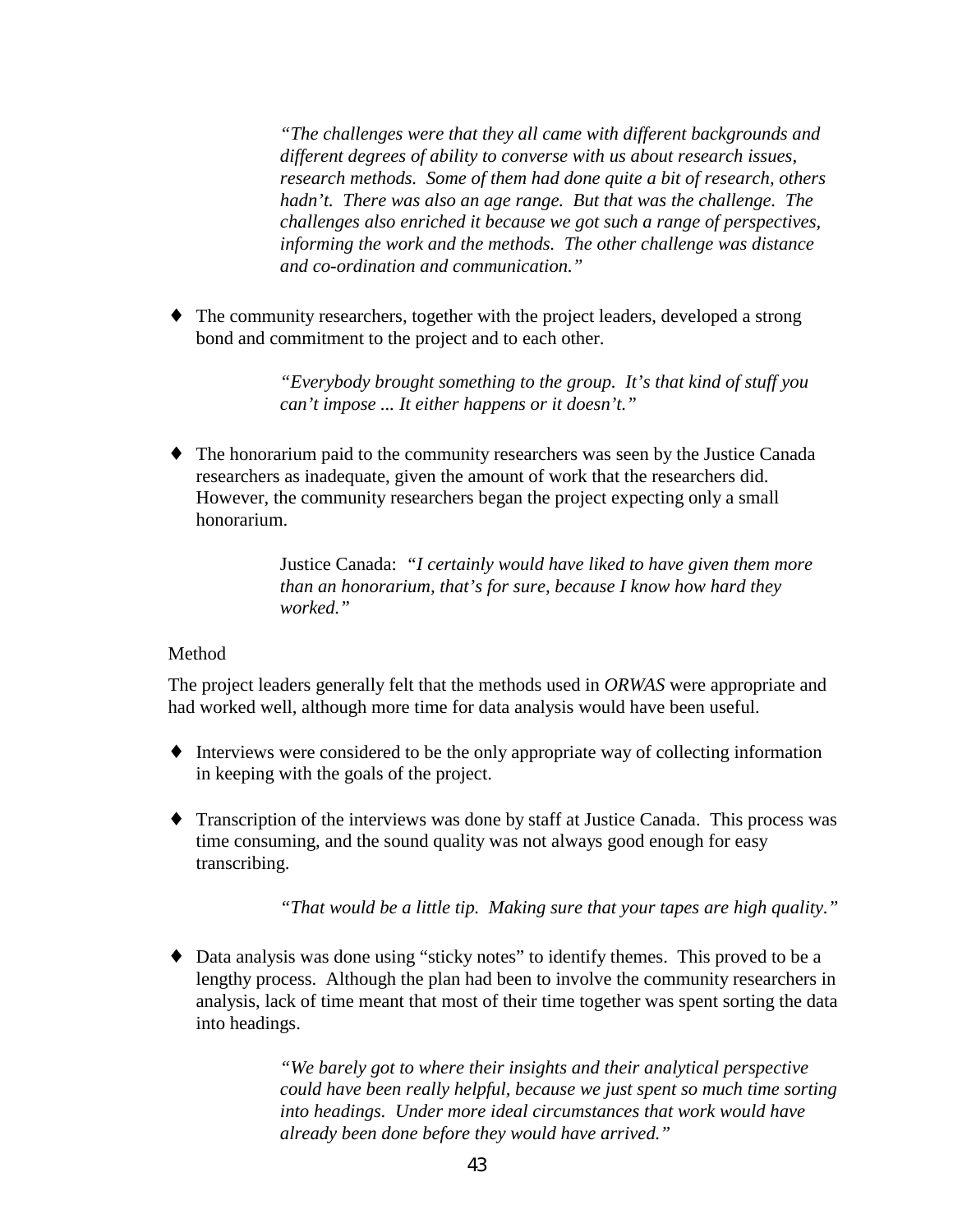<span id="page-47-0"></span>♦ Community focus groups were conducted by the community researchers with service providers and community members. The community focus groups were intended to provide an indication of the community perspective on woman abuse. This was an important part of the process for CAPRO, as an indication of "where the community was at", thus providing CAPRO with a starting point for work in the community. For the Justice Canada researchers, there was some initial uncertainty as to how the focus group process would fit with the interview process, and upon reflection, the suggestion was made that a different sequence might have been more useful.

> Justice Canada: *"[Would have been better to] do the research with the women first as the owners of the experience and then using that for community education ... The focus group first of all had to satisfy themselves that it was a problem ... Had they had the result of what the women had to say, and then structured the discussion along that line, it would have been a better use of everybody's time."*

♦ Each community researcher wrote a community report based on the interviews and focus groups that she had conducted. These reports were intended to communicate results to the participants fairly quickly after the interviews. The Justice Canada researchers knew that finishing the synthesis report would be a lengthy process, and did not want the survivors to have to wait for that before they saw any result. The community reports, once read by the survivors, acted as a validity check for the analysis process. The community reports were also intended to be used to address the issue within each community, aiming to contribute to local ownership, action and advocacy.

> *"So they could be used at the community level. So that there would be a product owned by the women who participated in the study ... and used in whatever way they wanted to use it."*

♦ Although it was not part of the method, the project could have extended the participatory approach by involving survivors in the research. Although they are open to the idea, and see the potential benefits of such involvement, the Justice Canada researchers are cautious about assuming that the survivors would be willing or interested in being more involved. They also recognise that it would be an enormous undertaking to involve survivors from multiple locations.

## **5.2 Effects of Participating**

### Emotional Effects

Although the project leaders did not conduct interviews themselves with survivors, they did read the transcripts and participate in the data analysis and report writing. The emotional effect of their exposure to the interview transcripts was similar to that of the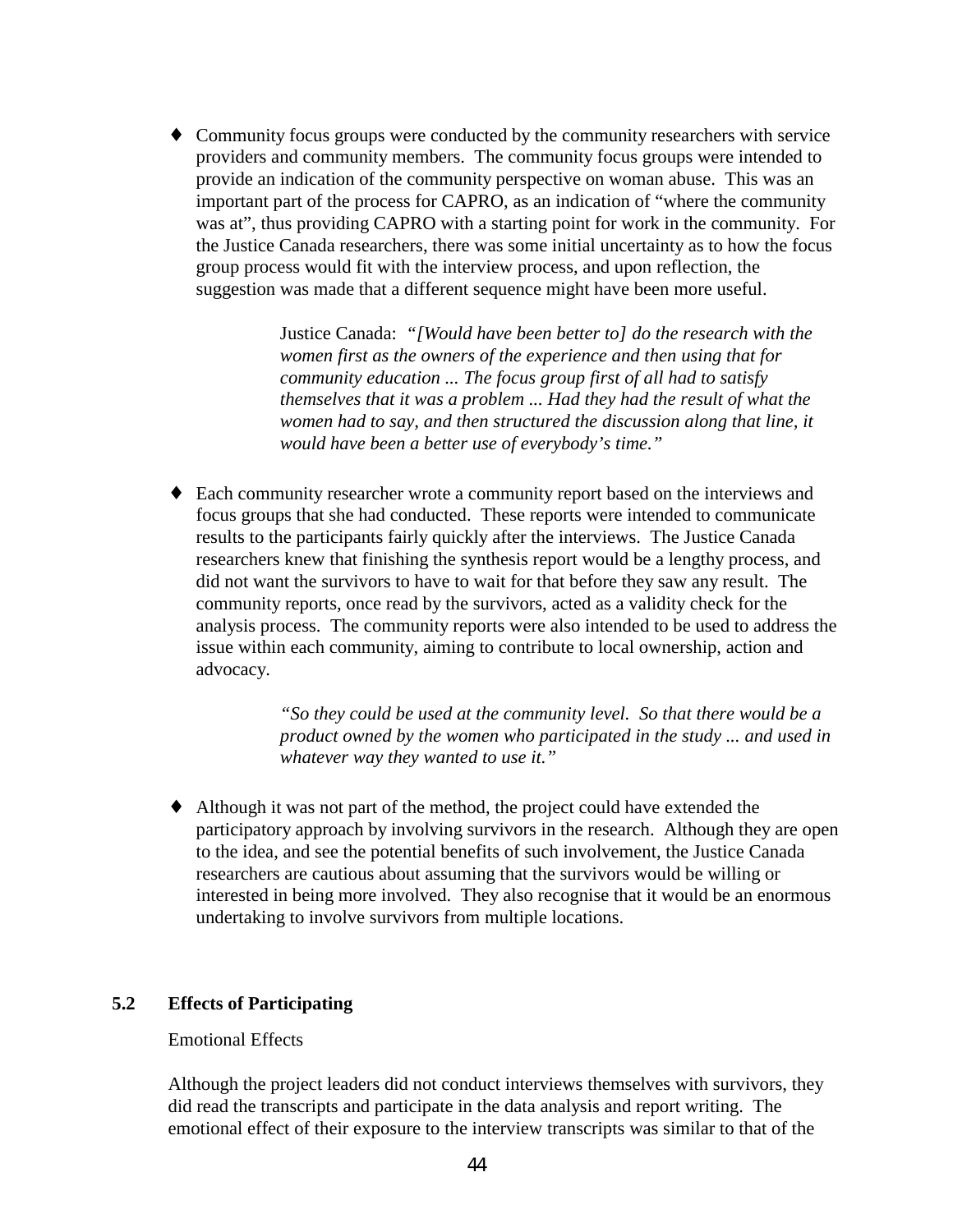<span id="page-48-0"></span>community researchers: they felt overwhelmed by the content of the interviews. They also found the experience to be meaningful in terms of leading to their own growth and personal reflection. One researcher described feeling shamed, because she saw that the survivors had so much trust in government, and yet she was aware of the difficulties there would be in creating change at the policy level.

> *"It was overwhelming at times, and then I think about the researchers, and I think how overwhelming it must have been for them at times. It's affirming in another way; the stories have to be told."*

#### **5.3 Benefits of a Collaborative Partnership**

Roles of CAPRO and the Department of Justice Canada

The Justice Canada researchers felt that they needed a connection to a community-based organisation so that there could be access to community-based researchers and to survivors of violence in those rural communities. This access was achieved through the relationship with CAPRO. Justice Canada was able to provide co-ordination for a multisite project, expertise in research and training, project funding, and in-kind supports for the community researchers.

> Justice Canada: *"If I were to do it again, I would do it exactly the same way, with wanting to hook up with a community-based organisation that already had contacts in the community."*

There were some challenges in the relationship between Justice Canada and CAPRO. Issues of power were identified as central to the challenges. The project leaders were clear that in a government/community organisation partnership, there will inevitably be a power differential. The challenge is not to eliminate the differential, but to acknowledge it, and then take steps to create a level playing field where possible. All parties feel that working openly on power and role issues is necessary for an effective government/community partnership. They also acknowledge that the trust and comfort necessary for an open dialogue only comes with time, so these issues need to be monitored as the project progresses.

> *"I don't know how to address that [power differential] except to spell it out as clearly as possible at the outset and get senior level commitment to that as well."*

Impact on the Department of Justice Canada

The Justice Canada researchers felt that the research findings would have a positive impact in their department and other departments. At the time of writing, some findings had already been brought forward within departments. Despite the positive contribution made by the research, however, they felt that there would be some hesitation about the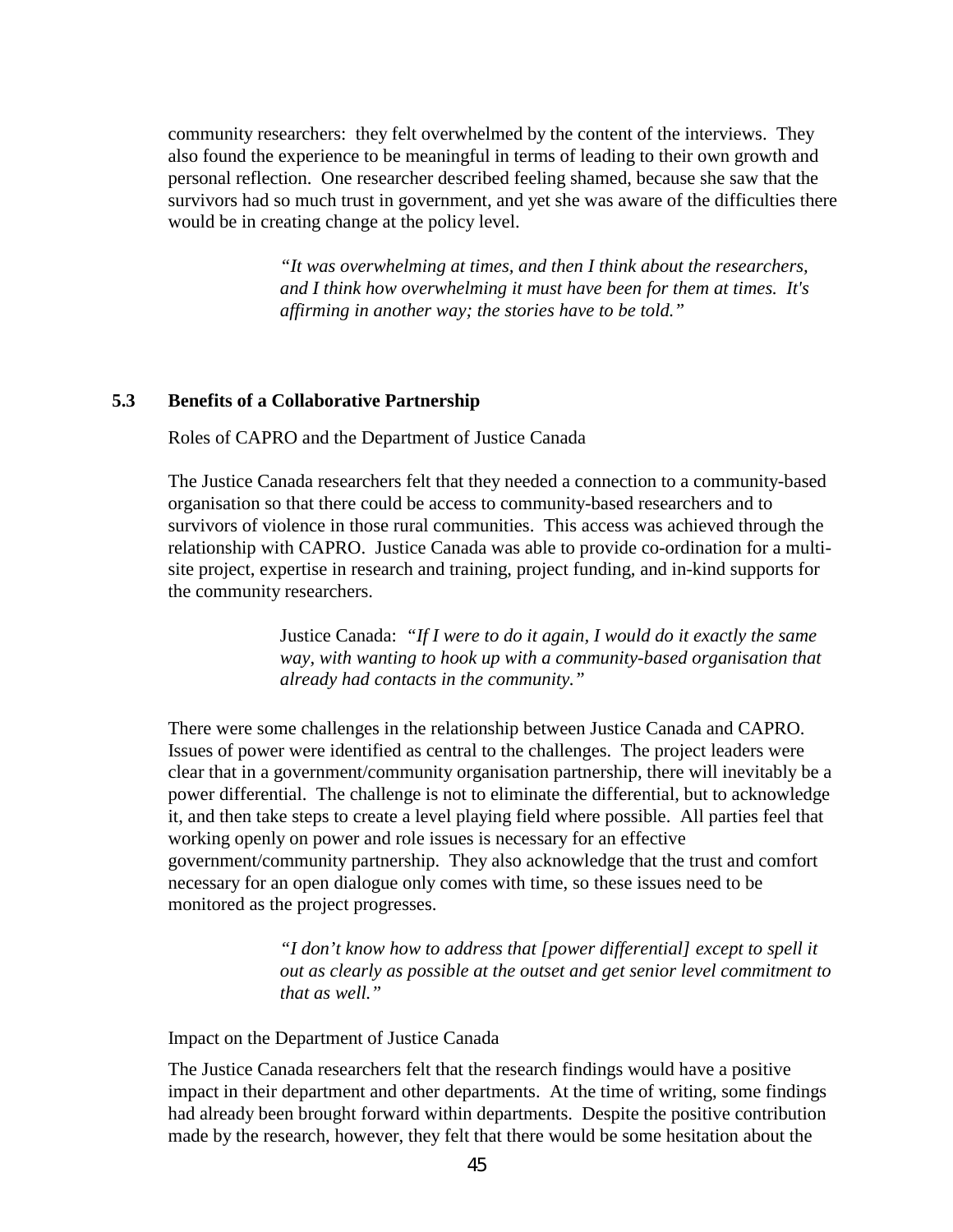qualitative, participatory methodology among researchers who were accustomed to quantitative approaches. They anticipated that there would be a need to present the research as a valid and rigorous piece of research, in order to counter some of the methodological criticisms.

#### Impact on CAPRO

CAPRO considers the *ORWAS* project as a tool in its community development work. Their position is that research can be used to determine and support future directions for action. Both CAPRO and Justice Canada agree that the research should be used to propel further action on the issue of rural woman abuse. They also appear to agree that Justice Canada is not the organisation that will be responsible for driving that action at the community level, but rather that CAPRO will play that role.

> CAPRO: *"Our research is always very action oriented and the research does not sit on a shelf. We use it to propel us to the next step."*

#### Impact on the Communities

One desired outcome of *ORWAS* was to contribute to community ownership. Community ownership is seen as a key part of encouraging community change in responses to violence against women.

> *"There is potential for actually creating opportunities for action on the ground through more participatory research process than you have in more conventional research approaches."*

*"If there's more ownership and responsibility there will be more action."*

*ORWAS* was not a grassroots project that came from the communities. Therefore, there were challenges associated with it having an impact in the communities. All project leaders see that community-level change is desirable and worthy of support. However, the next steps toward community change, and the actual mechanisms of change, are still to be determined. The skilled researchers in the communities may be a resource for ongoing work on the issue, although the ways that they might be involved are uncertain. There is no specific plan for their continued involvement on the issue, but new projects may find ways to draw on their skills. The next step may be to involve community members in decisions about community action, an approach favoured by CAPRO.

> *"The information needs to go to them [the community] and then the next step is asking them what they think needs to be done."*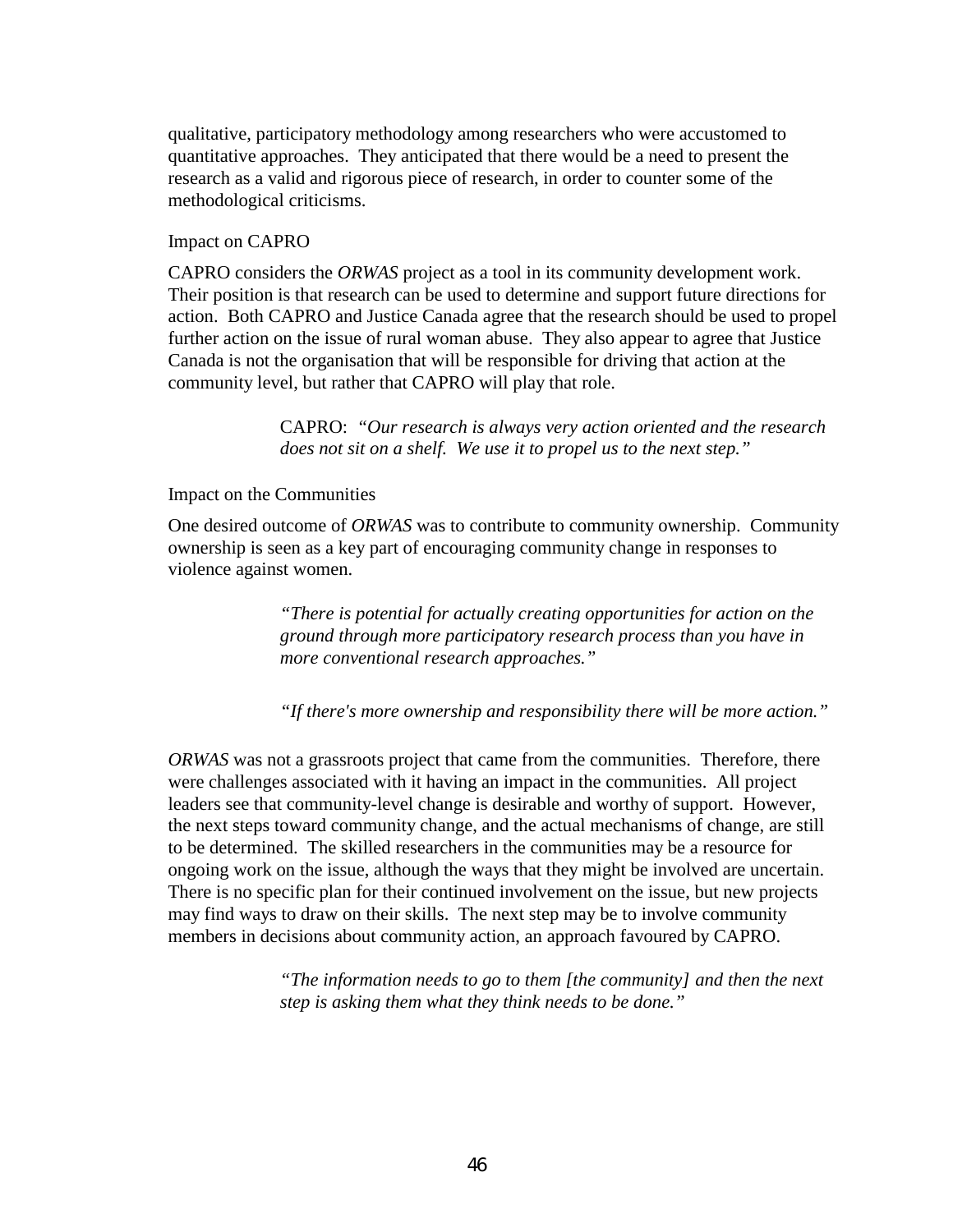## <span id="page-50-0"></span>**6.0 DISCUSSION OF FINDINGS**

In this section, the views of the survivors, community researchers, and project leaders are discussed under each objective of the study. The authors have used the data generated by this case study as a backdrop in analysing the benefits and the knowledge that may be gained from using a collaborative, community-based methodology. This discussion of findings is presented with accompanying recommendations for researchers who may be interested in using a similar methodology. Recommendations are grouped at the end of each section to accommodate the fact that many of the themes cut across some or all of the three groups.

#### **6.1 Research Process**

#### Survivors

Many of the women who chose to participate in *ORWAS* were motivated by the desire to make good use of a bad experience. While it is impossible to know why some women chose not to participate, for those who did, it seems that once they had made the decision to participate, they did not have any significant doubts about confidentiality or anonymity. The majority were interviewed in their homes and found that comfortable. Taping of the interview sessions did not seem to create any problems. It is not clear that the choice of a community researcher made the decision to participate any easier for the survivors. Although knowing the interviewer may have made them less nervous before the interview, even the women who did not know their interviewer said they found the experience to be comfortable and positive.

It seems that even more important than having a researcher who is a known member of the community, it was important for the survivors to have personal contact with a sensitive interviewer in a familiar setting. The open-ended interview format and the sensitivity of the community researchers allowed the survivors to tell their stories in an atmosphere of respect. This respect was further evidenced by the opportunity for the women to provide feedback on the transcripts and on the draft report. The transcripts yielded rich data, surprising even some of the survivors with the amount of information they felt comfortable sharing.

Many of the survivors indicated that they would have liked to meet the other participants. Although this was not a required part of the study design, two of the community researchers gave the women the option of meeting after the community report came out. For those survivors who took this opportunity, it was generally viewed as a valuable experience that further reduced their feelings of isolation in their community. Future similar research projects may want to include such a meeting as an option for the participants. It is interesting to note that when survivors were asked if they would have liked more involvement in this study, most said no. When asked if they would like to be more involved in a future similar study, most said yes. This would seem to suggest that their participation in this study sparked an interest in research and perhaps increased self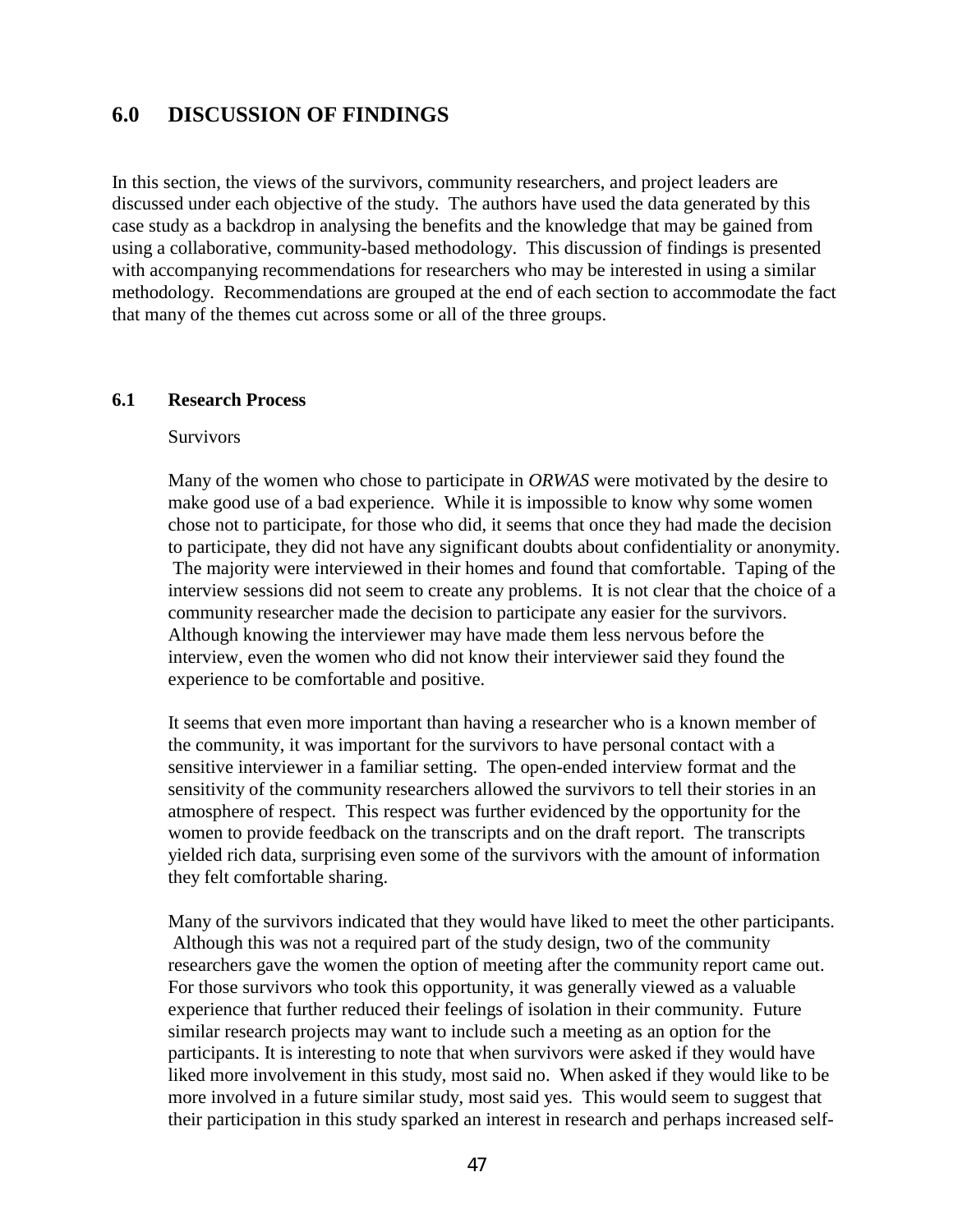confidence in their ability to make an important contribution in this field. This is an indication that, for most of the women, the research process was empowering.

#### Community Researchers

As the *ORWAS* project evolved, community researchers developed a strong bond with the project leaders and with each other. All the interviewees spoke very warmly of the other researchers and leaders, and expressed their appreciation for the opportunity to be part of such an enthusiastic and positive group of women. The bond among team members contributed to the success of the project by providing positive, shared experiences, even when the work was difficult and demanding. The high degree of commitment to the project speaks favourably of the effectiveness of the team building process. It is important to invest significant time and effort into team building.

The leadership of the Justice Canada researchers received high praise from the community researchers for the way each member's experience and insight was sought and utilised. The community researchers strongly believed that the participatory method made the project stronger, the findings more significant and the experience more memorable for all who participated. It was their opinion that the employment of community members as researchers resulted in the collection of data of greater quality and depth than would have been possible with researchers from outside the survivors' communities.

The project that the community researchers thought they were signing up for was clearly not the project that they ended up with. Initially, they believed that their involvement would be limited to doing interviews over a period of about three months. The fact that the project stretched out over a full year while they went on to assist with data analysis, writing the community reports and reporting publicly on their findings caught them by surprise and caused some difficulties for all of them.

Community researchers identified lack of time as the most serious obstacle encountered. Three specific difficulties with time were identified. The first difficulty concerns the lack of forewarning about the full extent of the commitment involved in such a project. *Project leaders* should attempt to be as clear as possible about the time commitment required at the outset of the project.

The second difficulty concerns the issue of deadlines, which seemed firm but ended up being changed frequently. While this flexibility was welcome and necessary in some respects, it did have the result of delaying the project, thus creating more conflict with other responsibilities for the community researchers.

One final difficulty with time concerns the frustration expressed by most of the team members about the training sessions and especially about the data analysis meeting. There was too little time for the amount of work that needed to be accomplished and team members said they often felt rushed. Future project leaders should be aware of the difficulties of trying to co-ordinate meetings with community researchers, and of not setting an overly ambitious agenda.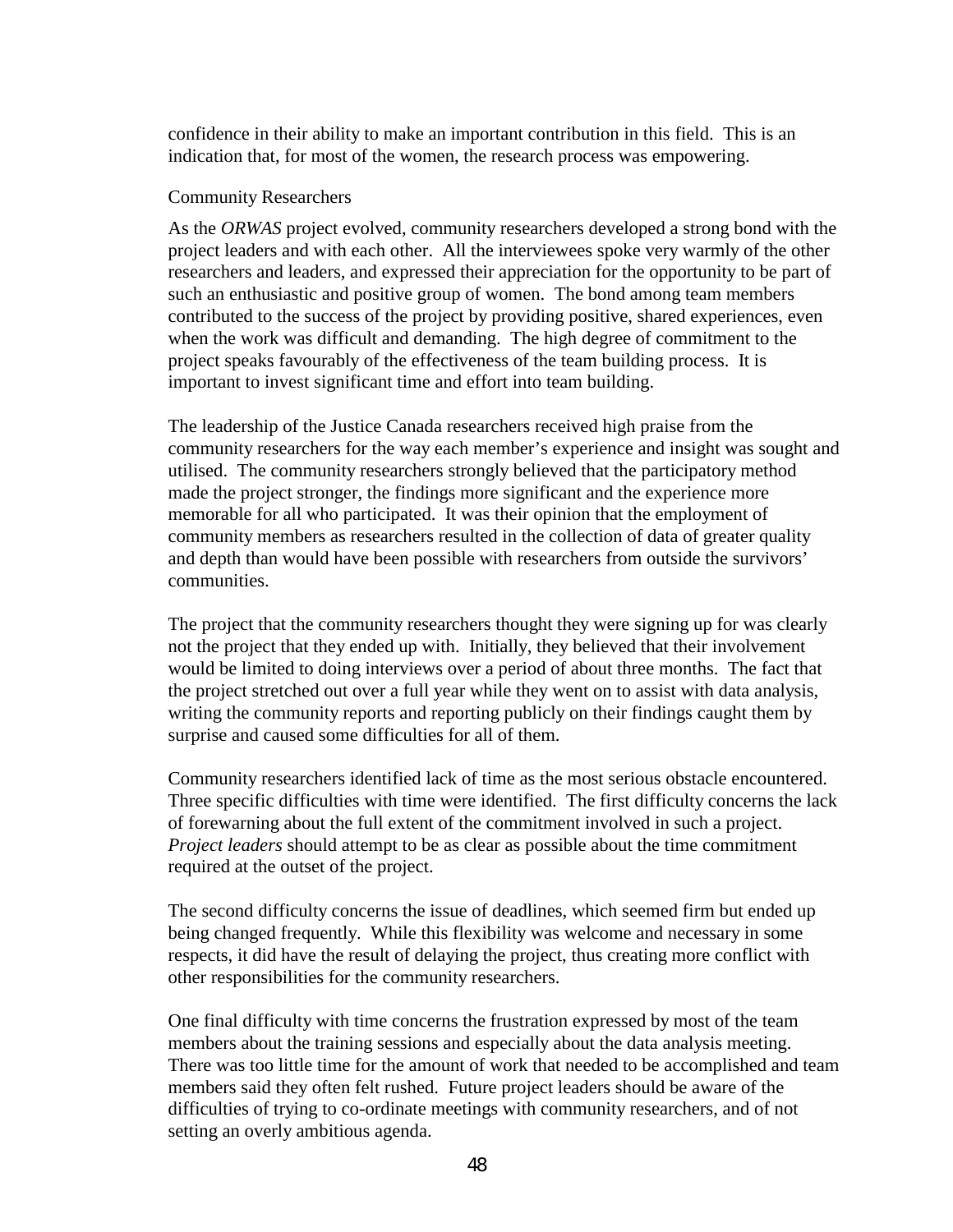It may not be realistic to suggest *project leaders* build more time into the process. It may be that more planning and somewhat more rigid guidelines are necessary. There are advantages and disadvantages of an evolving process such as the *ORWAS* project. The employment of a research model that was meant to evolve throughout the process, the sense of 'making it up as they went along' left some of the community researchers worried that they were not doing it 'right'. On the other hand, that same dynamic process may have kept all members of the team interested and involved throughout in spite of the extended time.

What other factors may have motivated the researchers to get involved and to stay involved throughout the unexpectedly long process? As they indicated, most of them were in a period of low employment activity and were interested in research for various reasons. Clearly, money was not a motivating factor, but the research experience was seen as a form of compensation. In considering the question of monetary compensation, it is noteworthy that most of the community researchers did not see themselves as being worthy of being paid standard research rates yet were well able to do the work required of them. Some of them felt that the project would have been less effective if 'expert' researchers had been used, yet at the same time expressed questions about whether their contribution had been undervalued.

#### Project Leaders

### Development of the method

The *ORWAS* project happened because there was a place for it to happen within Justice Canada, and because of the commitment of the leaders to do meaningful research in a qualitative, community-based way. For any future project, this kind of context and commitment will be necessary for success. The co-ordination, planning and execution of a research project of this type place great demands on everyone concerned, and cannot be undertaken lightly.

The Justice Canada researchers chose to work with community researchers in order to work within communities in a respectful way. The partnership with CAPRO had the result of successfully linking the community researchers to the project. Certainly the Justice Canada researchers identify that working with these women was the best part of the *ORWAS* project for them, and they feel that using community-based people to conduct the interviews was an advisable path to follow.

#### Funding

Because CAPRO was under a research contract to Justice Canada, CAPRO was expected to incur the costs of the researchers' travel and other expenses and then to invoice Justice Canada for those costs. This is a standard arrangement for federal departments when they administer research contracts. CAPRO, as a small, non-profit organisation, does not have deep pockets and struggled to front the money for these costs. Community organisations can bring a great deal to research projects, but they do not generally bring a lot of ready cash. In government/community partnerships, alternative contract arrangements should be made when government enters into agreement with community organisations.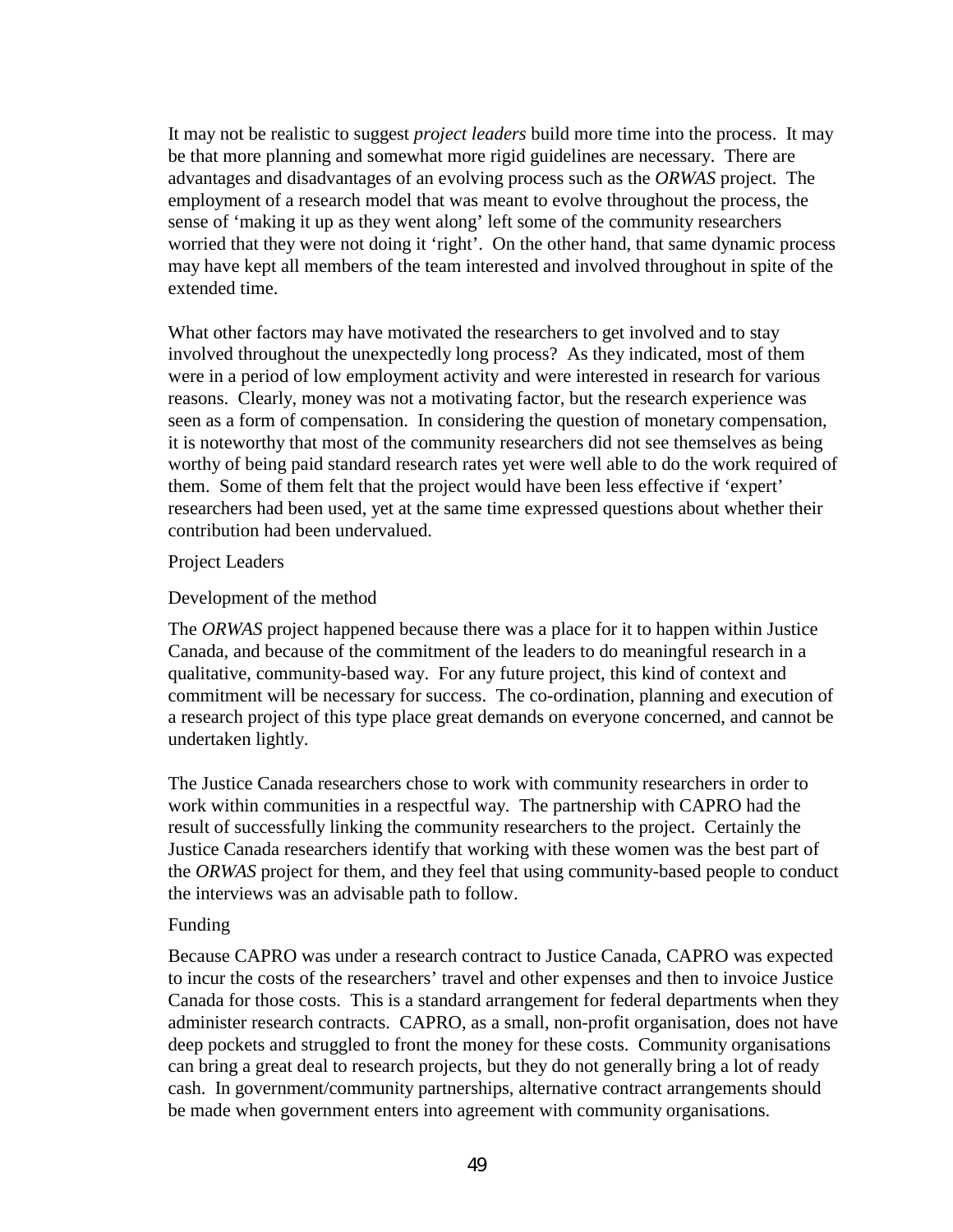Securing funds for the *ORWAS* project was an ongoing challenge. The approach taken by the Justice Canada researchers was to plan the research program, and then find funding for one step of the project at a time. Although this ultimately proved to be a successful approach, the lack of full, up-front funding may have proved to be an obstacle to complete, long-range planning. The community researchers did not know what they were committing to at the beginning; this is due in no small part to the uncertainty around funding. The project evolved as new money was found to support parts of the project; as the project evolved, so did the tasks of the community researchers.

Although the community researchers received an honorarium for their work, they were basically volunteers rather than paid staff. This meant that they became involved with the project because they wanted to, rather than for financial reasons. This may have contributed to the strong commitment made by the researchers to see the project through. Having a volunteer research team may, therefore, have been an asset to the project. However, using volunteers also meant that the Justice Canada researchers were not in a position to set deadlines, insist that community researchers attend meetings, or make other demands. Having a paid research team might have reduced the level of commitment the researchers brought to the project, but it would have allowed the team leaders more control over the process, and the project might have been completed in less time. If this had been a paid position, the community researchers would not have had to make choices between their paid work and the *ORWAS* project, as they sometimes had to do.

The Justice Canada researchers both feel that greater compensation for the community researchers would have been desirable and justified, although there were challenges in accessing even the amount of money that was available for the project. This struggle for adequate funding is typical of community research in general. To augment the limited financial compensation, the Justice Canada researchers provided many in-kind supports for the community researchers. They made every effort to accommodate other pressures in the community researchers' lives when scheduling the conference calls and meetings. The Department of Justice Canada provided all of the transcription of interview tapes and covered the costs of many lengthy conference calls to keep the research team in close contact. To assist the community researchers in writing the community reports, Justice Canada research staff subjected all interview data to analysis using the *QSR NUD\*IST* program, producing voluminous charts of categorised quotations for the community researchers to use. Training sessions and team meetings, while perhaps overly ambitious in the amount of work to be accomplished, invariably made allowance for social time, good food, excellent accommodation and plenty of laughter.

As noted in the discussion of the community researchers' perspectives, there are mixed feelings about the honoraria. On one hand, the researchers were grateful to receive the money. On the other hand, some community researchers also questioned whether the use of community-based researchers was partly a way to conduct the research without having to pay researchers' wages. However, even the community researchers who were critical of the compensation stated that they benefited from the experience and received valuable non-monetary rewards through their participation.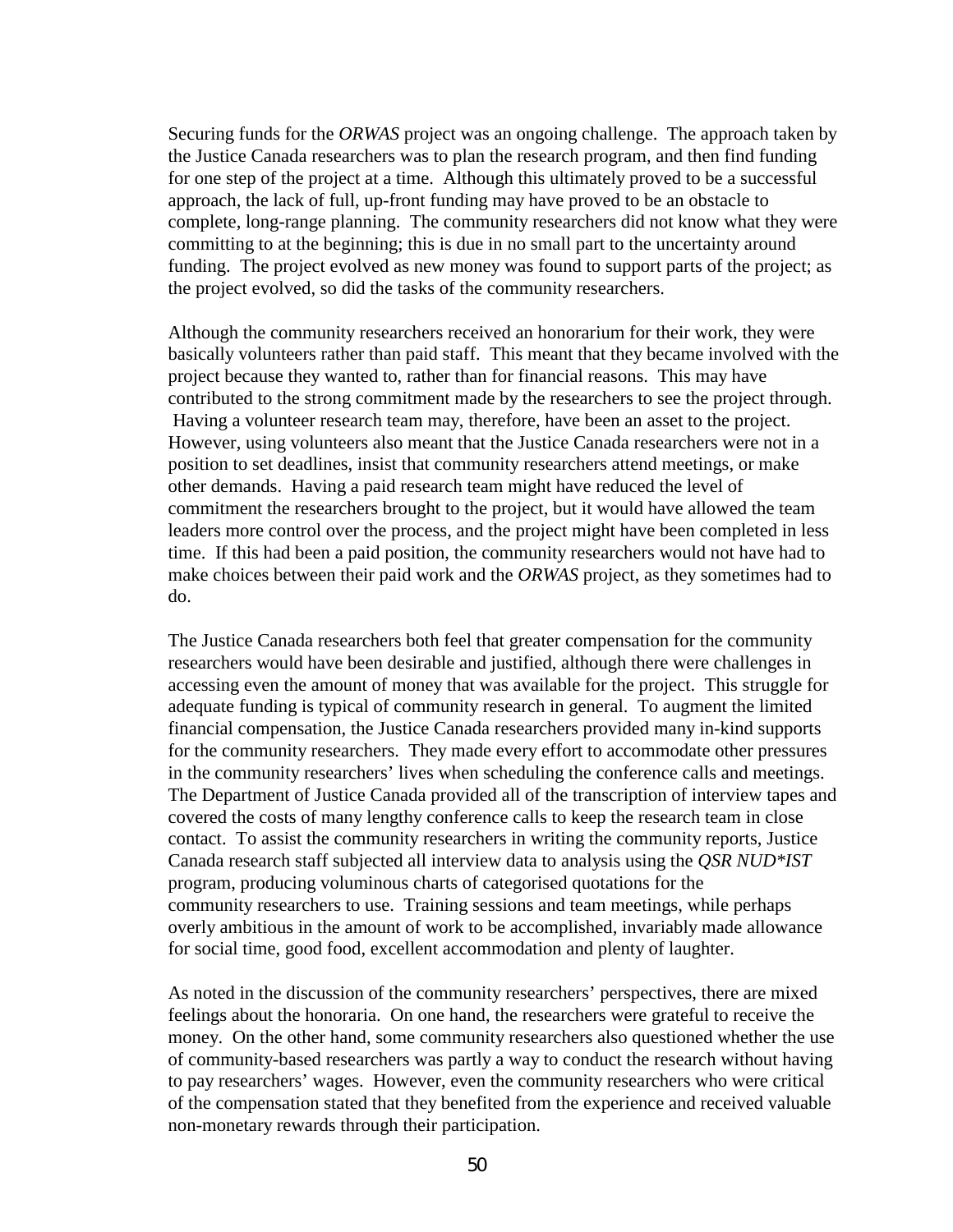The issue of honoraria was not a point of contention during the project. All participants seemed to recognise that there were real limitations to the money available and that, although more money would have been desirable, as a team they had to do the best they could with what they had. The experience of being a member of the team and the quality of the relationships formed were cited by all participants as intangible but lasting benefits of the project.

For government researchers seeking to implement community-based projects, there are issues surrounding payment that need to be addressed. Is there an advantage to having volunteers as opposed to hiring paid staff within the communities? The potential increase in commitment to the project among volunteers as opposed to paid staff may be a factor. If funding will not allow payment of researchers at market rates, what other ways can be found to show appreciation for their work?

#### Focus groups

The focus groups required additional work on the part of the community researchers; whether or not they were worth that extra work was a matter of some disagreement on the part of the project leaders. Because the process from the outset had been democratic, the strong feelings of the CAPRO co-ordinator that the focus groups should be included carried the day. As one Justice Canada researcher said, "That's part of collaborative research design."

Different definitions of "community" may be responsible for the different feelings about these focus groups. The Justice Canada researchers appear to have defined the community in terms of the community researchers and the survivors. By working with community-based researchers, the Justice Canada researchers felt that they had an entrée into the community, which could lead to further action. By gaining access to survivors in the communities, they heard from the critical informant group. They also hoped that the survivors and community researchers might be moved to pursue changes inspired by the research process because of feelings of ownership and empowerment. In contrast to the Justice Canada definition of "community", CAPRO appears to have defined the key aspects of community in terms of mainstream community members and community leaders. These groups were pursued for the community focus groups. It was hoped that these groups would set direction on next steps for community action. No single definition of "community" is correct or incorrect, but the definitions have implications for decisions about method. As seen in *ORWAS*, the different definitions raise the following methodological questions: Is the priority to address the community at large, or the survivors within that community? Do community members most need to know about the views of other community members like them, or about the views of survivors? If "ownership" is a precursor to action, are survivors or community members most likely to take ownership of the problem of woman abuse? The purpose and importance of the focus groups rests on the answers to these questions.

Recommendations

♦ A collaborative process with community members can make a significant contribution to our understanding of violence against women in rural areas.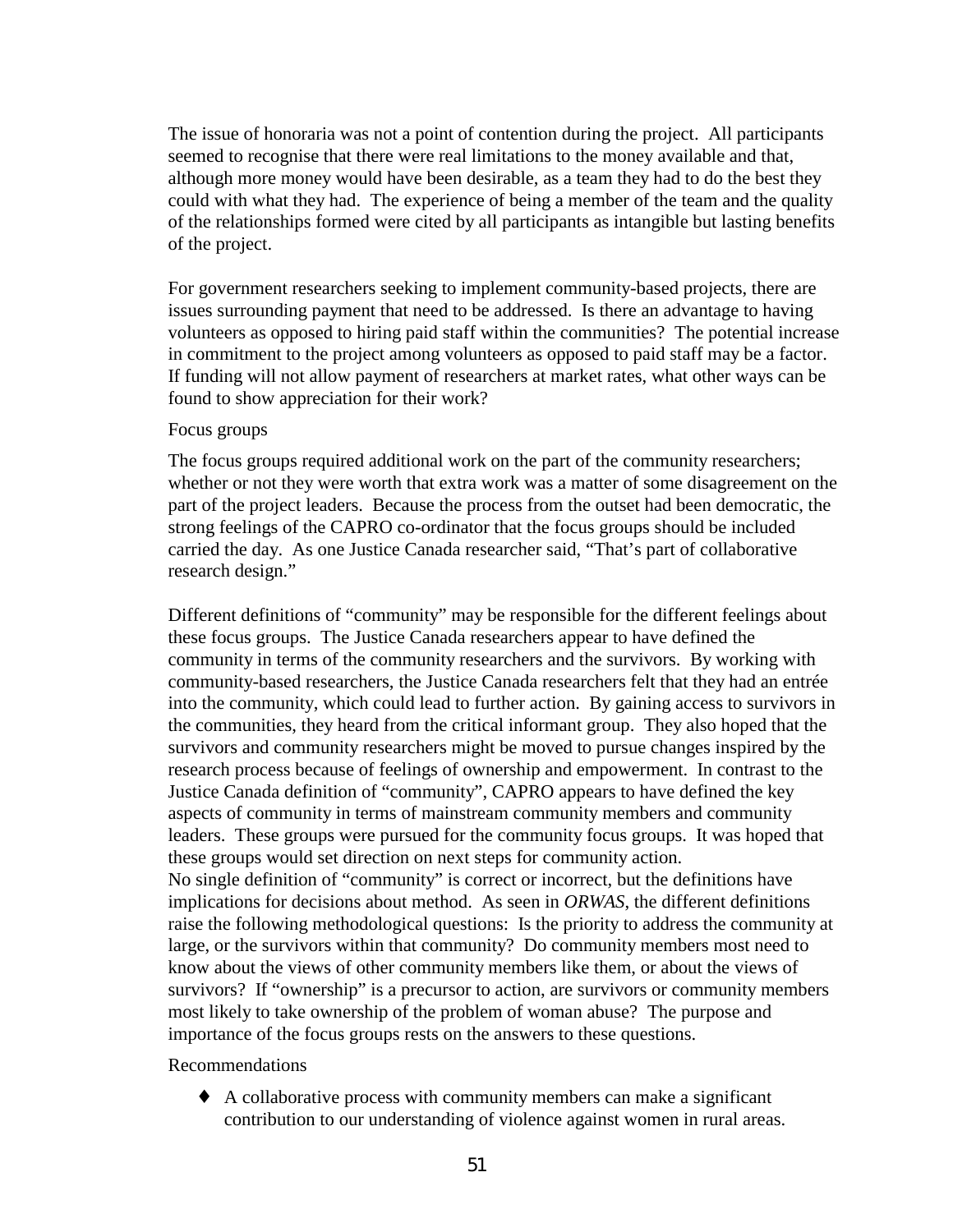<span id="page-55-0"></span>Researchers wishing to expand their understanding of this issue should consider using such a methodology.

- ♦ It is important to listen to the women's voices and respect their experiences. A sensitive interviewer and a familiar setting can facilitate this process.
- ♦ It is important to respect the community researchers' knowledge of their communities and to involve them in a meaningful way throughout the research process.
- ♦ Project leaders should attempt to be as clear as possible at the outset of the project about the time commitment required by community researchers.
- ♦ Questions about compensation for community researchers must be critically considered by project leaders. Careful thought should be given to other ways to compensate people for their time and efforts when funding is limited.
- ♦ It is important to invest significant time and effort into team building.
- ♦ Project leaders must recognise that there are limits to the demands that can be made of volunteers.
- ♦ The community-based research process is time and labour intensive. The more communities involved and the greater the geographic distances between them, the greater the need for careful planning and co-ordination.
- ♦ Frequent communication between members of the research team is important for co-ordination as well as allowing the opportunity for debriefing and emotional support during the process.
- ♦ Government departments should be prepared to make alternative contract arrangements when entering into partnership agreements with community organisations.
- ♦ Including community focus groups in the research design necessitates defining what is meant by "community", thinking about the way that group interacts with the larger community, and determining realistic expectations for that group.

## **6.2 Effects of Participating**

#### **Survivors**

The women survivors found their participation in the study to be a positive experience and said that they would not hesitate to do it again if asked. Some of the benefits they identified were the opportunity to use their experience to benefit others and the realisation that others cared about what they had been through. Having the opportunity to tell their stories made many women feel better about themselves, stronger and more competent. Thus, it can accurately be said that this research process proved to be empowering for at least some of the survivors.

Although many women experienced negative emotions at some point in the process, not one woman expressed any regret about participating. The interview itself seems to have been a generally positive experience. Although some spoke about experiencing feelings of fear before and after the interview, there was no one who expressed concern that her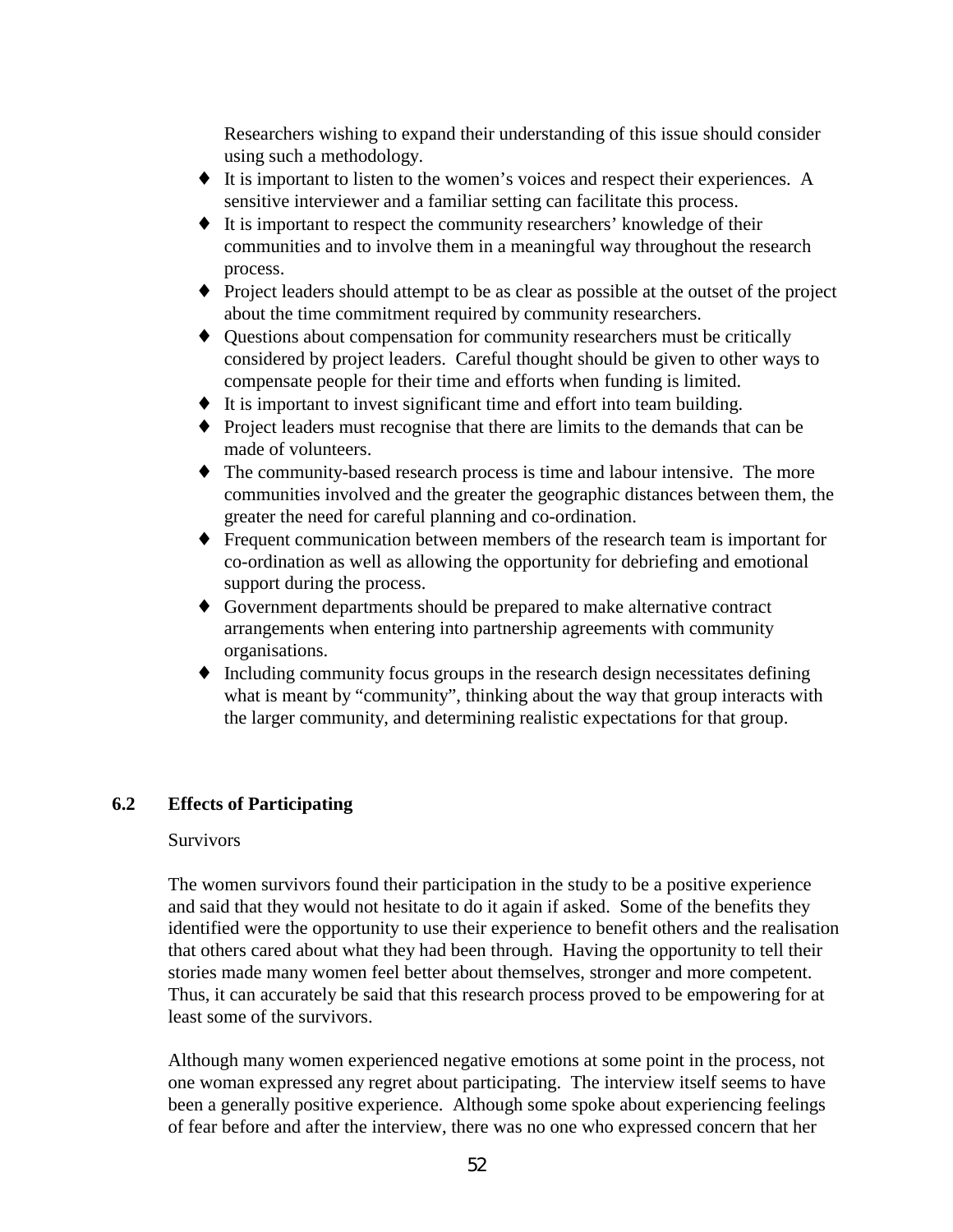participation in the study had endangered her further or had led to any negative consequences for her in her community. It seems the memories of the abuse are still able to generate some pain, but this is overshadowed by the women's sense of pride in having survived the ordeal and having moved on with their lives. The benefits of participation outweighed the costs for the women in this study.

It is interesting to note that many of the women were shocked to discover that they were not alone in their communities. In spite of the fact that people in small communities believe that they live in a fish-bowl environment where everyone knows the details of everyone else's life, there is still such silence around the issue of abuse that some women lived for many years in abusive relationships and never knew that there were other women in the same community living in similar situations. A reduced sense of being isolated in their communities has been an important side effect of this study for many women. The outrage expressed when they read the community reports is an indication that many survivors had seen woman abuse as a personal experience rather than a societal phenomenon. Participation in this project seemed to help some of the survivors make a transition from personal to political.

#### Community Researchers

Hearing the women's stories had a powerful impact on the community researchers. They reported experiencing a range of emotions, from anger and frustration to grief and exhaustion. Not only were the interviews emotionally taxing; even more so, the reading of the transcripts became what one described as a "burden". Some of the community researchers had little prior experience in domestic violence work, but even those with many years of experience in the field were unprepared for the emotional effects of the research. It is recommended for future studies of this type that some time be spent educating participants about vicarious trauma and ways to minimise its effects.

These negative emotions were balanced for the community researchers by their admiration and respect for the women survivors whom they came to know through this project. Increased understanding of the issue of woman abuse and a new appreciation of the courage and strength of the survivors were benefits identified by all the community researchers. That courage proved to be somewhat infectious, it would seem, as some of the researchers spoke of their own determination to speak out now about the issue in their communities. "A wonderful opportunity," was how the community researchers described the benefits they gained through the unique experience and the acquisition of new research skills. Perhaps the best indication that the research project was empowering can be seen in the fact that they felt they had made a contribution to something of lasting importance.

An important factor in the positive response of the community researchers to the overall experience can be seen in the interaction among the research team. The group dynamics at training sessions and meetings were described as "fun", and the commitment of the community researchers throughout the long process is testimony to the obvious bond that formed between the members of the team. Community researchers and project leaders alike enjoyed the meals and leisure time together in the evenings. For researchers hoping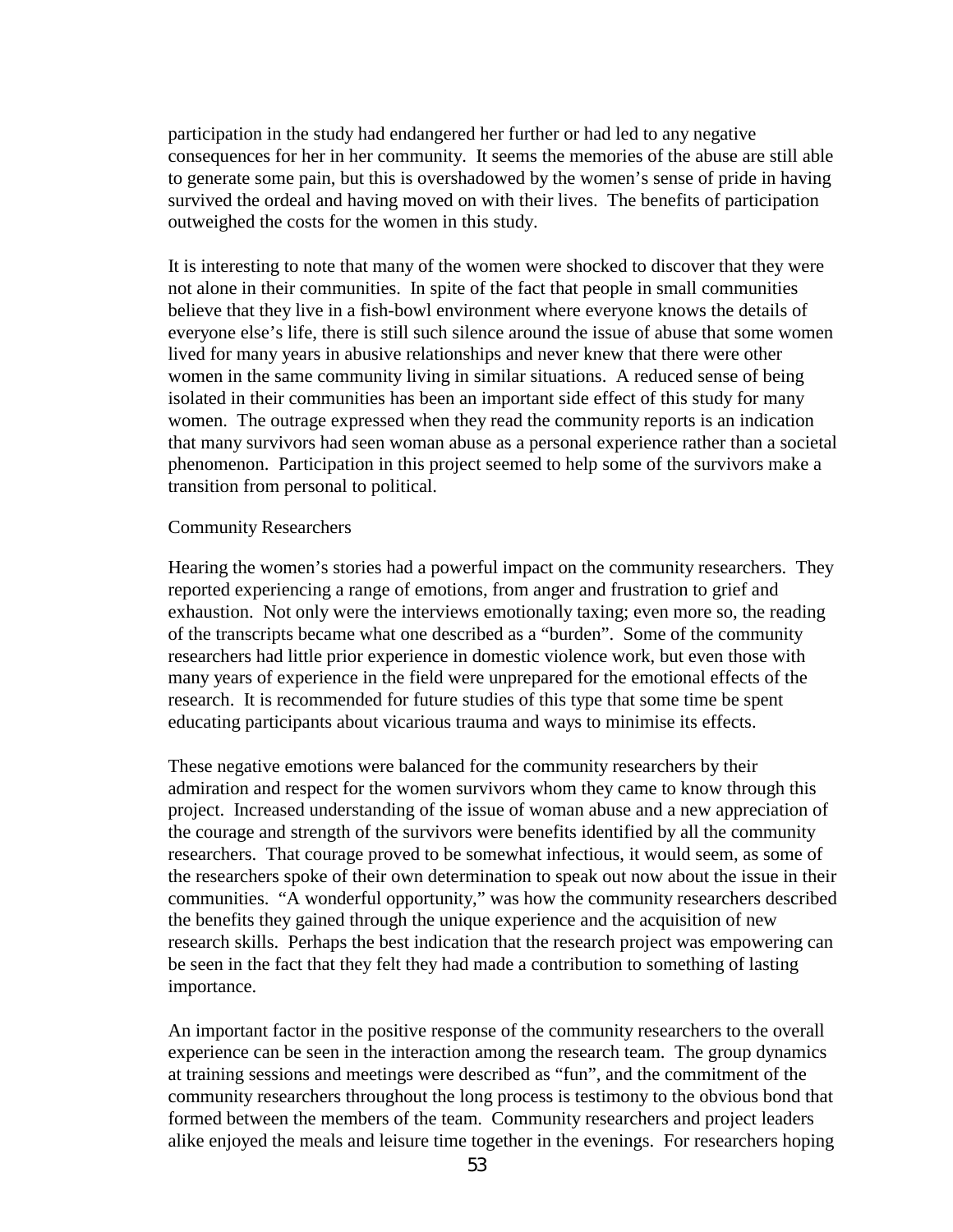to use a similar methodology, the importance of time spent together in such relaxed activities cannot be underestimated. Of course, such time might have been wasted had it not been for the collaborative research approach that set the tone for each person to feel like a valued member of the team.

## Project Leaders

The emotional effects of the *ORWAS* project were similar for the project leaders and the community researchers. All felt that reading the interview transcripts was difficult and sometimes overwhelming. They also appreciated the contribution the survivors had made by describing their experiences, and the project leaders found themselves very attached to and involved in the project, partly due to the emotional content of the material.

The feeling of shame identified by one Justice Canada researcher raises an issue for future government studies on woman abuse. In asking women survivors of abuse to recount their experiences, there is an implicit responsibility for the researchers to hear those accounts and act in response. Many of the survivors expected that "Ottawa" or "the researchers" would take action to address the issues raised by their experiences. There is a more immediate connection between survivors and researchers in this type of research, and the Justice Canada researchers felt the increased burden of responsibility.

Recommendations

- ♦ Women survivors can benefit as a result of sharing their stories. Projects should be designed to facilitate this goal.
- ♦ The research process should strive in every way to minimise negative effects on those who participate.
- ♦ Researchers should be sensitive to the fact that negative emotions may be generated by the telling and the hearing of the stories.
- ♦ Issues of safety and confidentiality must be given foremost consideration when interviewing survivors of violence. The safety of community researchers must also be a consideration.
- ♦ Using researchers from the communities can be a valuable experience for all concerned if their input is encouraged and appreciated and if team building is a priority.
- ♦ Teaching research skills to community members is recommended as it provides a valuable asset for the individuals and can yield data of great quality and depth in rural areas.
- ♦ Community researchers should be educated about the possibility of experiencing vicarious trauma in such a project and assisted in dealing with it.
- ♦ Involving community members in research on violence against women raises awareness and can empower them, but researchers should be aware that it can also impose a burden of responsibility for them to take action.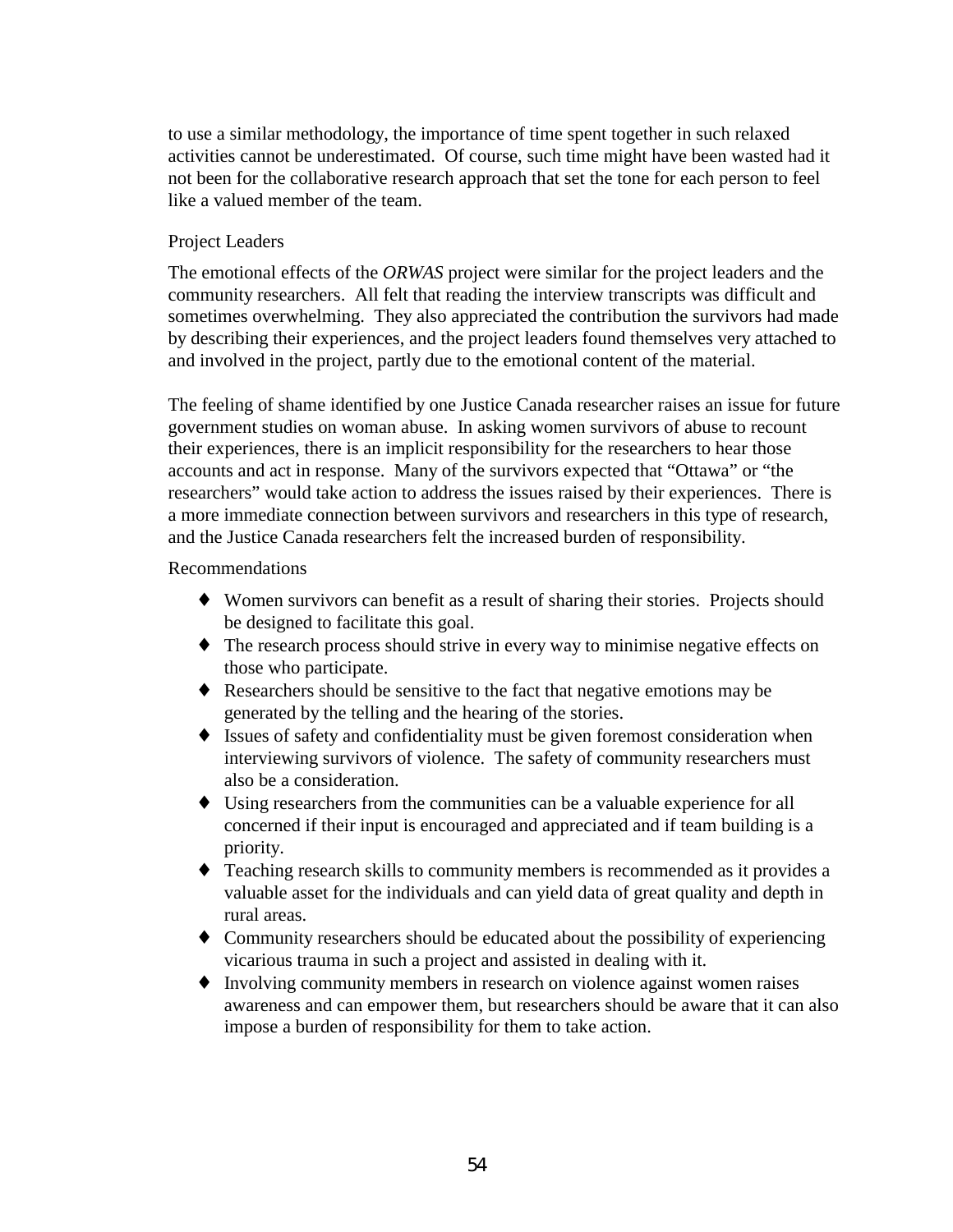## <span id="page-58-0"></span>**6.3 Benefits of a Collaborative Partnership**

#### Survivors

The survivors were glad to have been asked for their views on rural woman abuse. Certainly, one of the benefits of a collaborative partnership between government and community is that hard-to-reach community members, such as survivors of woman abuse, can be located and queried about their opinions and experiences. This type of access to women who have lived through a violent intimate relationship is one of the significant advantages of a government/community partnership.

The survivors appreciated receiving the community reports. Those survivors who had a chance to scrutinise the draft reports endorsed the recommendations for their own community. Many of the survivors had suggestions as to how the reports could be used in their communities. They felt it was important that the reports should be widely distributed to community leaders, agencies and media. Seeing their own words in print was a validation for the women that their experiences and their contribution were significant. For some women, the opportunity to have communicated directly with the federal government on an issue of such importance was empowering.

The survivors are hopeful that some legislative change and public education will be an outcome of the study. However, they expressed uncertainty about whether the research would actually make changes happen in their communities or for abused women more generally. There is a risk of contributing to cynicism about research generally, and government research in particular, if survivors and community members contribute data to the study, expect some change to result, and find that no such change occurs. Such cynicism is not specific to community-based studies; all research projects that do not produce identifiable results may lead to a mistrust of research. Unfortunately, in community-based, participatory research, the expectations of change may be greater because the level of involvement is greater.

### Community Researchers

Community researchers were very supportive of the government /community partnership in studying the issue of violence against women in rural areas. They underscored the benefits of knowing the community and of being known in it, for the recruitment of participants for the focus groups, and for the added comfort it provided the survivors. They considered it important to have people who understand rural life involved in the design as well as the implementation of the research. The collaborative, communitybased methodology was seen to benefit the community in terms of new skills in the community, new awareness of the issue in the community and a new sense of responsibility to effect change in the community.

Some of the community researchers were optimistic that change would happen in their communities as a result of *ORWAS*. In fact, at the time of the interviews, some were able to report changes that had already happened, and they were very encouraged by these changes. They considered their roles in *ORWAS* to be very important ways of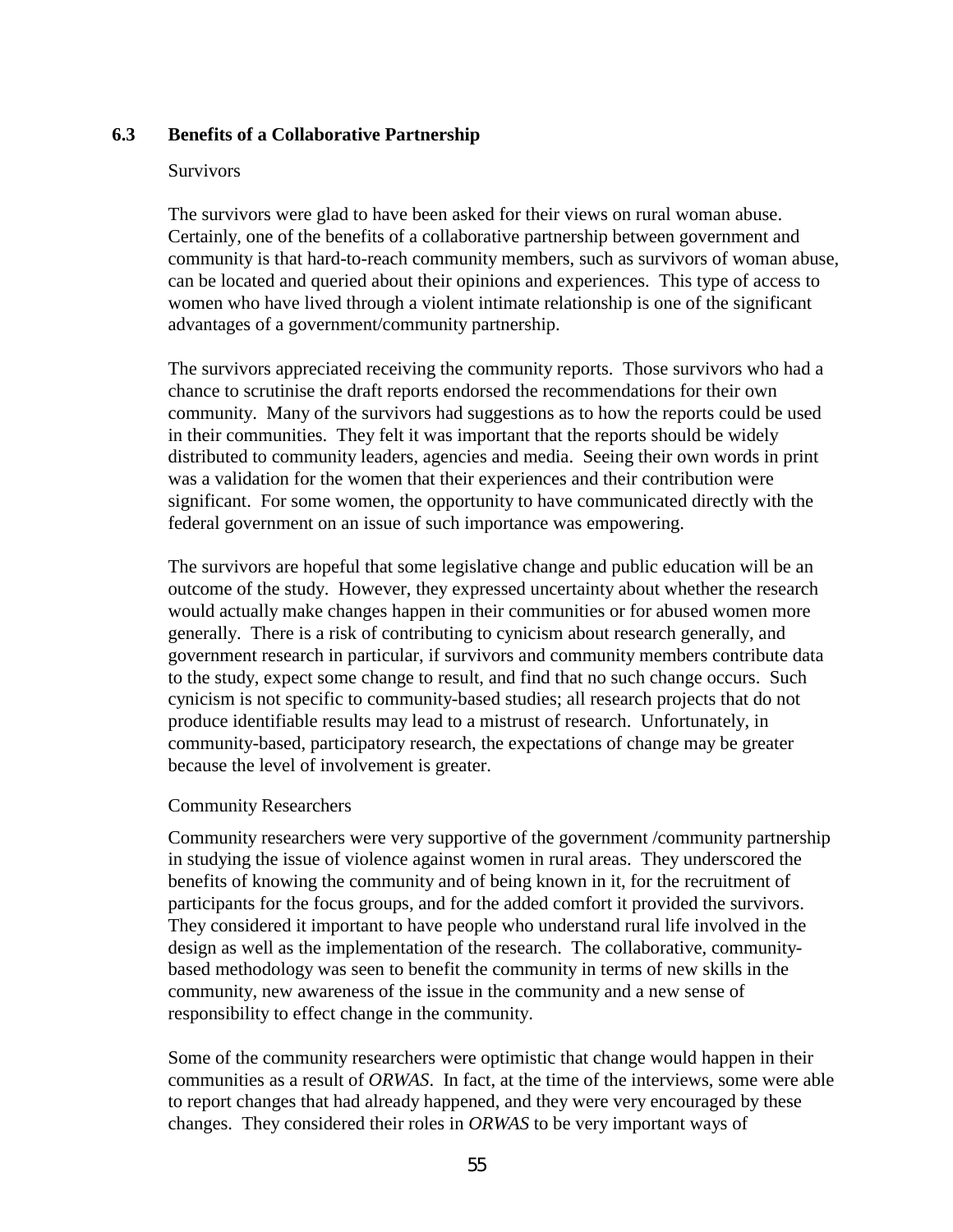contributing to their communities. The community researchers also looked forward to the role that CAPRO might play in using the results of *ORWAS* to support future communitylevel changes.

The community researchers had less sense of how the research would be used at the government level. This is partly a reflection of their lack of familiarity with the ways that research can inform policy. They expressed the hope that the effect of the research process would be felt at many levels: the individual level of the survivors and the community researchers; the community level of the service providers and community members; the provincial level of CAPRO and similar organisations; and the federal level of Justice Canada. Each of these has a role to play in making the most of the collaborative research process.

### Project Leaders

The project leaders from Justice Canada and CAPRO were very encouraged by the outcome of their partnership. The project met expectations of Justice Canada at the level of the federal government (providing policy-relevant research findings) and of CAPRO at the level of the community organisation (indicating next steps for community action). The shared development of a research process that respected women survivors, involved community researchers and met the leaders' goals is an achievement of which both Justice Canada and CAPRO can be proud.

Although the partnership between CAPRO and Justice Canada worked very well in many respects, both parties agree that there was a power differential, and both parties consider that these issues should have been worked out in a more direct way. If there is a lesson in these challenges, it is that the parties have to commit themselves to open discussion of these power issues at the beginning of the study, as well as throughout the study as they arise. Feelings of trust and good will are important in making these partnerships work. The problems are not the direct result of the power imbalance. In other words, the solution is not that power be equalised, that all parties must share equally in every decision and every aspect of the research. Power imbalances are inevitable in any government/community partnership. Problems are likely to arise as much out of efforts to share power as they are out of efforts to wield power. In a well-intended effort to be democratic and co-operative, community and government parties may choose to not raise issues that possibly should be raised.

There is a need to define roles in a way that recognises people's expertise, and also the limits to their abilities. Community/government partnerships have to pay close attention to clear role definition among all parties to the research. This requires significant forecasting of what roles might be as the research progresses, including such basic issues as determining research questions and designing the research, but also less obvious issues such as training of community researchers, ownership of the data, dissemination of findings, and responsibility for possible action phases. An early process of determining shared goals can also contribute to the role definition and team building that have been identified as key factors in community-government partnerships.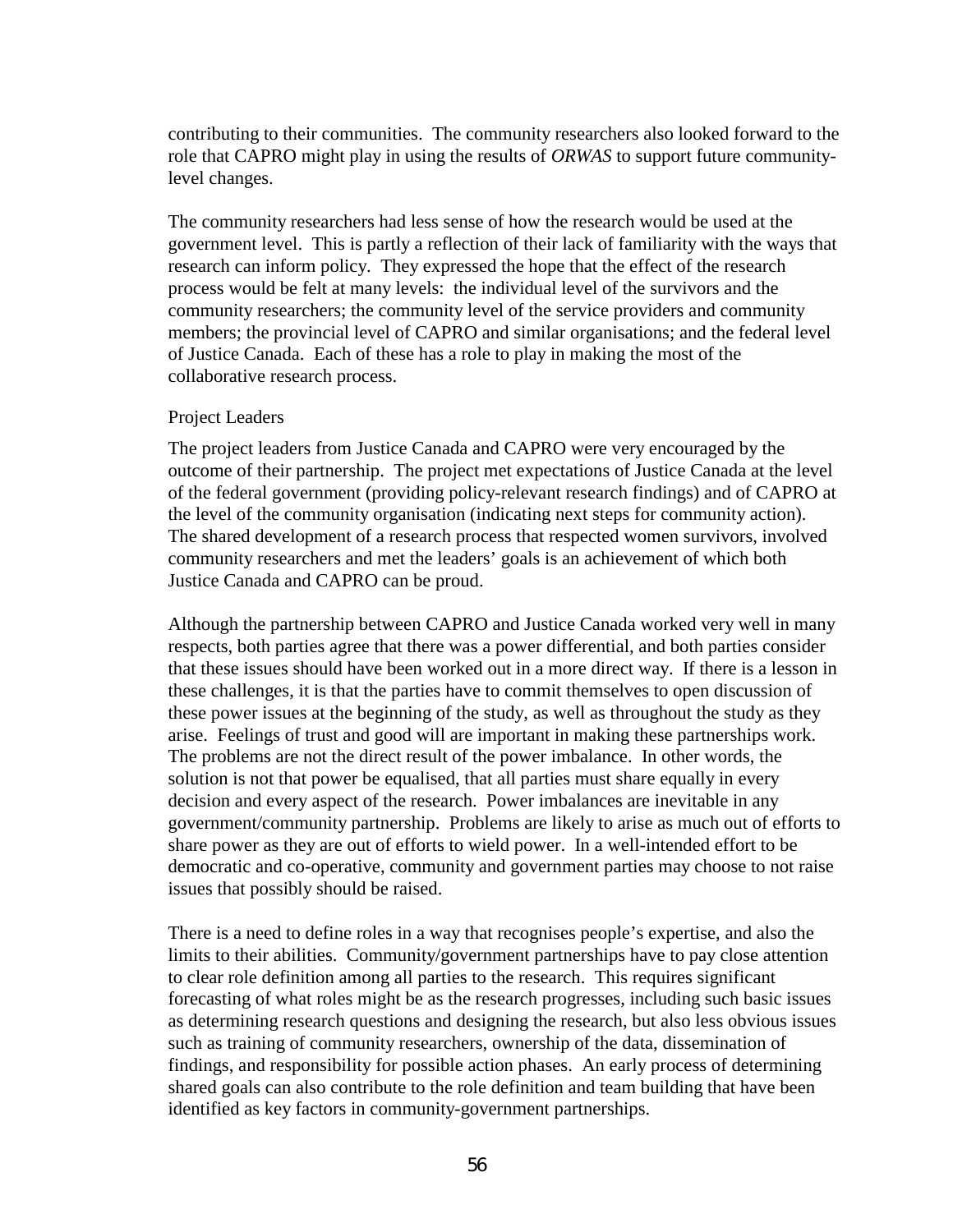### Recommendations

- ♦ It is important to share the findings with the community from which the data originated in a timely fashion.
- ♦ Community reports should be made available to organisations and individuals within the communities.
- ♦ The community organisation has an important role to play in helping communities use research findings to work towards change.
- ♦ Every effort should be made to recognise the unique aspects of abuse in individual communities. Community reports should reflect the specific needs of each community.
- ♦ Researchers should be aware that, in community-based participatory research, the expectations of community change may be greater because the level of community involvement is greater.
- ♦ Government/community partnerships can yield valuable rewards for both parties in a collaborative research project. Government researchers should consider their unique position in being able to initiate such a process.
- ♦ It is important to clarify roles and to address issues of power directly when government is working in partnership with other organisations. Time should be spent in the early stages of the project making sure that all players are clear about and are able to fulfil mutual expectations.
- ♦ Leaving research skills in the community can benefit both the individuals receiving the training and the groups they belong to. If the community as a whole is to benefit from these skills, support will need to be in place to facilitate this process.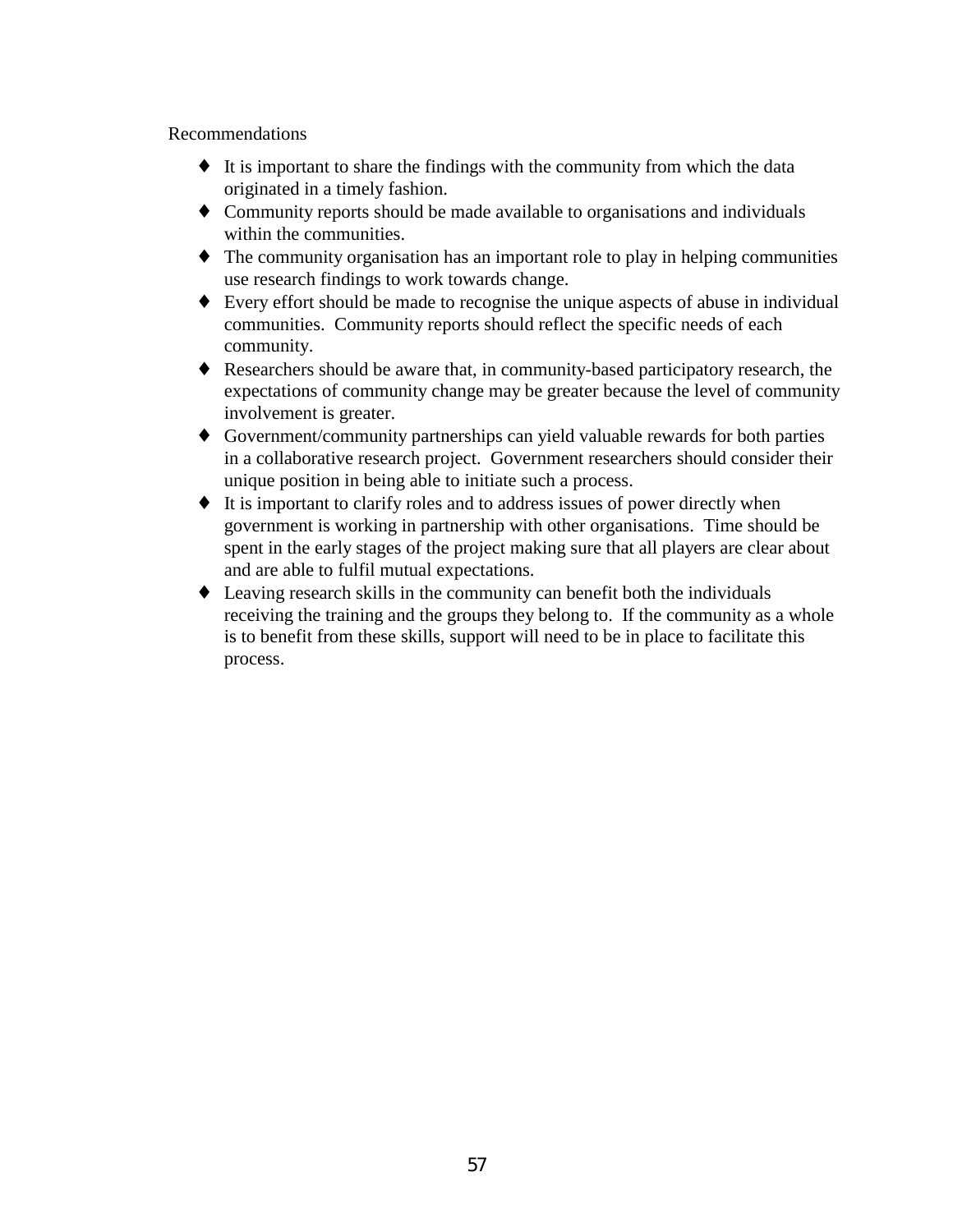## <span id="page-61-0"></span>**CONCLUSION**

 *"We wanted to ensure we could get at the women. If we were going to do that, we need to be in the community or we need the community contacts. How are we going to get that? We need to make sure that we have credibility with the community. With the contacts that CAPRO had with the people who were right there in the community, with the women, it made a lot of sense to go with that. And for us it didn't matter whether the women had experience with research or not. We thought, we can train them on that. Between the two of us we have a lot of experience in research so we can train them on that. It was more important for us that they had a commitment to the issue and wanted to do something in their communities as well. Because we figured that was the only way this could have a ripple effect. As the federal government going in and doing research, I don't think we ever would have had the same sort of results or impact that the research has had if we just parachuted in and parachuted out. The beauty of this research is that these women are in the communities still and so those skills are still there."*

This quotation, from a Justice Canada researcher, shows the guiding principles of the *ORWAS* project. The community-based nature of the project comes through in so many ways: in the importance of hearing directly from survivors in their communities; in the value placed on having researchers from the communities; in the desire to leave skilled researchers behind in the communities after the research project was complete. In all of these ambitions, *ORWAS* was a remarkable success.

*ORWAS* engaged survivors and community researchers in a process of determining the central obstacles for rural women living in violent relationships. *ORWAS* allowed survivors in these rural communities to make their experiences known, through a partnership between government (Justice Canada) and a rural, community-based, anti-woman-abuse organisation (CAPRO). The tangible results of the study are six community reports and a synthesis report, all of which will be valuable in future research, lobbying, and policy formation.

The study developed a research method that recognised the responsibility inherent in doing community-based research on woman abuse. In choosing to avoid a "parachute in" approach, the researchers followed the principles of the Research as Empowerment model. Throughout the process, care was taken to empower the women involved and to minimise the negative effects of participation. The survivors and community researchers alike were respected for their knowledge and contributions. The 'empowerment through research' process is a less tangible, but equally valuable result of *ORWAS*: investment in building skills among community people is a positive contribution that research can make. This is in sharp contrast to traditional research methods that take data from "subjects", while providing little in return.

The *ORWAS* study laid the groundwork for social action by contributing to the individual empowerment of the community researchers. The next steps toward social action, based on Horvath's framework, will involve support for those individuals to link with groups, and for groups to have access to resources in order to engage in community-based social action.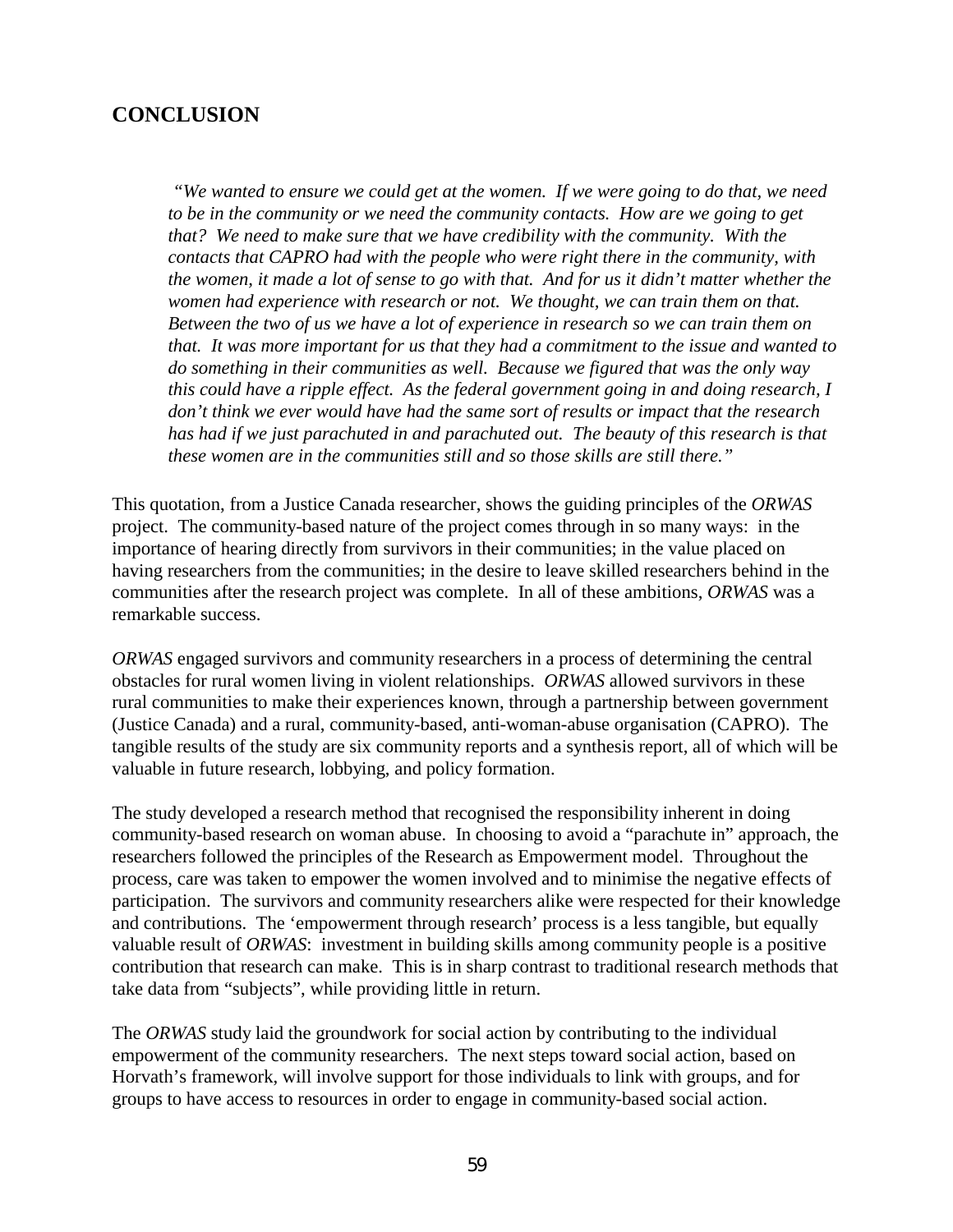## **Bibliography**

- <span id="page-62-0"></span>Brydon-Miller, M. (1997). Participatory Action Research: Psychology and social change. *Journal of Social Issues*, 53 (4): 657-666.
- Horvath, P. (1999). The organisation of social action. *Canadian Psychology*, 40 (3): 221-231.
- Ristock, J. L. and Pennell, J. (1996). *Community Research as Empowerment: Feminist Links, Postmodern Interruptions*. Toronto: Oxford University Press.